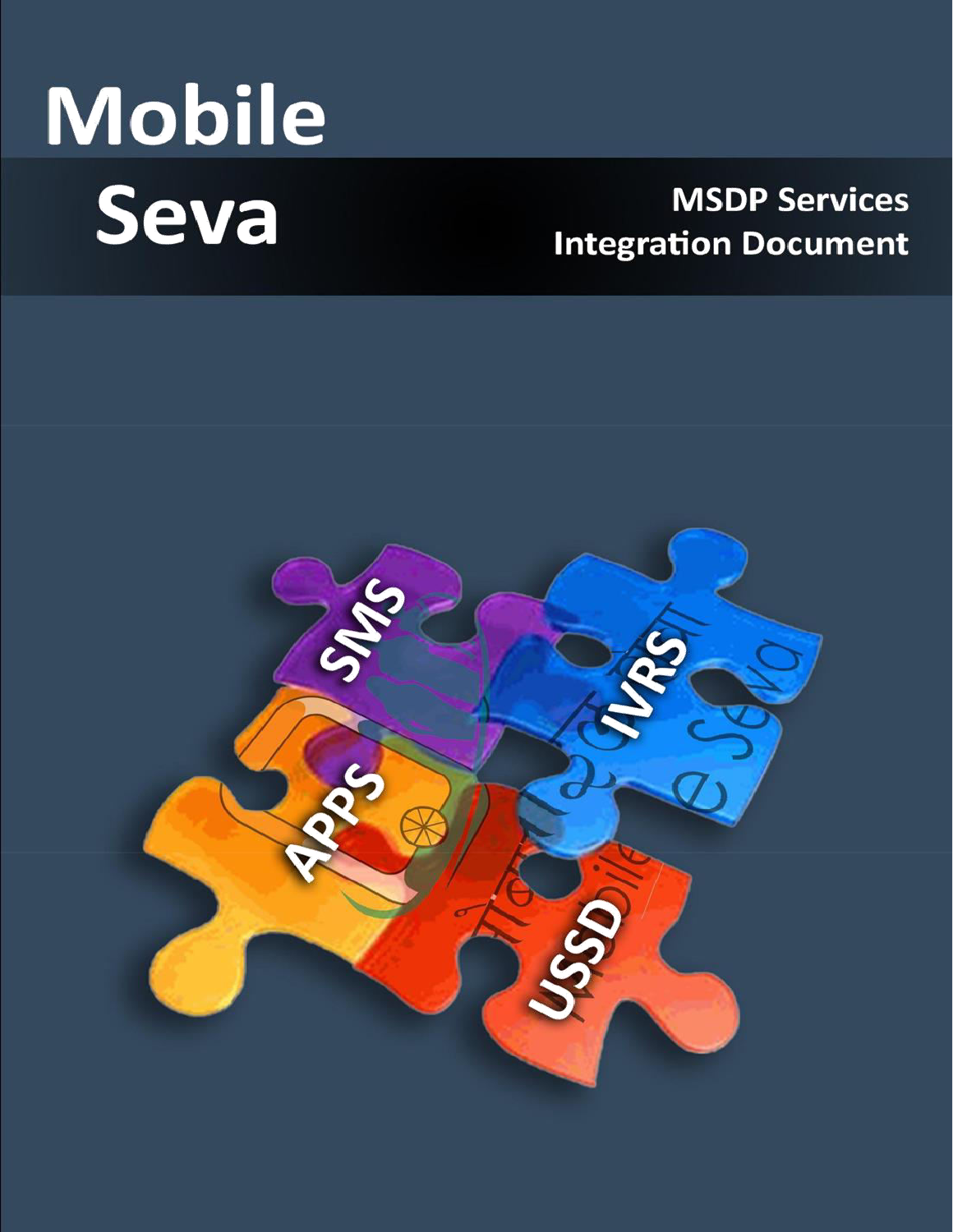| <b>CHAPTER 1 : PUSH SMS INTEGRATION</b>                            | 3         |
|--------------------------------------------------------------------|-----------|
| <b>1.1 OVERVIEW</b>                                                | 3         |
| <b>1.2 TERMS AND DEFINITIONS</b>                                   | 3         |
| 1.3 USING THE HTTP URL FOR SENDING MESSAGES:                       | 3         |
| <b>1.4 PUSH ACCOUNT CREATION</b>                                   | 3         |
| <b>1.5 PUSH PARAMETER DEFINITIONS:</b>                             | 4         |
| <b>1.6 API RESPONSE CODES</b>                                      | 4         |
| 1.7 JAVA EXAMPLE FOR SECURE PUSH                                   | 5         |
| 1.8 .NET (C#) EXAMPLE FOR SECURE PUSH                              | 19        |
| <b>1.9 PHP EXAMPLE FOR SECURE PUSH</b>                             | 26        |
| <b>CHAPTER 2 : PULL SMS INTEGRATION</b>                            | <u>33</u> |
| 2.1 OVERVIEW                                                       | 33        |
| <b>2.2 SMS PULL ACCOUNT CREATION</b>                               | 33        |
| <b>2.3 SMS PULL PARAMETER DEFINITIONS:</b>                         | 34        |
| 2.4 EXAMPLE OF PULL REQUEST:                                       | 35        |
| <b>2.5 FOR SECURE PULL SERVICE:</b>                                | 35        |
| 2.6 EXAMPLE OF SECURE PULL REQUEST:                                | 35        |
| 2.7 HOW TO CHOOSE KEYWORDS AND SUB-KEYWORDS?                       | 35        |
| <b>CHAPTER 3 : IVRS PULL INTEGRATION</b>                           | 37        |
| 3.1 OVERVIEW                                                       | 37        |
| <b>3.2 IVRS PARAMETER DEFINITIONS:</b>                             | 37        |
| 3.3 EXAMPLE OF IVRS REQUEST:                                       | 38        |
| <b>CHAPTER 4 : IVRS PUSH INTEGRATION</b>                           | 39        |
| <b>4.1 OVERVIEW</b>                                                | 39        |
| <b>4.2 IVRS ACCOUNT CREATION</b>                                   | 39        |
| <b>4.3 TERM AND DEFINATION</b>                                     | 40        |
| <b>4.4 JAVA EXAMPLE:</b>                                           | 40        |
| <b>4.5 API RESPONSE CODES</b>                                      | 44        |
| <b>CHAPTER 5 : UNSTRUCTURED SUPPLEMENTARY SERVICES DATA (USSD)</b> | 45        |
| 5.1 USSD REQUIREMENT FROM DEPARTMENT                               | 45        |
| <b>5.2 JAVA EXAMPLE FOR USSD</b>                                   | 46        |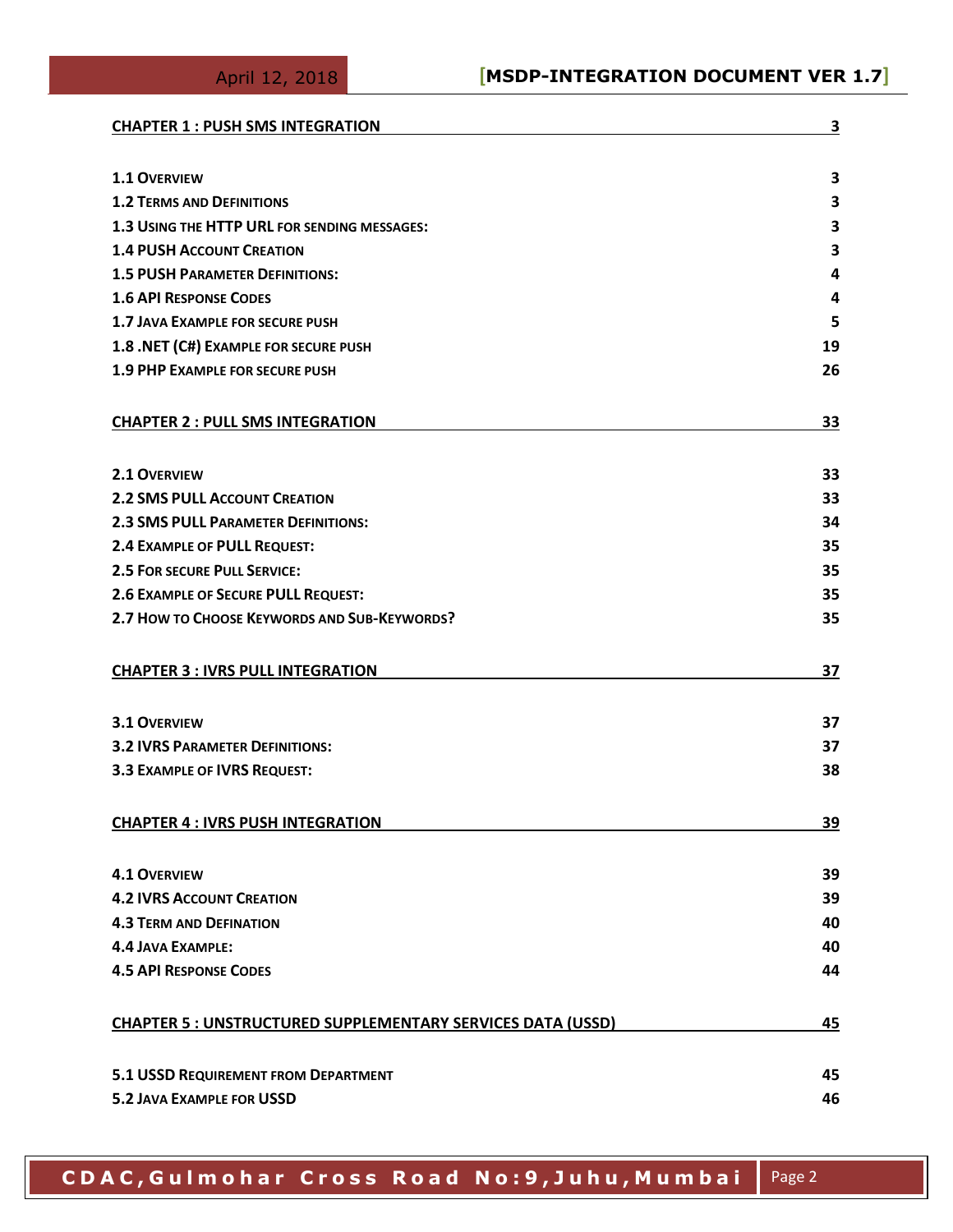## <span id="page-2-0"></span>**Chapter 1 : Push SMS Integration**

#### <span id="page-2-1"></span>**1.1 Overview**

HTTP API lets departments send across SMS messages using HTTP URL interface. The API supports SMS push (Single SMS and Bulk SMS) and SMS Scheduling.

#### <span id="page-2-2"></span>**1.2 Terms and Definitions**

**Sender ID:** Sender ID or CLI (Caller Line Identification) is limited to 8 characters in the API. According to TRAI regulations, there will be a 2 character prefix when delivered to the phone. For example if you are passing the SenderID as "cdac\_mum", you'll may the SMS delivered as AD-cdac\_mum or TA-cdac\_mum according the route SMS Gateway chooses.

**Message Length:** For standard character set 160 characters per SMS is supported. If a message is sent, whose length is longer than permitted characters limit, it shall be broken into multiple messages. You can submit up to 480 characters in one API request.

#### <span id="page-2-3"></span>**1.3 Using the HTTP URL for sending messages:**

The end point of the service is [http://msdgweb.mgov.gov.in/esms/sendsmsrequest. T](http://msdgweb.mgov.gov.in/esms/sendsmsrequest)his Service is only available on HTTP POST. The Push SMS is only for termination capability on reasonable efforts basis on all available mobile networks in India only, both GSM & CDMA. C-DAC has no control on delivery rate and that it varies based on the response of telecom networks of the operators. Therefore, no assurances are made by the C-DAC in respect of delivery rate.

Department shall use the PUSH Services for sending messages that are transactional in nature and shall make sure that no promotional /Commercial SMSes is sent to a telecom subscriber using C-DAC SMS Service.. Department shall make reasonable efforts not use the C-DAC's Short Message Service connectivity for transmitting SMS's which are obscene, abusive, offensive, unlawful, illegal, sensitive in nature, communal, unauthorized, or compromising the National Security etc.

#### <span id="page-2-4"></span>**1.4 PUSH Account Creation**

Please provide the following details for Push SMS account creation on the MSDG:

| <b>Parameter</b>                              | <b>Description</b>                                                                     |
|-----------------------------------------------|----------------------------------------------------------------------------------------|
| <b>Organization/Department</b><br><b>Name</b> | Name of the Organization / Department                                                  |
| <b>UserName</b>                               | For login to MSDG Portal (Use alphabets and numbers only, in of 6<br>&Max of 15 chars) |
| <b>Password</b>                               | For login password (Use alphabets and numbers only. Min of 6<br>&max of 10 chars)      |
| <b>Contact Person Name</b>                    | Details of the Contact Person                                                          |
| <b>Address</b>                                | Address of the Department                                                              |
| <b>Mobile Number</b>                          | For verification and alert messages                                                    |
| <b>Alternate Mobile Number</b>                | For verification and alert messages                                                    |
| <b>Email-ID</b>                               | For verification and alert mails                                                       |
| <b>Project Details</b>                        | Details of the project or services                                                     |
| <b>Sender ID</b>                              | (maximum up to 6 characters)                                                           |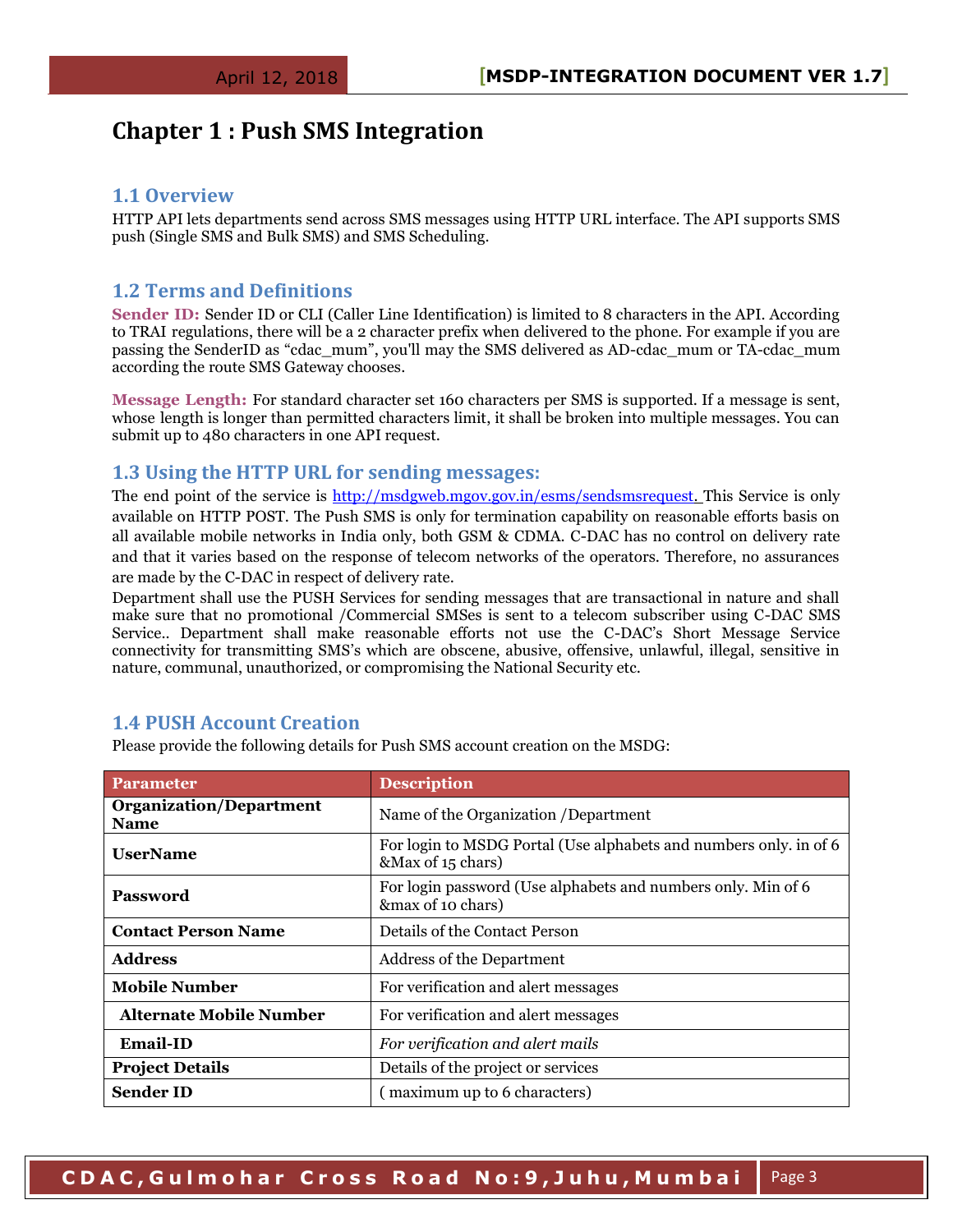### <span id="page-3-0"></span>**1.5 PUSH Parameter Definitions:**

Following parameters has to be passed along with the SMS Push request.

| <b>Parameter</b> | <b>Description</b>                                                                                                                                                                  |
|------------------|-------------------------------------------------------------------------------------------------------------------------------------------------------------------------------------|
| username         | Specify the username as given at the time of account creation                                                                                                                       |
| password         | Password should be encrypted as per below code.                                                                                                                                     |
| message          | The SMS Text you want to submit                                                                                                                                                     |
| numbers          | The set of mobile numbers to broadcast the above SMS content.<br>You can pass 10 or 12 digit mobile numbers in comma separated<br>format.Eg: 895123456,9847123456,919809123456      |
| senderid         | Sender id should have 6 characters only and only alphabets are<br>allowed no numbers or special characters, all should be uppercase<br>as per new TRAI regulations                  |
| key              | Optional                                                                                                                                                                            |
| messages         | This is for using sendpairedsms method in webservice<br><message><br/><text>Test Message </text><br/><numbers>91xxxxxxxxx</numbers><br/><math><?</math>message&gt;</math></message> |
| hashValue        | Hash value generated from username, senderid, message and<br>securekey                                                                                                              |

## <span id="page-3-1"></span>**1.6 API Response Codes**

| <b>Response Code</b> | <b>Meaning</b>                                                       |
|----------------------|----------------------------------------------------------------------|
| 401                  | Credentials Error, may be invalid username or password               |
| 402, X               | X messages submitted successfully                                    |
| 403                  | Credits not available                                                |
| 404                  | Internal Database Error                                              |
| 405                  | <b>Internal Networking Error</b>                                     |
| 406                  | Invalid or Duplicate numbers                                         |
| 407, 408             | Network Error on SMSC                                                |
| 409                  | SMSC response timed out, message will be submitted                   |
| 410                  | Internal Limit Exceeded, Contact support                             |
| 411, 412             | Sender ID not approved.                                              |
| 413                  | Suspect Spam, we do not accept these messages.                       |
| 414                  | Rejected by various reasons by the operator such as DND, SPAM<br>etc |
| 415                  | Secure Key not available                                             |
| 416                  | Hash doesn't match                                                   |
| 418                  | Daily Limit Exceeded                                                 |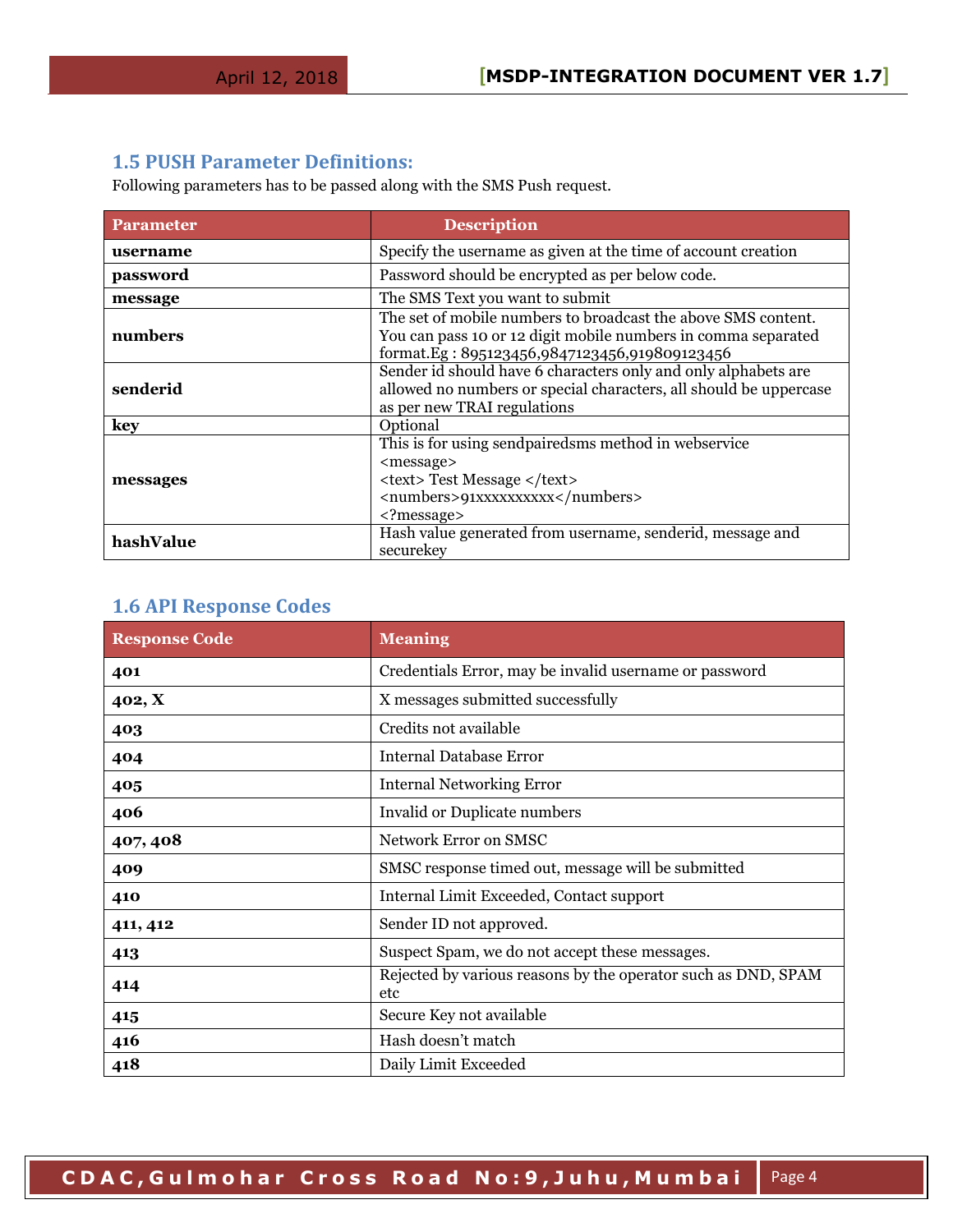#### *PUSH SMS Integration*

#### <span id="page-4-0"></span>**1.7 Java Example for secure push**

```
SMSHTTPSPostClient.java
```

```
/**
 \ddot{\bullet}\star /
package in.gov.mgov;
import java.io.BufferedReader;
import java.io.IOException;
import java.io.InputStreamReader;
import java.io.UnsupportedEncodingException;
import java.security.KeyManagementException;
import java.security.MessageDigest;
import java.security.NoSuchAlgorithmException;
import java.util.ArrayList;
import java.util.List;
import java.util.StringTokenizer;
import javax.net.ssl.SSLContext;
import javax.net.ssl.SSLContext;
import org.apache.http.HttpResponse;
import org.apache.http.NameValuePair;
import org.apache.http.client.ClientProtocolException;
import org.apache.http.client.HttpClient;
import org.apache.http.client.entity.UrlEncodedFormEntity;
import org.apache.http.client.methods.HttpPost;
import org.apache.http.conn.scheme.Scheme;
import org.apache.http.conn.ssl.SSLSocketFactory;
import org.apache.http.impl.client.DefaultHttpClient;
import org.apache.http.message.BasicNameValuePair;
import org.apache.commons.httpclient.HttpException;
import org.apache.commons.httpclient.methods.PostMethod;
import org.apache.http.HttpResponse;
import org.apache.http.client.ClientProtocolException;
import org.apache.http.client.entity.UrlEncodedFormEntity;
import org.apache.http.client.methods.HttpPost;
import org.apache.http.conn.scheme.Scheme;
import org.apache.http.conn.ssl.SSLSocketFactory;
import org.apache.http.impl.client.DefaultHttpClient;
import org.apache.http.message.BasicNameValuePair;
/**<br>* @author
              * Mobile Seva < msdp@cdac.in >
* <p>Kindly add require Jar files to run Java client</p><p>
 * Apache commons-codec-1.9
 * <br>Apache commons-httpclient-3.1
* <br>Apache commons-logging-1.2
 * @see <a href="https://mgov.gov.in/doc/RequiredJars.zip">Download required 
Jar files</a>
 */
```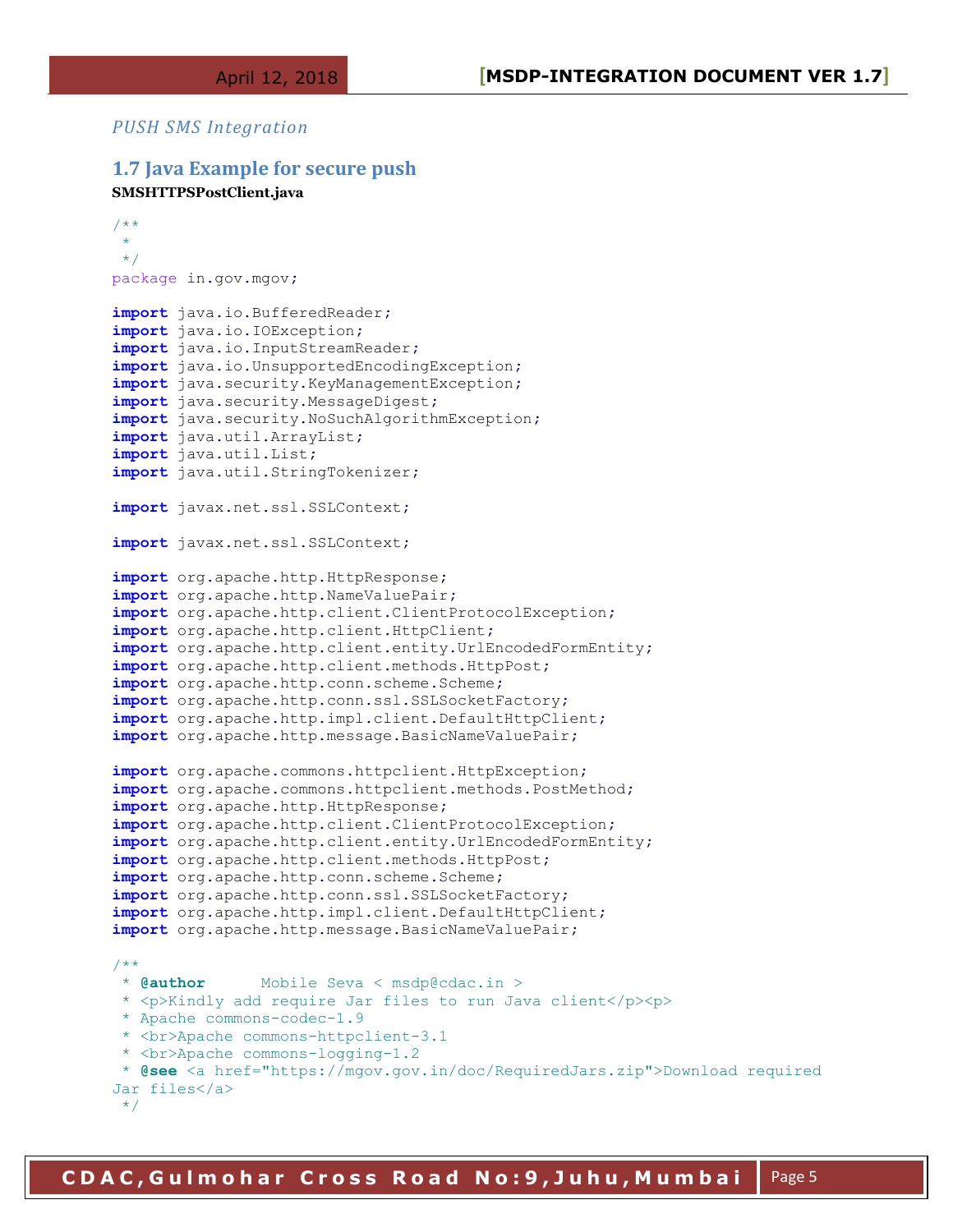```
public class SMSServices {
```
/\*\*

```
 * Send Single text SMS
        * @param username : Department Login User Name
        * @param password : Department Login Password
        * @param message : Message e.g. 'Welcome to mobile Seva'
        * @param senderId : Department allocated SenderID
        * @param mobileNumber : Single Mobile Number e.g. '99XXXXXXX' 
        * @param secureKey : Department key generated by login to services 
portal
        * @return {@link String} response from Mobile Seva Gateway e.g. 
'402,MsgID = 150620161466003974245msdgsms' 
        * @see <a href="https://mgov.gov.in/msdp_sms_push.jsp">Return types 
code details</a>
\star */
      public String sendSingleSMS(String username, String password , String 
message , String senderId, String mobileNumber,String secureKey){
             String responseString = "";
             SSLSocketFactory sf=null;
             SSLContext context=null;
             String encryptedPassword;
             try {
                   context=SSLContext.getInstance("TLSv1.2");
                   context.init(null, null, null);
                   sf=new SSLSocketFactory(context,
SSLSocketFactory.STRICT_HOSTNAME_VERIFIER);
                   Scheme scheme=new Scheme("https",443,sf);
                   HttpClient client=new DefaultHttpClient();
      client.getConnectionManager().getSchemeRegistry().register(scheme);
                   HttpPost post=new
HttpPost("https://msdgweb.mgov.gov.in/esms/sendsmsrequest");
                   encryptedPassword = MD5(password);
                   message = message.trim();
                   String genratedhashKey = hashGenerator(username, senderId,
message, secureKey);
                   List<NameValuePair> nameValuePairs=new
ArrayList<NameValuePair>(1);
                   nameValuePairs.add(new BasicNameValuePair("mobileno",
mobileNumber));
                   nameValuePairs.add(new BasicNameValuePair("senderid",
senderId));
                   nameValuePairs.add(new BasicNameValuePair("content",
message));
                   nameValuePairs.add(new BasicNameValuePair("smsservicetype",
"singlemsg"));
                   nameValuePairs.add(new BasicNameValuePair("username",
username));
                   nameValuePairs.add(new BasicNameValuePair("password",
encryptedPassword));
                   nameValuePairs.add(new BasicNameValuePair("key",
genratedhashKey));
```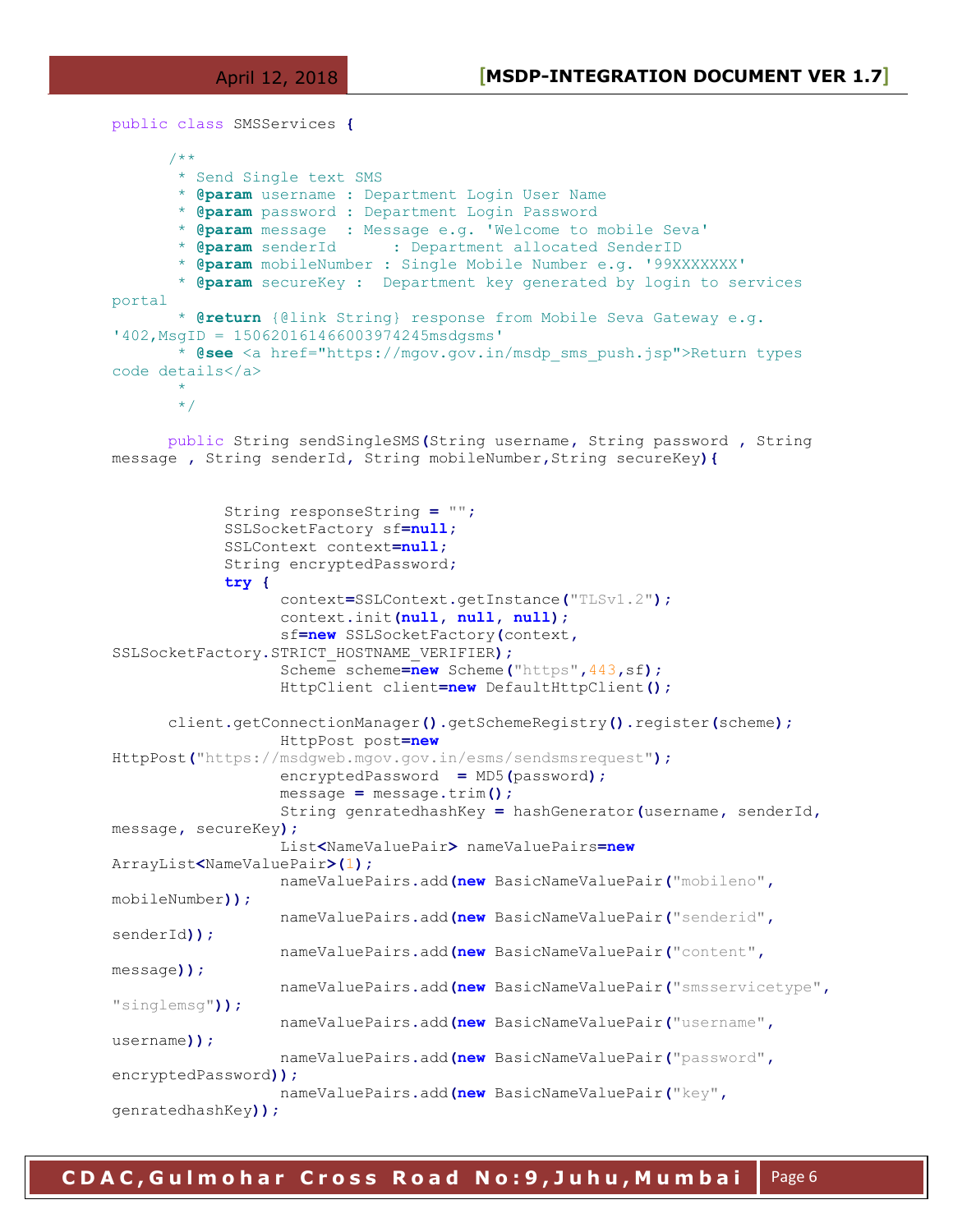```
 post.setEntity(new UrlEncodedFormEntity(nameValuePairs));
                   HttpResponse response=client.execute(post);
                   BufferedReader bf=new BufferedReader(new
InputStreamReader(response.getEntity().getContent()));
                   String line="";
                   while((line=bf.readLine())!=null){
                         responseString = responseString+line;
 }
                   System.out.println(responseString);
             } catch (NoSuchAlgorithmException e) {
                   // TODO Auto-generated catch block
                   e.printStackTrace();
             } catch (KeyManagementException e) {
                   // TODO Auto-generated catch block
                   e.printStackTrace();
             } catch (UnsupportedEncodingException e) {
                   // TODO Auto-generated catch block
                   e.printStackTrace();
             } catch (ClientProtocolException e) {
                   // TODO Auto-generated catch block
                   e.printStackTrace();
             } catch (IOException e) {
                   // TODO Auto-generated catch block
                   e.printStackTrace();
 }
             return responseString;
      }
      /**
        * Send Bulk text SMS
        * @param username : Department Login User Name
        * @param password : Department Login Password
        * @param message : Message e.g. 'Welcome to mobile Seva'
        * @param senderId : Department allocated SenderID
        * @param mobileNumber : Bulk Mobile Number with comma separated e.g. 
'99XXXXXXX,99XXXXXXXX' 
        * @param secureKey : Department key generated by login to services 
portal
        * @return {@link String} response from Mobile Seva Gateway e.g. 
'402,MsgID = 150620161466003974245msdgsms' 
        * @see <a href="https://mgov.gov.in/msdp_sms_push.jsp">Return types 
code details</a>
\star */
      public String sendBulkSMS(String username, String password , String 
message , String senderId, String mobileNumber, String secureKey){
             String responseString = "";
             SSLSocketFactory sf=null;
             SSLContext context=null;
             String encryptedPassword;
             try {
                   context=SSLContext.getInstance("TLSv1.2");
                   context.init(null, null, null);
                   sf=new SSLSocketFactory(context,
SSLSocketFactory.STRICT_HOSTNAME_VERIFIER);
```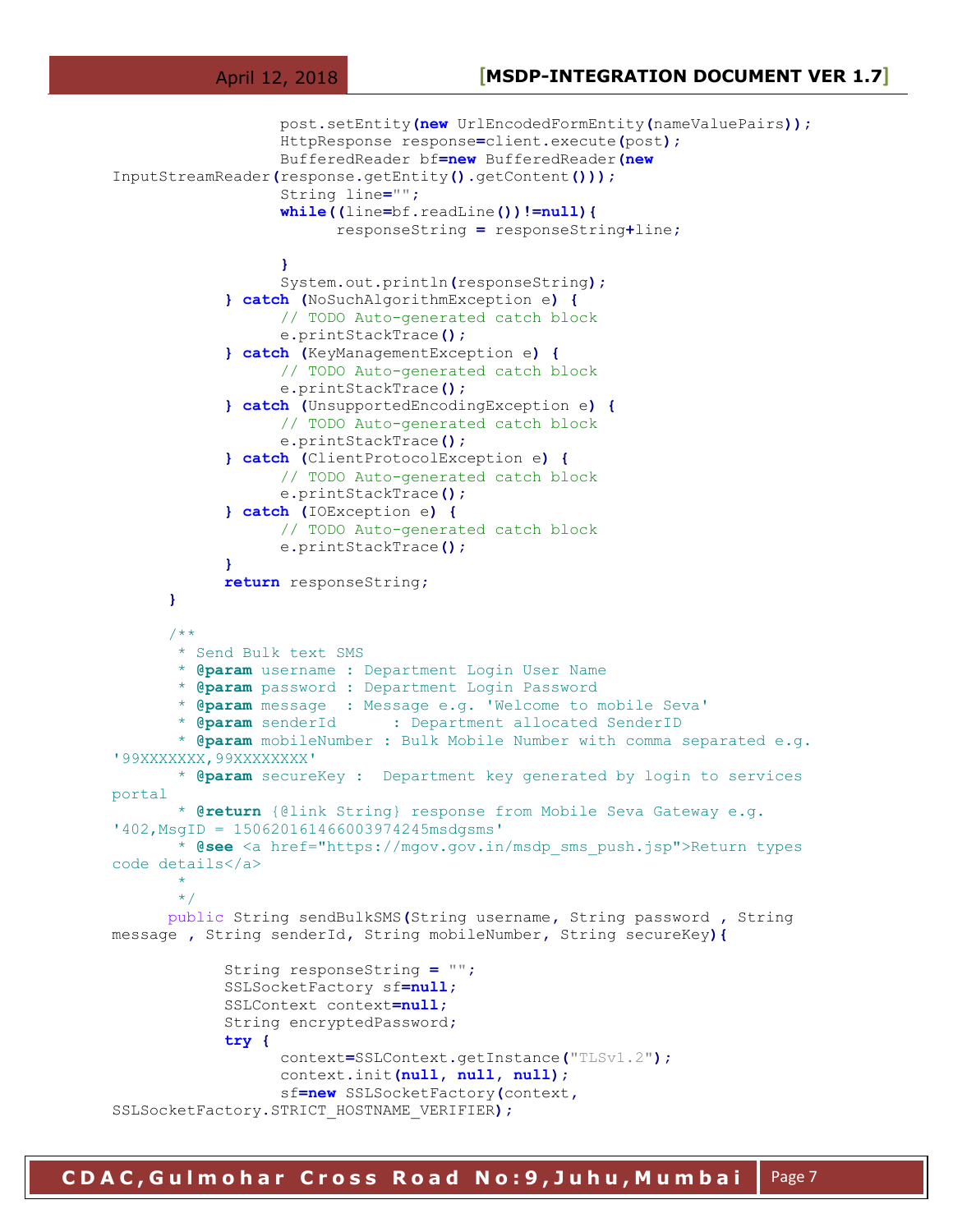```
 Scheme scheme=new Scheme("https",443,sf);
                   HttpClient client=new DefaultHttpClient();
      client.getConnectionManager().getSchemeRegistry().register(scheme);
                   HttpPost post=new
HttpPost("https://msdgweb.mgov.gov.in/esms/sendsmsrequest");
                   encryptedPassword = MD5(password);
                   message = message.trim();
                   String genratedhashKey = hashGenerator(username, senderId,
message, secureKey);
                   List<NameValuePair> nameValuePairs=new
ArrayList<NameValuePair>(1);
                   nameValuePairs.add(new BasicNameValuePair("bulkmobno",
mobileNumber));
                   nameValuePairs.add(new BasicNameValuePair("senderid",
senderId));
                   nameValuePairs.add(new BasicNameValuePair("content",
message));
                   nameValuePairs.add(new BasicNameValuePair("smsservicetype",
"bulkmsg"));
                   nameValuePairs.add(new BasicNameValuePair("username",
username));
                   nameValuePairs.add(new BasicNameValuePair("password",
encryptedPassword));
                   nameValuePairs.add(new BasicNameValuePair("key",
genratedhashKey));
                   post.setEntity(new UrlEncodedFormEntity(nameValuePairs));
                   HttpResponse response=client.execute(post);
                   BufferedReader bf=new BufferedReader(new
InputStreamReader(response.getEntity().getContent()));
                   String line="";
                   while((line=bf.readLine())!=null){
                         responseString = responseString+line;
 }
                   System.out.println(responseString);
             } catch (NoSuchAlgorithmException e) {
                   // TODO Auto-generated catch block
                   e.printStackTrace();
             } catch (KeyManagementException e) {
                   // TODO Auto-generated catch block
                   e.printStackTrace();
             } catch (UnsupportedEncodingException e) {
                   // TODO Auto-generated catch block
                   e.printStackTrace();
             } catch (ClientProtocolException e) {
                   // TODO Auto-generated catch block
                   e.printStackTrace();
             } catch (IOException e) {
                   // TODO Auto-generated catch block
                   e.printStackTrace();
 }
             return responseString; 
      }
      /**
        * Send Unicode text SMS
        * @param username : Department Login User Name
```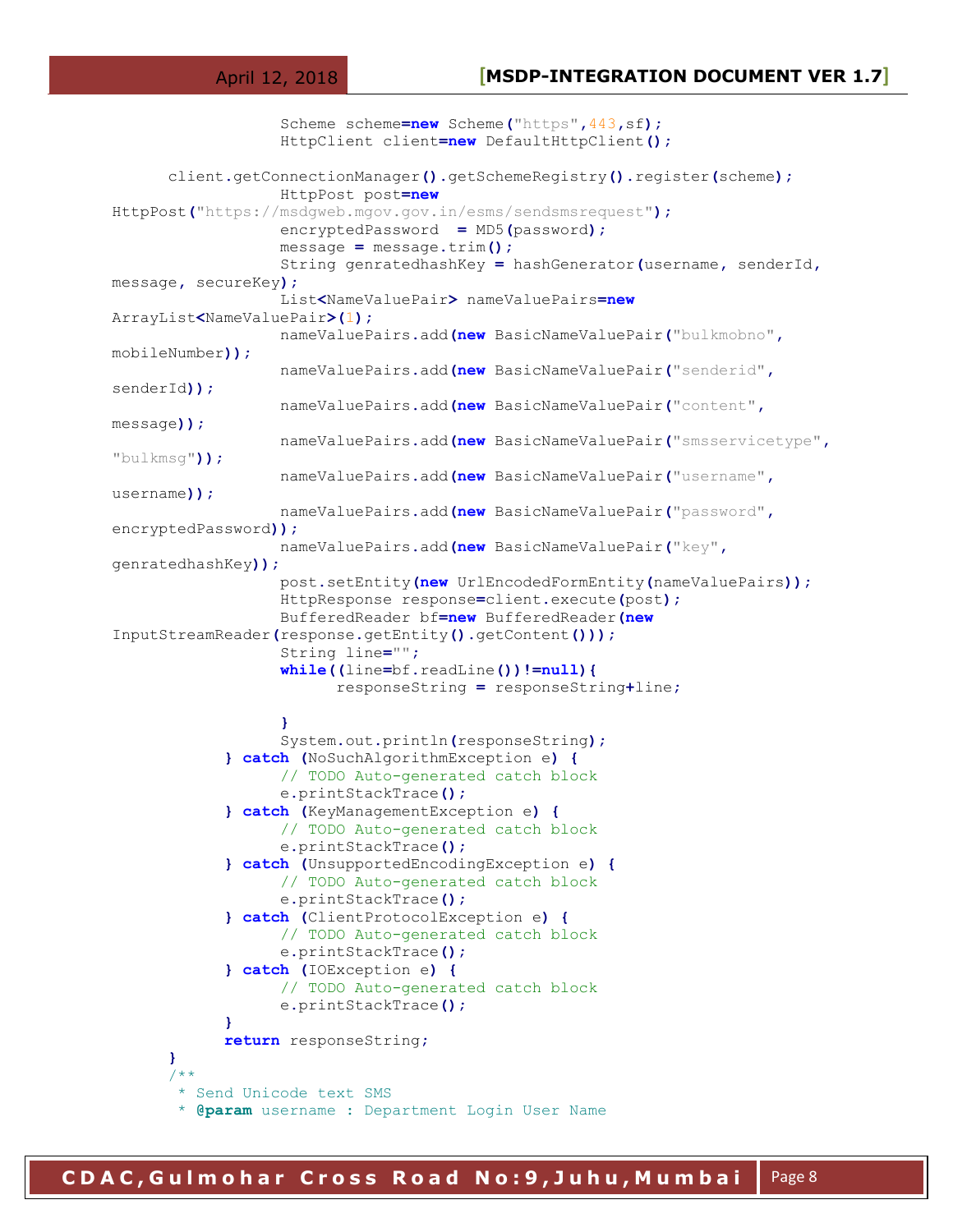```
 * @param password : Department Login Password
       * @param message : Unicode Message e.g. 'à¤pिà¤*à¤<sup>3</sup>à¤,<br>* @param senderId : Department allocated SenderID
                            : Department allocated SenderID
        * @param mobileNumber : Bulk Mobile Number with comma separated e.g. 
'99XXXXXXX,99XXXXXXXX' 
        * @param secureKey : Department key generated by login to services 
portal
        * @return {@link String} response from Mobile Seva Gateway e.g. 
'402,MsgID = 150620161466003974245msdgsms' 
        * @see <a href="https://mgov.gov.in/msdp_sms_push.jsp">Return types 
code details</a>
\star */
      public String sendUnicodeSMS(String username, String password , String 
message , String senderId, String mobileNumber,String secureKey){
             String finalmessage = "";
             message = message.trim();
             for(int i = 0 ; i< message.length();i++){
                    char ch = message.charAt(i);
                    int j = (int) ch;
                    String sss = "&#"+j+";";
                    finalmessage = finalmessage+sss;
 }
             String responseString = "";
             SSLSocketFactory sf=null;
             SSLContext context=null;
             String encryptedPassword;
              try {
                    context=SSLContext.getInstance("TLSv1.2");
                    context.init(null, null, null);
                    sf=new SSLSocketFactory(context,
SSLSocketFactory.STRICT_HOSTNAME_VERIFIER);
                    Scheme scheme=new Scheme("https",443,sf);
                    HttpClient client=new DefaultHttpClient();
      client.getConnectionManager().getSchemeRegistry().register(scheme);
                    HttpPost post=new
HttpPost("https://msdgweb.mgov.gov.in/esms/sendsmsrequest");
                    encryptedPassword = MD5(password);
                    String genratedhashKey = hashGenerator(username, senderId,
finalmessage, secureKey);
                    List<NameValuePair> nameValuePairs=new
ArrayList<NameValuePair>(1);
                   nameValuePairs.add(new BasicNameValuePair("bulkmobno",
mobileNumber));
                   nameValuePairs.add(new BasicNameValuePair("senderid",
senderId));
                    nameValuePairs.add(new BasicNameValuePair("content",
finalmessage));
                   nameValuePairs.add(new BasicNameValuePair("smsservicetype",
"unicodemsg"));
```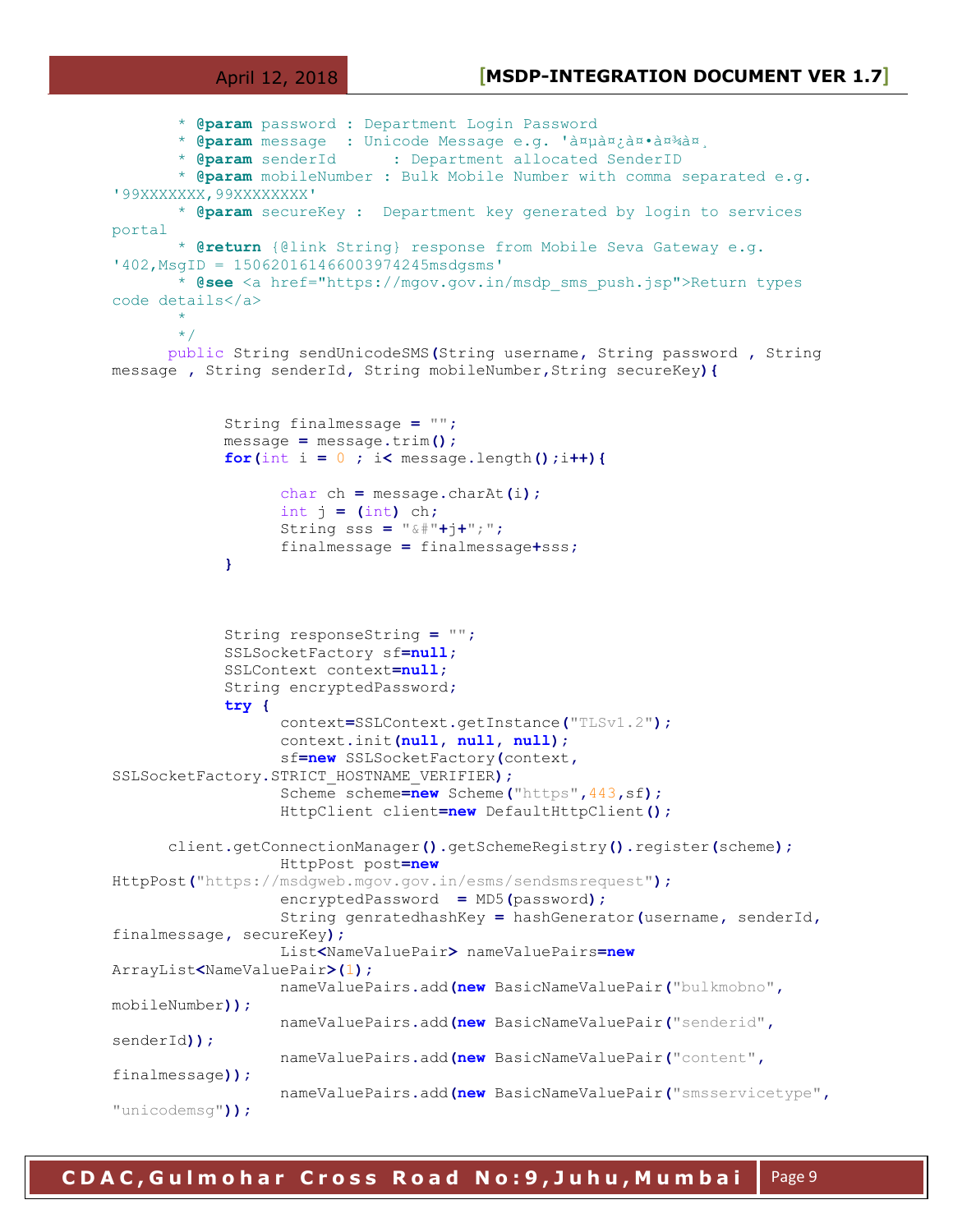```
 nameValuePairs.add(new BasicNameValuePair("username",
username));
                   nameValuePairs.add(new BasicNameValuePair("password",
encryptedPassword));
                   nameValuePairs.add(new BasicNameValuePair("key",
genratedhashKey));
                   post.setEntity(new UrlEncodedFormEntity(nameValuePairs));
                   HttpResponse response=client.execute(post);
                   BufferedReader bf=new BufferedReader(new
InputStreamReader(response.getEntity().getContent()));
                   String line="";
                   while((line=bf.readLine())!=null){
                         responseString = responseString+line;
 }
                   System.out.println(responseString);
             } catch (NoSuchAlgorithmException e) {
                   // TODO Auto-generated catch block
                   e.printStackTrace();
             } catch (KeyManagementException e) {
                   // TODO Auto-generated catch block
                   e.printStackTrace();
             } catch (UnsupportedEncodingException e) {
                   // TODO Auto-generated catch block
                   e.printStackTrace();
             } catch (ClientProtocolException e) {
                   // TODO Auto-generated catch block
                   e.printStackTrace();
             } catch (IOException e) {
                   // TODO Auto-generated catch block
                   e.printStackTrace();
 }
             return responseString;
      }
      /**
        * Send Single OTP text SMS
*</namevaluepair></namevaluepair></namevaluepair></namevaluepair></namevaluep
air></namevaluepair></p>><p> Use only in case of OTP related message</p>><p>
        * Messages other than OTP will not be delivered to the users 
        * @param username : Department Login User Name
        * @param password : Department Login Password
        * @param message : Message e.g. 'Welcome to mobile Seva'
        * @param senderId : Department allocated SenderID
        * @param mobileNumber : Single Mobile Number e.g. '99XXXXXXX' 
        * @param secureKey : Department key generated by login to services 
portal
        * @return {@link String} response from Mobile Seva Gateway e.g. 
'402,MsgID = 150620161466003974245msdgsms' 
        * @see <a href="https://mgov.gov.in/msdp_sms_push.jsp">Return types 
code details</a>
\star */
      public String sendOtpSMS(String username, String password , String
```
message **,** String senderId**,** String mobileNumber**,**String secureKey**){**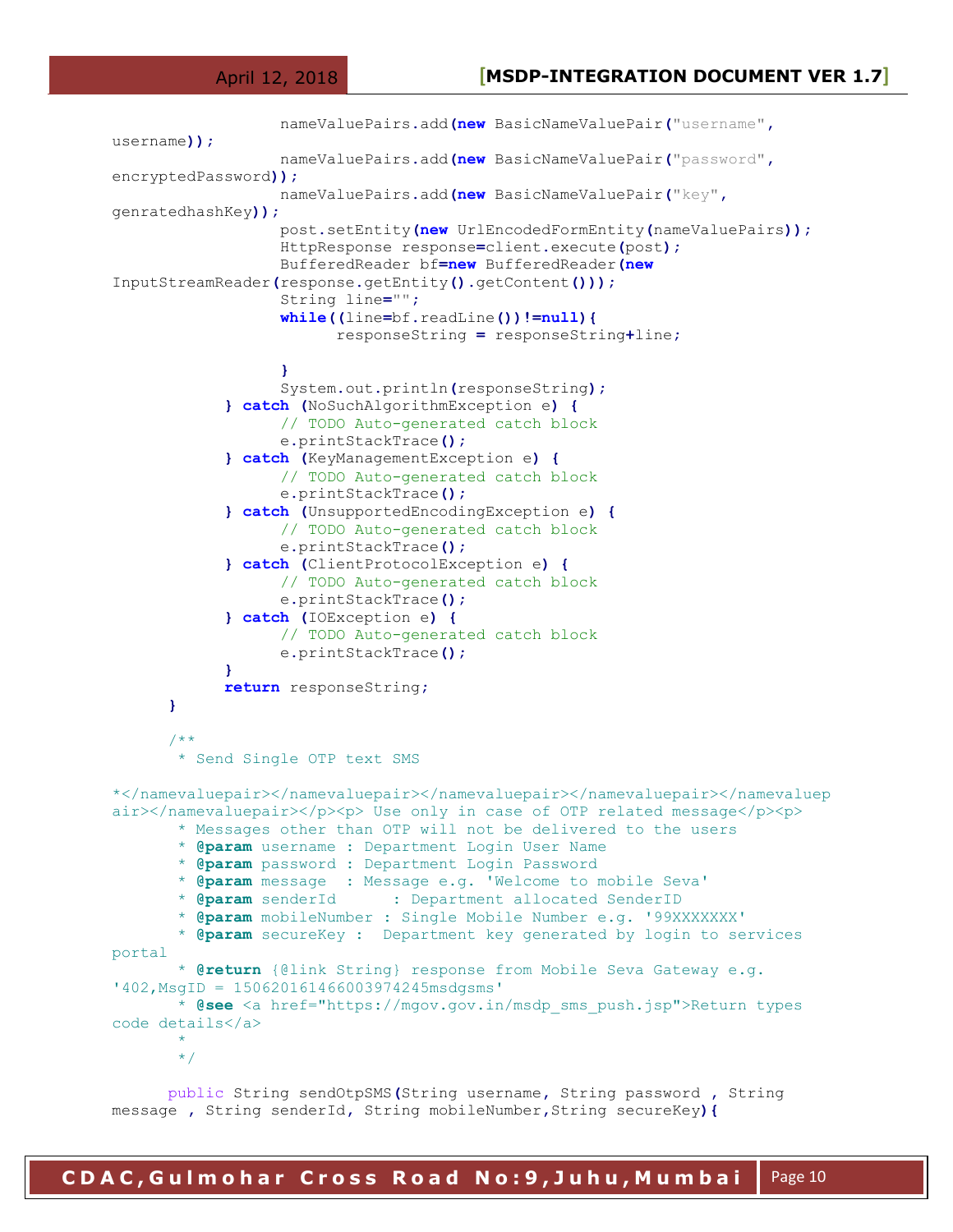```
 String responseString = "";
             SSLSocketFactory sf=null;
             SSLContext context=null;
             String encryptedPassword;
             try {
                   context=SSLContext.getInstance("TLSv1.2");
                   context.init(null, null, null);
                   sf=new SSLSocketFactory(context,
SSLSocketFactory.STRICT_HOSTNAME_VERIFIER);
                   Scheme scheme=new Scheme("https",443,sf);
                   HttpClient client=new DefaultHttpClient();
      client.getConnectionManager().getSchemeRegistry().register(scheme);
                   HttpPost post=new
HttpPost("https://msdgweb.mgov.gov.in/esms/sendsmsrequest");
                   encryptedPassword = MD5(password);
                   message = message.trim();
                   String genratedhashKey = hashGenerator(username, senderId,
message, secureKey);
                   List<NameValuePair> nameValuePairs=new
ArrayList<NameValuePair>(1);
                   nameValuePairs.add(new BasicNameValuePair("mobileno",
mobileNumber));
                   nameValuePairs.add(new BasicNameValuePair("senderid",
senderId));
                   nameValuePairs.add(new BasicNameValuePair("content",
message));
                   nameValuePairs.add(new BasicNameValuePair("smsservicetype",
"otpmsg"));
                   nameValuePairs.add(new BasicNameValuePair("username",
username));
                   nameValuePairs.add(new BasicNameValuePair("password",
encryptedPassword));
                   nameValuePairs.add(new BasicNameValuePair("key",
genratedhashKey));
                   post.setEntity(new UrlEncodedFormEntity(nameValuePairs));
                   HttpResponse response=client.execute(post);
                   BufferedReader bf=new BufferedReader(new
InputStreamReader(response.getEntity().getContent()));
                   String line="";
                   while((line=bf.readLine())!=null){
                         responseString = responseString+line;
 }
                   System.out.println(responseString);
             } catch (NoSuchAlgorithmException e) {
                   // TODO Auto-generated catch block
                   e.printStackTrace();
             } catch (KeyManagementException e) {
                   // TODO Auto-generated catch block
                   e.printStackTrace();
             } catch (UnsupportedEncodingException e) {
                   // TODO Auto-generated catch block
                   e.printStackTrace();
             } catch (ClientProtocolException e) {
                   // TODO Auto-generated catch block
```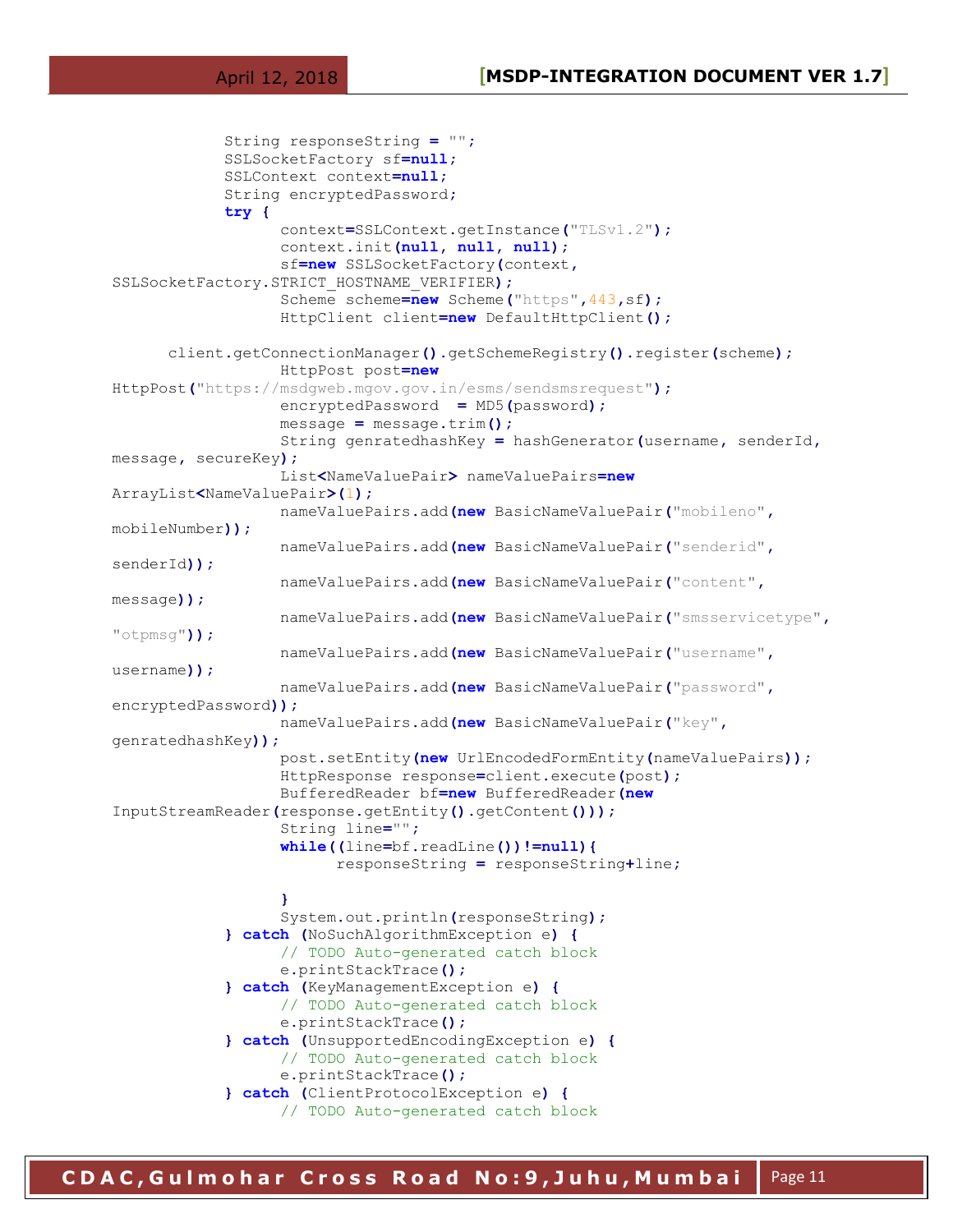```
 e.printStackTrace();
             } catch (IOException e) {
                   // TODO Auto-generated catch block
                    e.printStackTrace();
 }
             return responseString;
      }
      /**
        * Send Single Unicode OTP text SMS
        * @param username : Department Login User Name
        * @param password : Department Login Password
       * @param message : Unicode Message e.g. 'anpan an an antantan;
\hat{a}u<sup>a</sup>\hat{a}y·à\hat{a}u-ann \hat{a}u-an\hat{a}u-an\hat{a}u-an\hat{a}u-an\hat{a}u-an\hat{a}y/an\hat{a}d¤ d¥•वागत आऽे'<br>* @param senderId
                              : Department allocated SenderID
        * @param mobileNumber : Bulk Mobile Number with comma separated e.g. 
'99XXXXXXX,99XXXXXXXX' 
        * @param secureKey : Department key generated by login to services 
portal
        * @return {@link String} response from Mobile Seva Gateway e.g. 
'402,MsgID = 150620161466003974245msdgsms' 
        * @see <a href="https://mgov.gov.in/msdp_sms_push.jsp">Return types 
code details</a>
\star */
      public String sendUnicodeOtpSMS(String username, String password ,
String message , String senderId, String mobileNumber,String secureKey){
             message = message.trim();
             String finalmessage = "";
            for(int i = 0 ; i < message.length();i++){
                   char ch = message.charAt(i);
                    int j = (int) ch;
                    String sss = "&#"+j+";";
                    finalmessage = finalmessage+sss;
 }
             String responseString = "";
             SSLSocketFactory sf=null;
             SSLContext context=null;
             String encryptedPassword;
             try {
                    context=SSLContext.getInstance("TLSv1.2");
                    context.init(null, null, null);
                    sf=new SSLSocketFactory(context,
SSLSocketFactory.STRICT_HOSTNAME_VERIFIER);
                    Scheme scheme=new Scheme("https",443,sf);
                    HttpClient client=new DefaultHttpClient();
      client.getConnectionManager().getSchemeRegistry().register(scheme);
```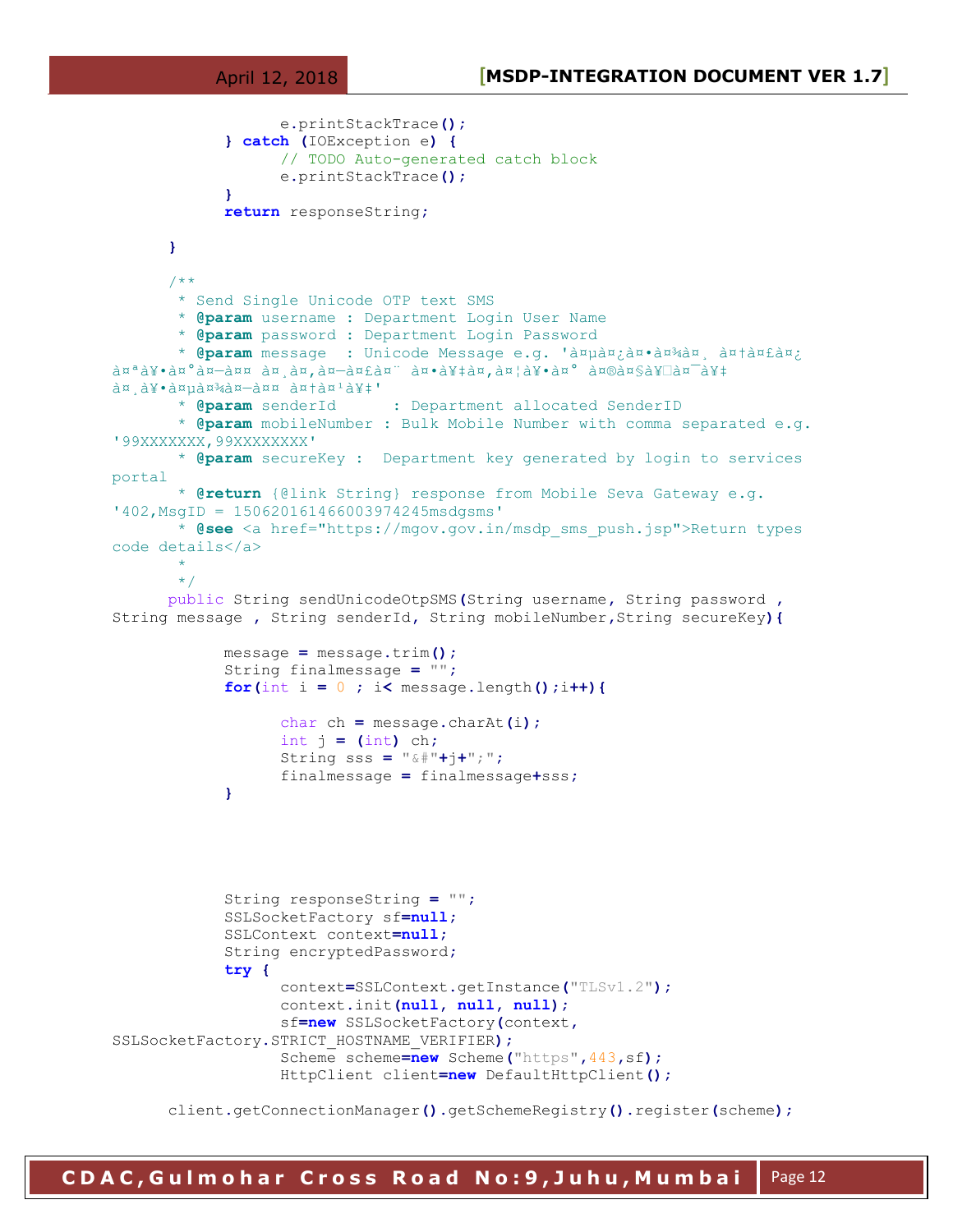#### April 12, 2018 **[MSDP-INTEGRATION DOCUMENT VER 1.7]**

```
 HttpPost post=new
HttpPost("https://msdgweb.mgov.gov.in/esms/sendsmsrequest");
                   encryptedPassword = MD5(password);
                   String genratedhashKey = hashGenerator(username, senderId,
finalmessage, secureKey);
                   List<NameValuePair> nameValuePairs=new
ArrayList<NameValuePair>(1);
                   nameValuePairs.add(new BasicNameValuePair("mobileno",
mobileNumber));
                   nameValuePairs.add(new BasicNameValuePair("senderid",
senderId));
                   nameValuePairs.add(new BasicNameValuePair("content",
finalmessage));
                   nameValuePairs.add(new BasicNameValuePair("smsservicetype",
"unicodeotpmsg"));
                   nameValuePairs.add(new BasicNameValuePair("username",
username));
                   nameValuePairs.add(new BasicNameValuePair("password",
encryptedPassword));
                   nameValuePairs.add(new BasicNameValuePair("key",
genratedhashKey));
                   post.setEntity(new UrlEncodedFormEntity(nameValuePairs));
                   HttpResponse response=client.execute(post);
                   BufferedReader bf=new BufferedReader(new
InputStreamReader(response.getEntity().getContent()));
                   String line="";
                   while((line=bf.readLine())!=null){
                         responseString = responseString+line;
 }
                   System.out.println(responseString);
             } catch (NoSuchAlgorithmException e) {
                   // TODO Auto-generated catch block
                   e.printStackTrace();
             } catch (KeyManagementException e) {
                   // TODO Auto-generated catch block
                   e.printStackTrace();
             } catch (UnsupportedEncodingException e) {
                   // TODO Auto-generated catch block
                   e.printStackTrace();
             } catch (ClientProtocolException e) {
                   // TODO Auto-generated catch block
                   e.printStackTrace();
             } catch (IOException e) {
                   // TODO Auto-generated catch block
                   e.printStackTrace();
 }
             return responseString;
 }
      protected String hashGenerator(String userName, String senderId, String 
content, String secureKey) {
             // TODO Auto-generated method stub
             StringBuffer finalString=new StringBuffer();
      finalString.append(userName.trim()).append(senderId.trim()).append(cont
ent.trim()).append(secureKey.trim());
```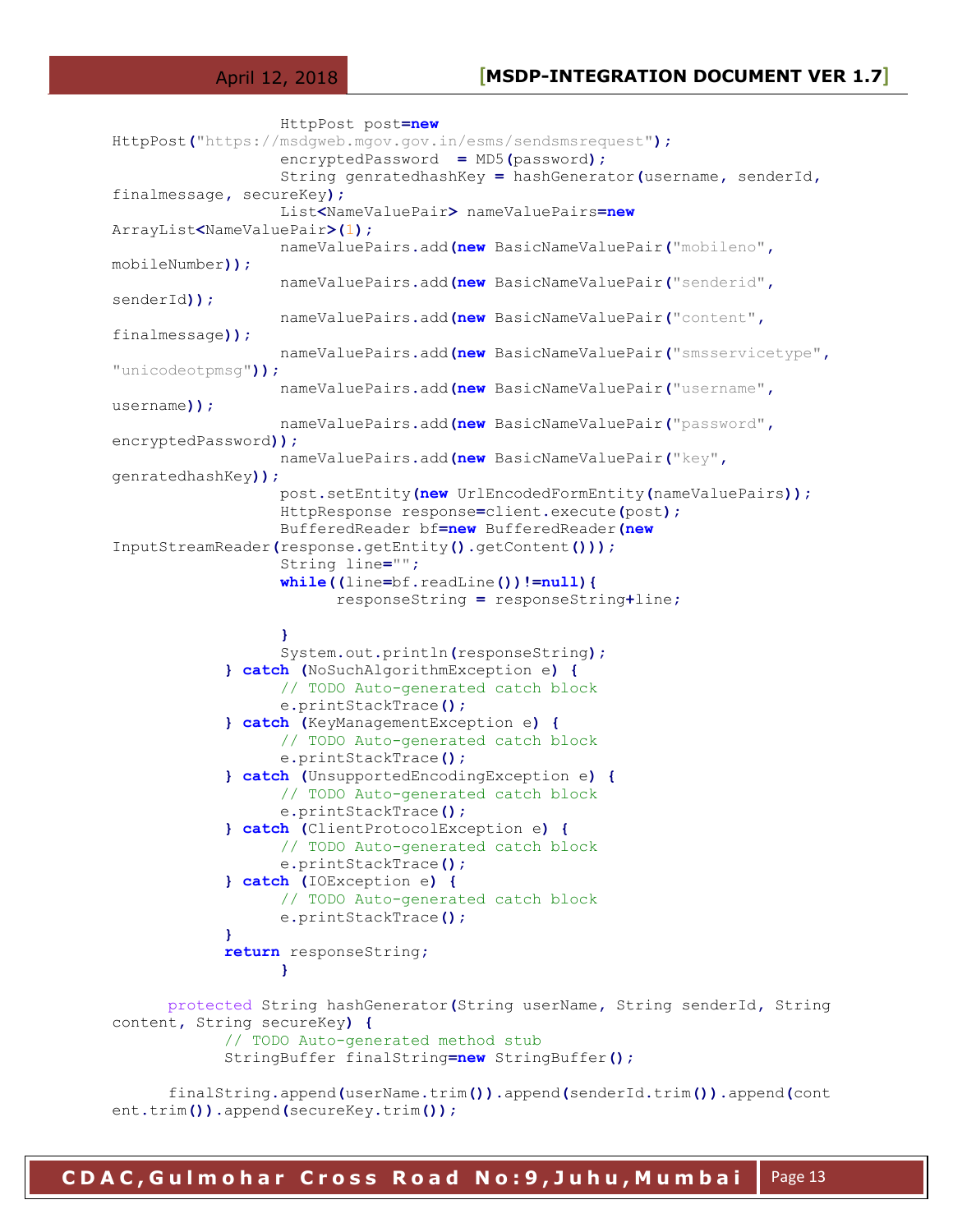```
 // logger.info("Parameters for SHA-512 : "+finalString);
            String hashGen=finalString.toString();
            StringBuffer sb = null;
            MessageDigest md;
            try {
                  md = MessageDigest.getInstance("SHA-512");
                  md.update(hashGen.getBytes());
                  byte byteData[] = md.digest();
                  //convert the byte to hex format method 1
                  sb = new StringBuffer();
                 for (int i = 0; i < byb) byteData.length; i++) {
                       sb.append(Integer.toString((byteData[i] & 0xff) +
0x100, 16).substring(1));
 }
            } catch (NoSuchAlgorithmException e) {
                 // TODO Auto-generated catch block
                  e.printStackTrace();
 }
            return sb.toString();
     }
     /**
       * Get units of the unicode message
      * @param message e.g. 'ÃfÆ'Ãtâ<sup>□™</sup>
̮'̢â,¬Å¡Ãƒâ□šÃ,¤ÃƒÆ'ââ,¬Å¡Ãƒâ□šÃ,µÃƒÆ'Æâ□™
ÃÆ′ââ,¬Å¡Ãƒâ□šÃ,¤ÃƒÆ′ââ,¬Å¡Ãƒâ□šÃ,¿ÃƒÆ′Æâ□™
ÃÆ′ââ,¬Å¡Ãƒâ⊡šÃ,¤ÃƒÆ′Ã,¢Ãƒâ⊡šÃ¢â⊡šÂ¬Ãƒâ⊡šÃ,¢ÃƒÆ′Æâ□™
̮'̢â,¬Å¡Ãƒâ□šÃ,¤ÃƒÆ'ââ,¬Å¡Ãƒâ□šÃ,¾ÃƒÆ'Æâ□™
ÃfÆ'ââ,¬Å;Ãfâ□šÃ,¤ÃfÆ'ââ,¬Å;Ãfâ□šÃ,¸ÃfÆ'Ãtâ□™
ÃfÆ'ââ,¬Å;Ãfâ□šÃ,¤ÃfÆ'Ã,¢Ãfâ□šÃ¢â□šÂ¬ ÃfÆ'Æâ□™
ÃÆ′ââ,¬Å¡Ãƒâ□šÃ,¤ÃƒÆ′ââ,¬Å¡Ãƒâ□šÃ,£ÃƒÆ′Æâ□™
ÃÆ′ââ,¬Å¡Ãƒâ□šÃ,¤ÃƒÆ′ââ,¬Å¡Ãƒâ□šÃ,¿ÃƒÆ′Æâ□™
ÃfÆ'ââ,¬Å;Ãfâ□šÃ,¤ÃfÆ'ââ,¬Å;Ãfâ□šÃ,ªÃfÆ'Æâ□™
ÃÆ′ââ,¬Å¡Ãƒâ□šÃ,¥ÃÆ′ââ,¬Å¡Ãƒâ□šÃ¯Â¿Â½ÃƒÆ′Æâ□™
ÃÆ′ââ,¬Å¡Ãƒâ□šÃ,¤ÃƒÆ′ââ,¬Å¡Ãƒâ□šÃ,°ÃƒÆ′Æâ□™
ÃÆ′ââ,¬Å¡Ãƒâ□šÃ,¤ÃƒÆ′Ã,¢Ãƒâ□šÃ¢â□šÂ¬Ãƒâ□šÃ¢â,¬ï¿½ÃƒÆ′Æâ□™
ÃÆ′ââ,¬Å;Ãâ□šÃ,¤ÃƒÆ′ââ,¬Å;Ãâ□šÃ,¤ ÃÆ′Æâ□™
̮'̢â,¬Å¡Ãƒâ□šÃ,¤ÃƒÆ'ââ,¬Å¡Ãƒâ□šÃ,¸ÃƒÆ'Æâ□™
ÃÆ′ââ,¬Å;Ãâ□šÃ,¤ÃƒÆ′Ã,¢Ãƒâ□šÃ¢â□šÂ¬Ãƒâ□šÃ…Â;ÃÆ′Æâ□™
ÃÆ′ââ,¬Å¡Ãƒâ□šÃ,¤ÃƒÆ′Ã,¢Ãƒâ□šÃ¢â□šÂ¬Ãƒâ□šÃ¢â,¬ï¿½ÃƒÆ′Æâ□™
ÃÆ′ââ,¬Å¡Ãƒâ□šÃ,¤ÃƒÆ′ââ,¬Å¡Ãƒâ□šÃ,£ÃƒÆ′Æâ□™
ÃÆ′ââ,¬Å¡Ãƒâ□šÃ,¤ÃƒÆ′ââ,¬Å¡Ãƒâ□šÃ,¨ÃƒÆ′Æâ□™
ÃÆ′ââ,¬Å¡Ãƒâ□šÃ,¤ÃƒÆ′Ã,¢Ãƒâ□šÃ¢â□šÂ¬Ãƒâ□šÃ,¢ÃƒÆ′Æâ□™
ÃÆ′ââ,¬Å¡Ãƒâ□šÃ,¥ÃÆ′Ã,¢Ãƒâ□šÃ¢â□šÂ¬Ãƒâ□šÃ,¡ÃƒÆ′Æâ□™
ÃÆ′ââ,¬Å¡Ãƒâ□šÃ,¤ÃƒÆ′Ã,¢Ãƒâ□šÃ¢â□šÂ¬Ãƒâ□šÃ…¡ÃƒÆ′Æâ□™
ÃfÆ'ââ,¬Å;Ãfâ□šÃ,¤ÃfÆ'ââ,¬Å;Ãfâ□šÃ,¦ÃfÆ'Æâ□™
ÃfÆ'ââ,¬Å;Ãfâ□šÃ,Â¥ÃfÆ'ââ,¬Å;Ãfâ□šÃ¯Â;½ÃfÆ'Ãtâ□™
ÃfÆ'ââ,¬Å¡Ãfâ□šÃ,¤ÃfÆ'ââ,¬Å¡Ãfâ□šÃ,°ÃfÆ'Ãtâ□™
ÃfÆ'ââ,¬Å;Ãâ□šÃ,¤ÃfÆ'ââ,¬Å;Ãâ□šÃ,®ÃfÆ'Æâ□™
ÃÆ′ââ,¬Å¡Ãƒâ□šÃ,¤ÃƒÆ′ââ,¬Å¡Ãƒâ□šÃ,§ÃƒÆ′Æâ□™
\tilde{A}fE'ââ,¬Å;Ãfâ\squarešÃ,Â¥ÃfE'Æâ\square*Ãfâ\square*Ã\blacksquare*ÃÆ′ââ,¬Å¡Ãƒâ□šÃ,¤ÃƒÆ′ââ,¬Å¡Ãƒâ□šÃ,¯ÃƒÆ′Æâ□™
ÃÆ′ââ,¬Å¡Ãƒâ□šÃ,¥ÃÆ′Ã,¢Ãƒâ□šÃ¢â□šÂ¬Ãƒâ□šÃ,¡ ÃÆ′Æâ□™
ÃÆ′ââ,¬Å¡Ãƒâ□šÃ,¤ÃƒÆ′ââ,¬Å¡Ãƒâ□šÃ,¸ÃƒÆ′Æâ□™
ÃÆ′ââ,¬Å¡Ãƒâ⊡šÃ,¥ÃÆ′ââ,¬Å¡Ãƒâ⊡šÃ¯Â¿Â½ÃƒÆ′Æâ□™
̮'̢â,¬Å¡Ãƒâ□šÃ,¤ÃƒÆ'ââ,¬Å¡Ãƒâ□šÃ,µÃƒÆ'Æâ□™
```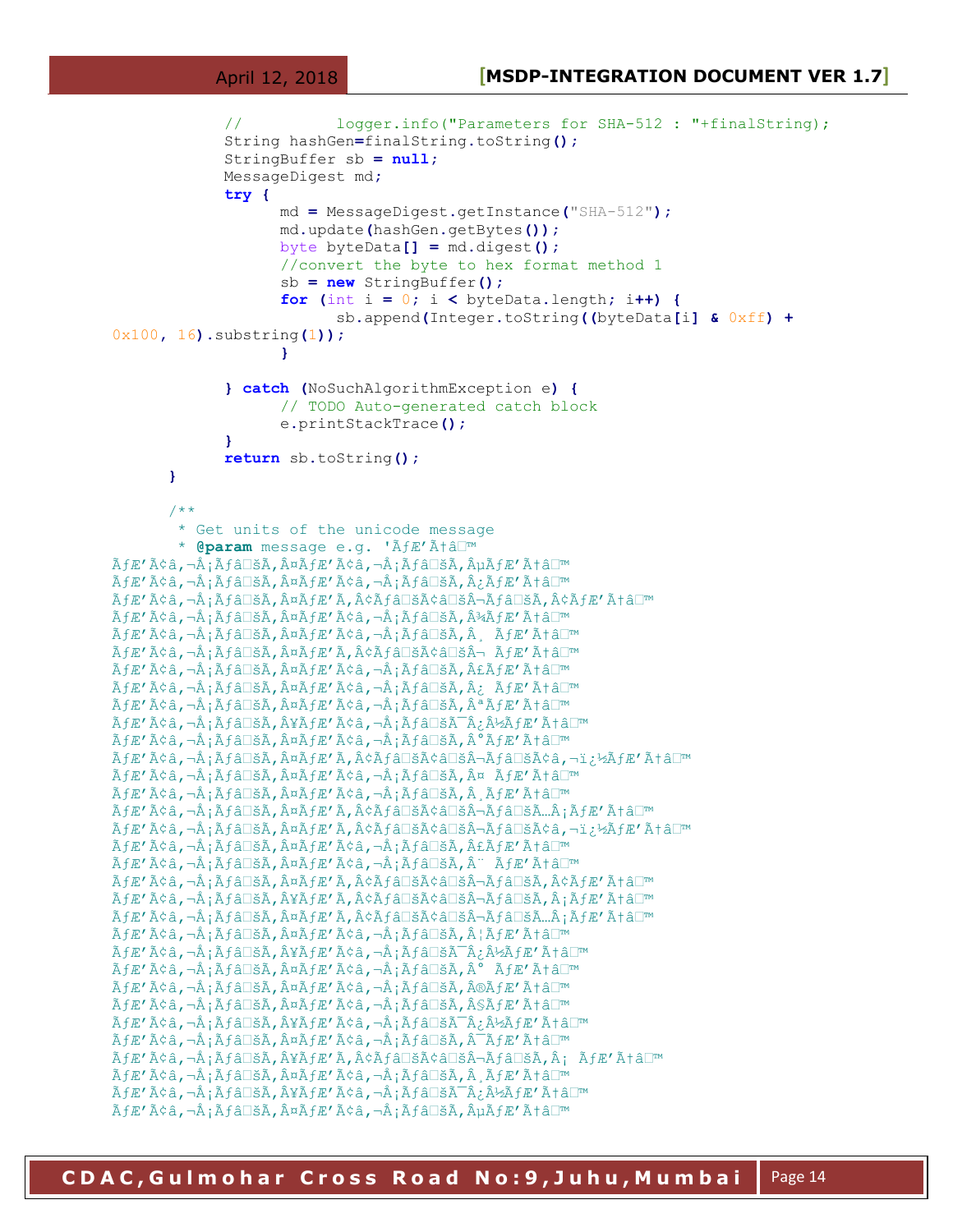```
ÃfÆ'ââ,¬Å¡Ãƒâ□šÃ,¤ÃfÆ'ââ,¬Å¡Ãƒâ□šÃ,¾ÃfÆ'Æâ□™
̮'̢â,¬Å¡Ãƒâ□šÃ,¤ÃƒÆ'Ã,¢Ãƒâ□šÃ¢â□šÂ¬Ãƒâ□šÃ¢â,¬ï¿½ÃƒÆ'Æâ□™
ÃÆ′ââ,¬Å¡Ãƒâ□šÃ,¤ÃƒÆ′ââ,¬Å¡Ãƒâ□šÃ,¤ ÃÆ′Æâ□™
ÃÆ′ââ,¬Å¡Ãƒâ□šÃ,¤ÃƒÆ′Ã,¢Ãƒâ□šÃ¢â□šÂ¬ ÃÆ′Æâ□™
ÃÆ′ââ,¬Å¡Ãƒâ□šÃ,¤ÃƒÆ′ââ,¬Å¡Ãƒâ□šÃ,ªÃƒÆ′Æâ□™
ÃÆ′ââ,¬Å¡Ãƒâ□šÃ,¥ÃÆ′Ã,¢Ãƒâ□šÃ¢â□šÂ¬Ãƒâ□šÃ,¡'
        * @return int message unit
       * **/
     public int getUnicodeTextMessageUnit(String message) {
            String charInUnicode = "";
            int msgUnit = 1;
            int msgLen = 0;
            String unicodeMessgae = "";
            String finalmessage = null;
           for(int i = 0 ; i < message.length();i++){
                  char ch = message.charAt(i);
                  int j = (int) ch;
                  String sss = "&#"+j+";";
                  finalmessage = finalmessage+sss;
 }
            StringTokenizer st = new StringTokenizer(finalmessage, " ");
            while (st.hasMoreElements()) {
                  String str1 = (String) st.nextElement();
                  StringTokenizer dd = new StringTokenizer(str1, ";");
                  while (dd.hasMoreElements()) {
                        charInUnicode = (String) dd.nextElement();
                        if (charInUnicode.startsWith("&#")) {
                              StringTokenizer df = new StringTokenizer(
                                         charInUnicode, "&#");
                              while (df.hasMoreElements()) {
                                    String kk = (String) df.nextElement();
                                    unicodeMessgae = unicodeMessgae + "," +
kk;
                                   msgLen = msgLen+1;
 }
                        } else {
                              if(charInUnicode.contains("&#")){
                                    StringTokenizer st1 = new
StringTokenizer(charInUnicode, "&#");
                                    while (st1.hasMoreElements()) {
                                         String kk = (String)
st1.nextElement();
                                        for (int i1 = 0; i1 < kk.length();
++i1) {
                                               char c = kk.charAt(i1);
                                               int j = (int) c;
                                               unicodeMessgae =
unicodeMessgae + "," + j;
                                               msgLen = msgLen+1;
 }
                                        String uni = st1.nextToken();
                                         unicodeMessgae = unicodeMessgae +
"," + uni;
                                         msgLen = msgLen+1;
```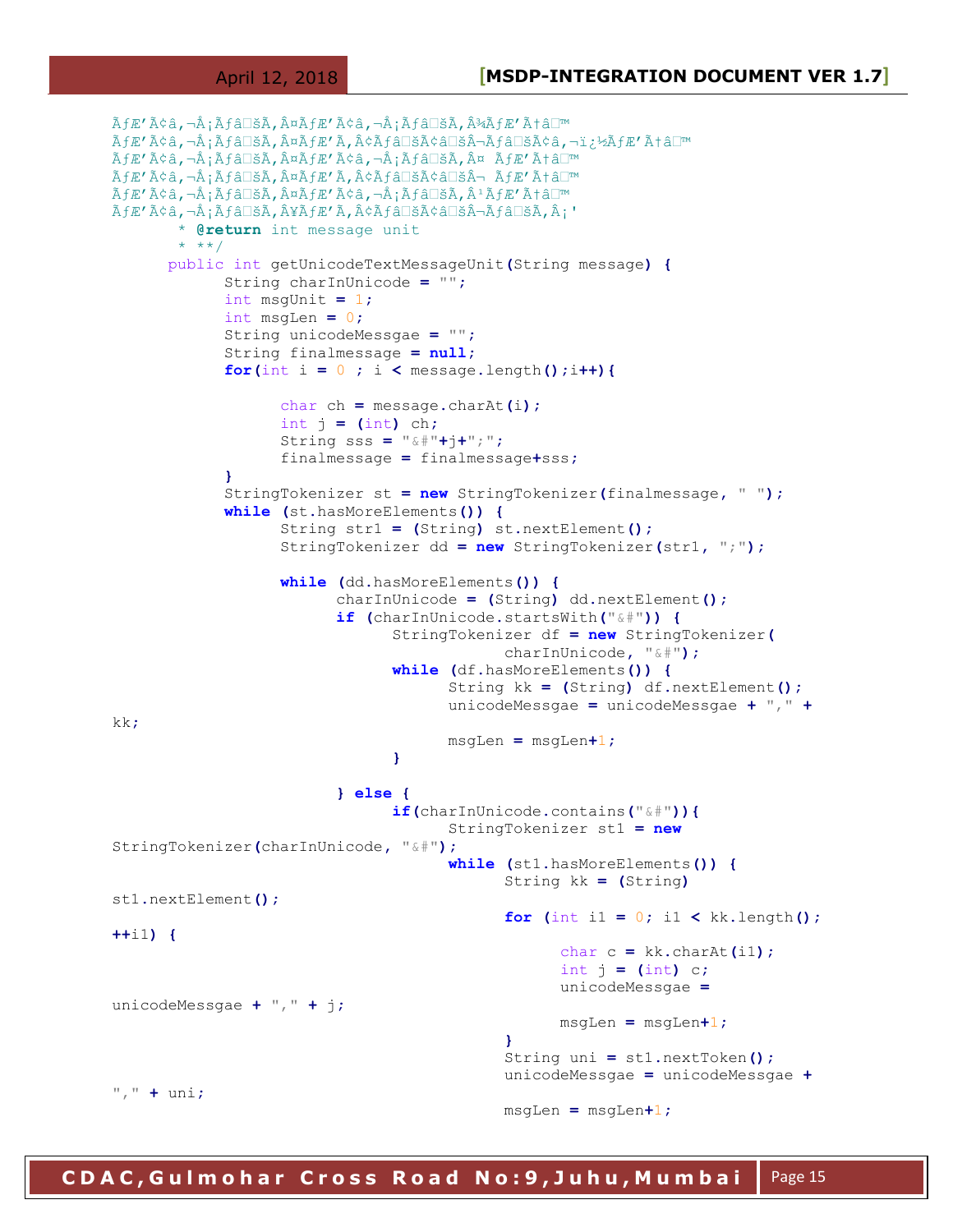

**C D A C , G u l m o h a r C r o s s R o a d N o : 9 , J u h u , M u m b a i**  Page 16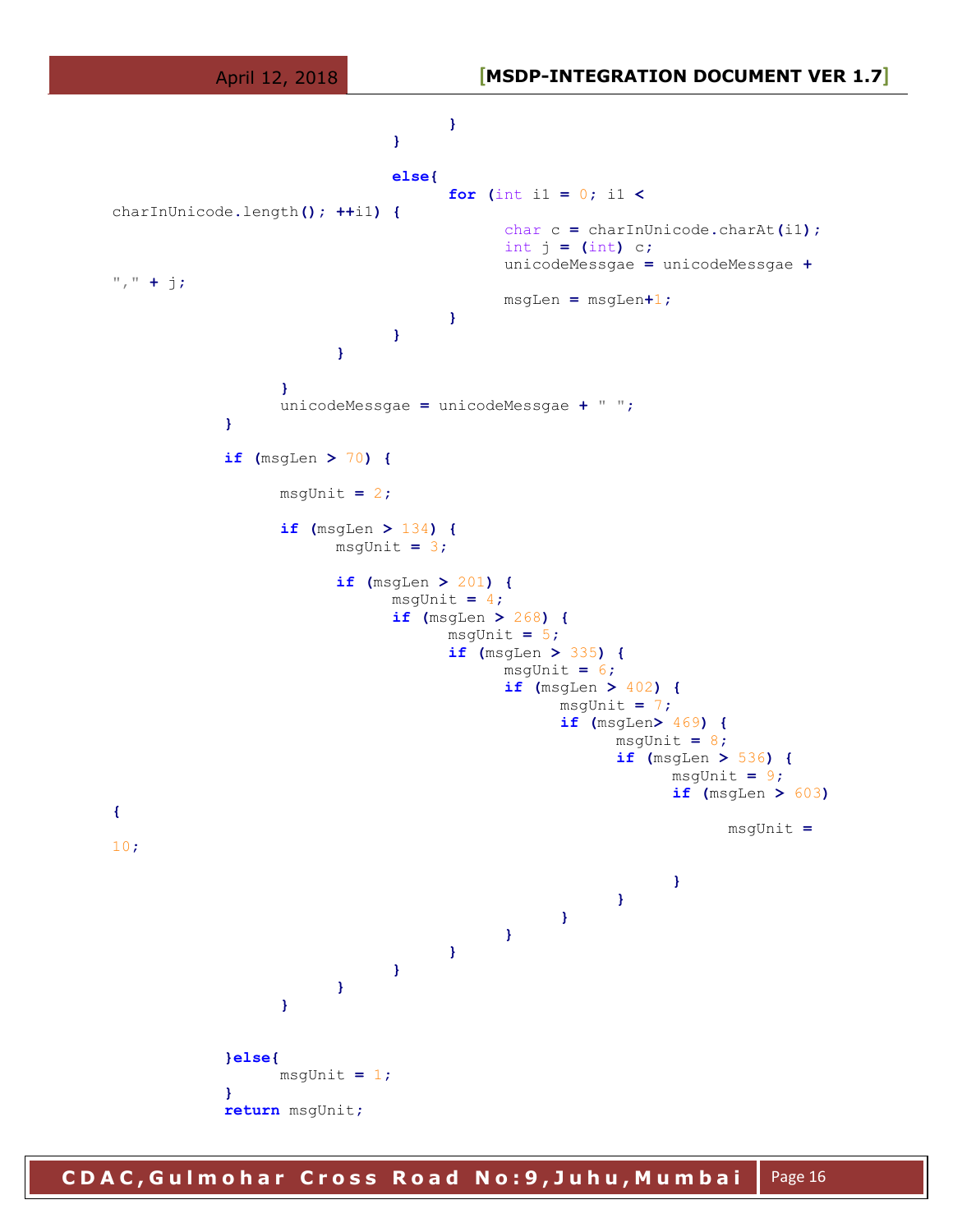```
}
     /**
       * Get units of the text message
       * @param message e.g. 'Welcome to Mobile Seva'
       * @return int message unit
       * **/
     public int getNormalTextMessageUnit(String message) {
            int msgUnit = 1;
            if (message.length() > 160) {
                 msgUnit = 2;
                 if (message.length() > 306) {
                      msgUnit = 3;
 }
                 if (message.length() > 459) {
                     msqUnit = 4; }
                 if (message.length() > 612) {
                      msgUnit = 5;
 }
                 if (message.length() > 765) {
                      msgUnit = 6;
 }
                 if (message.length() > 918) {
                      msgUnit = 7;
 }
                 if (message.length() > 1071) {
                      msgUnit = 8;
 }
                 if (message.length() > 1224) {
                     msqUnit = 9; }
                 if (message.length() > 1377) {
                      msgUnit = 10;
 }
            }else{
                 msgUnit = 1;
 }
            return msgUnit;
     }
     /****
       * Method to convert Normal Plain Text Password to MD5 encrypted 
password
       ***/
     private static String MD5(String text) throws NoSuchAlgorithmException,
UnsupportedEncodingException 
     { 
           MessageDigest md;
           md = MessageDigest.getInstance("SHA-1");
           byte[] md5 = new byte[64];
           md.update(text.getBytes("iso-8859-1"), 0, text.length());
           md5 = md.digest();
```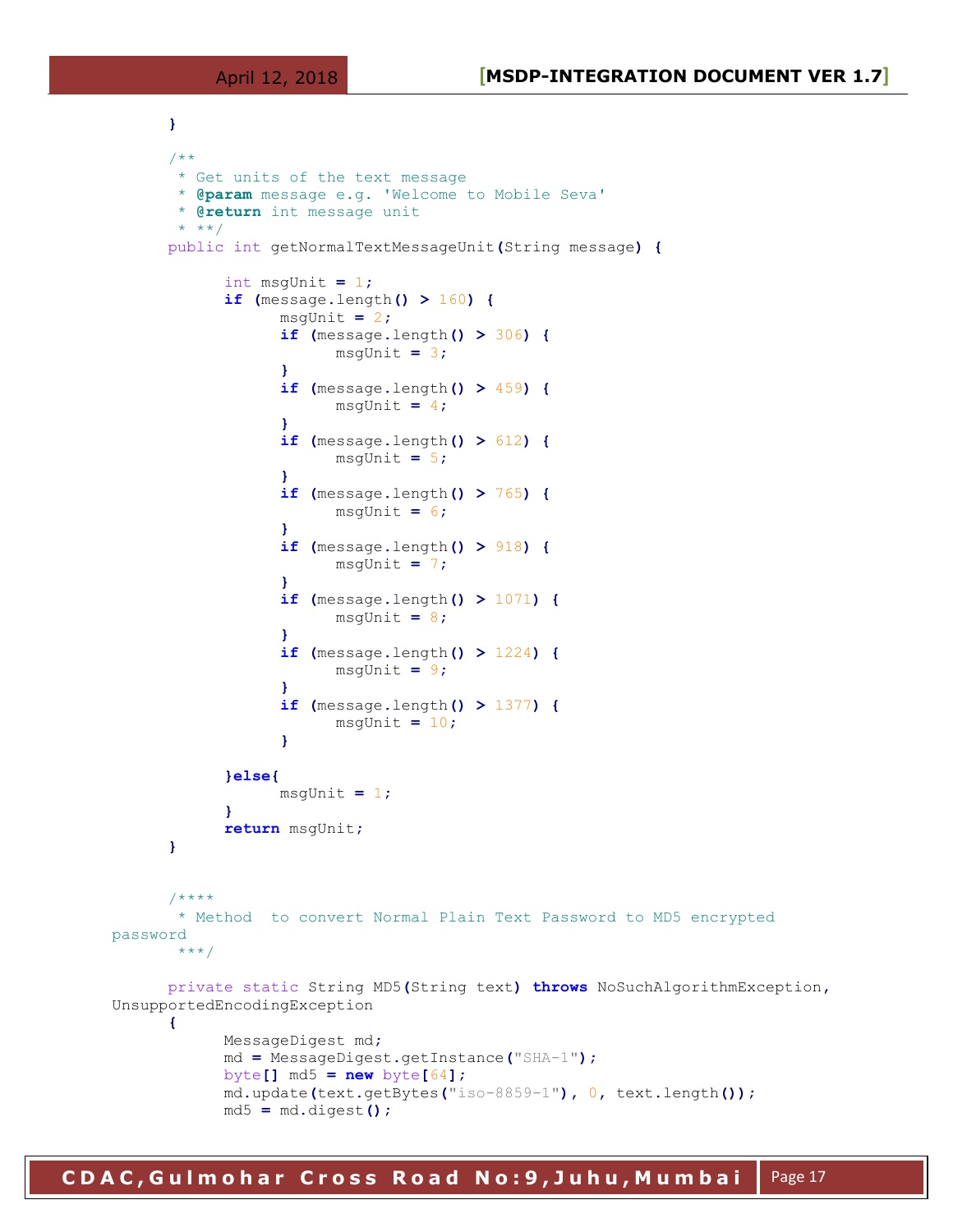**}**

```
 return convertedToHex(md5);
           }
          private static String convertedToHex(byte[] data) 
           { 
                       StringBuffer buf = new StringBuffer();
                       for (int i = 0; i < data.length; i++) 
 { 
                                   int halfOfByte = (data[i] >>> 4) & 0x0F;
                                   int twoHalfBytes = 0;
do de la contrata de la contrata de
{ \mathbf{f} } \mathbf{f} } \mathbf{f} } \mathbf{f} } \mathbf{f} } \mathbf{f} } \mathbf{f} } \mathbf{f} } \mathbf{f} } \mathbf{f} } \mathbf{f} } \mathbf{f} } \mathbf{f} } \mathbf{f} } \mathbf{f} } \mathbf{f} } \mathbf{f} } \mathbf{f} } \mathbf{f} } \mathbf{f} if ((0 <= halfOfByte) && (halfOfByte <= 9)) 
{ \mathbf{r} = \mathbf{r} \cdot \mathbf{r} } \mathbf{r} = \mathbf{r} \cdot \mathbf{r} } \mathbf{r} = \mathbf{r} \cdot \mathbf{r} } \mathbf{r} = \mathbf{r} \cdot \mathbf{r} } \mathbf{r} = \mathbf{r} \cdot \mathbf{r} } \mathbf{r} = \mathbf{r} \cdot \mathbf{r} } \mathbf{r} = \mathbf{r} \cdot \mathbf{r} } \mathbf{r} = \mathbf{r} \cdot \mathbf{r} } \mathbf{r} = buf.append( (char) ('0' + halfOfByte) );
 }
                                              else 
                                              {
                                                          buf.append( (char) ('a' + (halfOfByte - 10)) );
 }
                                              halfOfByte = data[i] & 0x0F;
                                   } while(twoHalfBytes++ < 1);
 } 
                       return buf.toString();
           }
```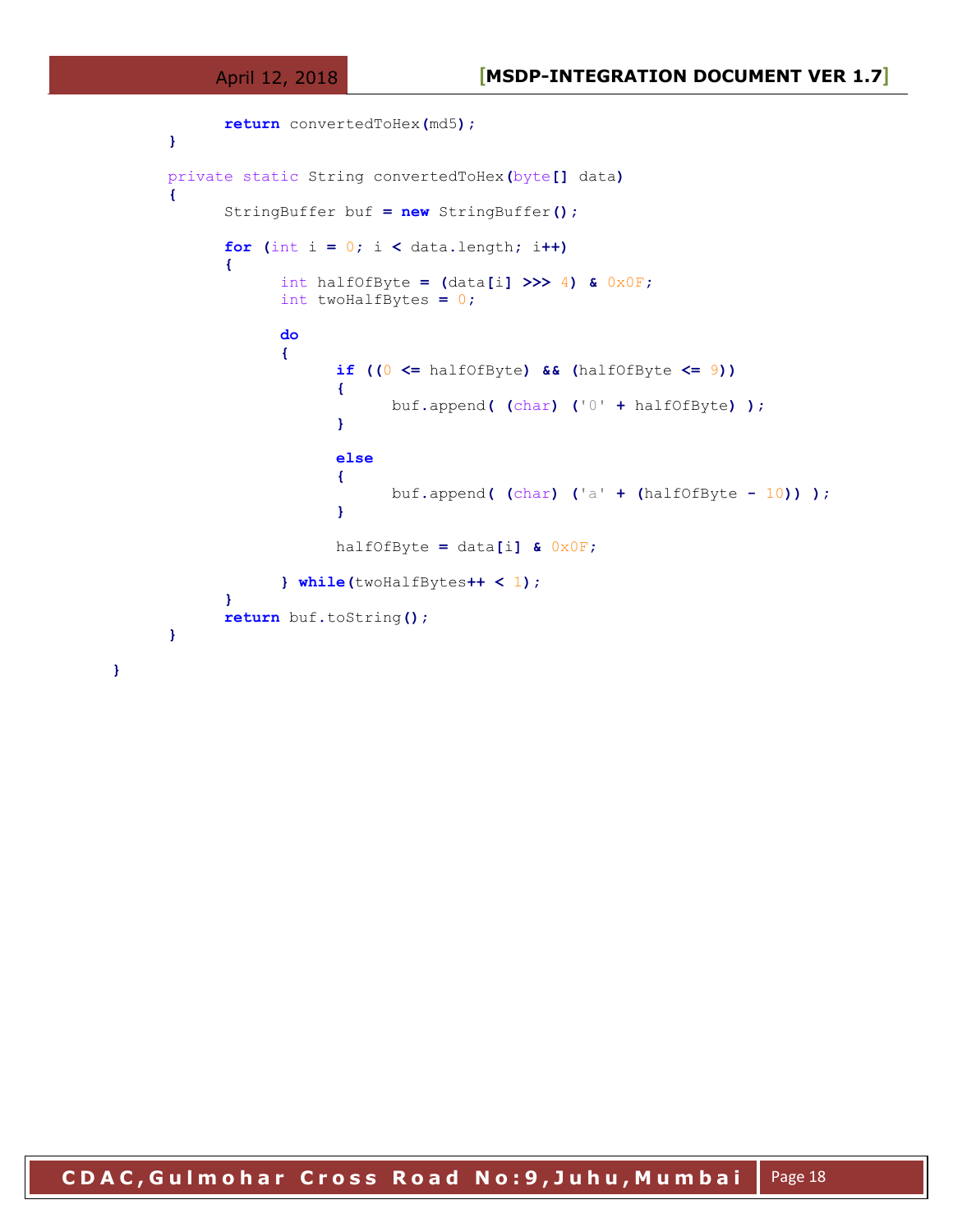#### <span id="page-18-0"></span>**1.8 .NET (C#) Example for secure push:**

#### **SMSHTTPSPostClient.cs**

```
using System;
using System.Collections.Generic;
using System.Linq;
using System.Text;
using System.Threading.Tasks;
using System.Net;
using System.Web;
using System.IO;
using System.Security.Cryptography;
using System.Security.Cryptography.X509Certificates;
namespace esms_client
{
    public class SMSHttpPostClient
     {
         /// <summary>
         /// Method for sending single SMS.
        // / </summary>
         /// <param name="username"> Registered user name</param>
         /// <param name="password"> Valid login password</param>
         /// <param name="senderid">Sender ID </param>
         /// <param name="mobileNo"> valid Single Mobile Number </param>
         /// <param name="message">Message Content </param>
         /// <param name="secureKey">Department generate key by login to
services portal</param>
         // Method for sending single SMS.
         public String sendSingleSMS(String username, String password, String 
senderid, String mobileNo, String message, String secureKey)
 {
             //Latest Generated Secure Key
             Stream dataStream;
             System.Net.ServicePointManager.SecurityProtocol =
SecurityProtocolType.Tls12 | SecurityProtocolType.Tls11 |
SecurityProtocolType.Tls;
             HttpWebRequest request =
(HttpWebRequest)WebRequest.Create("https://msdgweb.mgov.gov.in/esms/sendsmsre
quest");
             request.ProtocolVersion = HttpVersion.Version10;
             request.KeepAlive = false;
             request.ServicePoint.ConnectionLimit = 1;
             //((HttpWebRequest)request).UserAgent = ".NET Framework Example 
Client";
```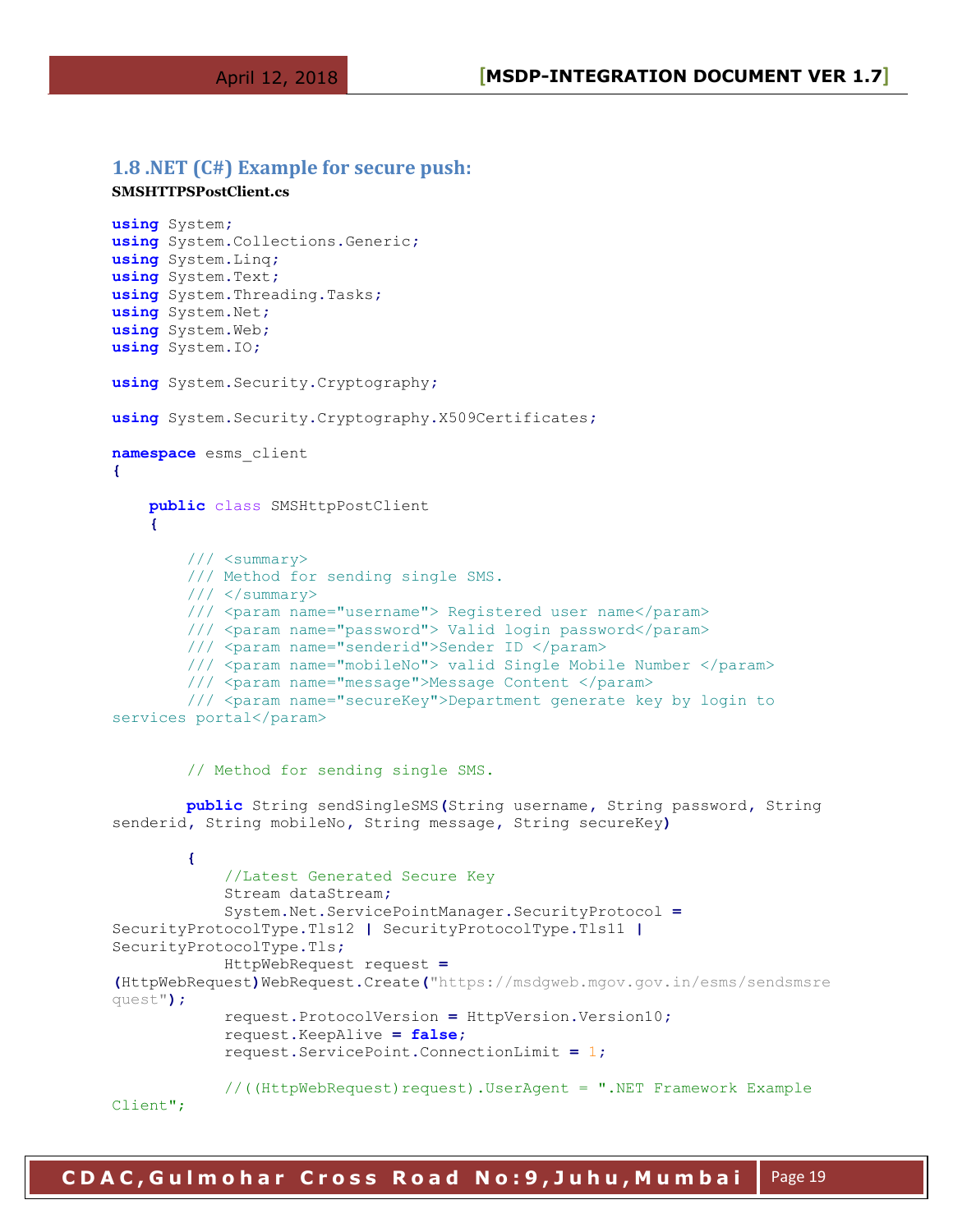```
 ((HttpWebRequest)request).UserAgent = "Mozilla/4.0 (compatible; 
MSIE 5.0; Windows 98; DigExt)";
             request.Method = "POST";
             System.Net.ServicePointManager.CertificatePolicy = new
MyPolicy();
             String encryptedPassword = encryptedPasswod(password);
             String NewsecureKey = hashGenerator(username.Trim(),
senderid.Trim(), message.Trim(), secureKey.Trim());
             String smsservicetype = "singlemsg"; //For single message.
             String query = "username=" +
HttpUtility.UrlEncode(username.Trim()) +
                 "&password=" + HttpUtility.UrlEncode(encryptedPassword) +
                 "&smsservicetype=" + HttpUtility.UrlEncode(smsservicetype) +
                 "&content=" + HttpUtility.UrlEncode(message.Trim()) +
                 "&mobileno=" + HttpUtility.UrlEncode(mobileNo) +
                 "&senderid=" + HttpUtility.UrlEncode(senderid.Trim()) +
               "&key=" + HttpUtility.UrlEncode(NewsecureKey.Trim());
             byte[] byteArray = Encoding.ASCII.GetBytes(query);
             request.ContentType = "application/x-www-form-urlencoded";
             request.ContentLength = byteArray.Length;
             dataStream = request.GetRequestStream();
             dataStream.Write(byteArray, 0, byteArray.Length);
             dataStream.Close();
             WebResponse response = request.GetResponse();
             String Status = ((HttpWebResponse)response).StatusDescription;
             dataStream = response.GetResponseStream();
             StreamReader reader = new StreamReader(dataStream);
             String responseFromServer = reader.ReadToEnd();
             reader.Close();
             dataStream.Close();
             response.Close();
```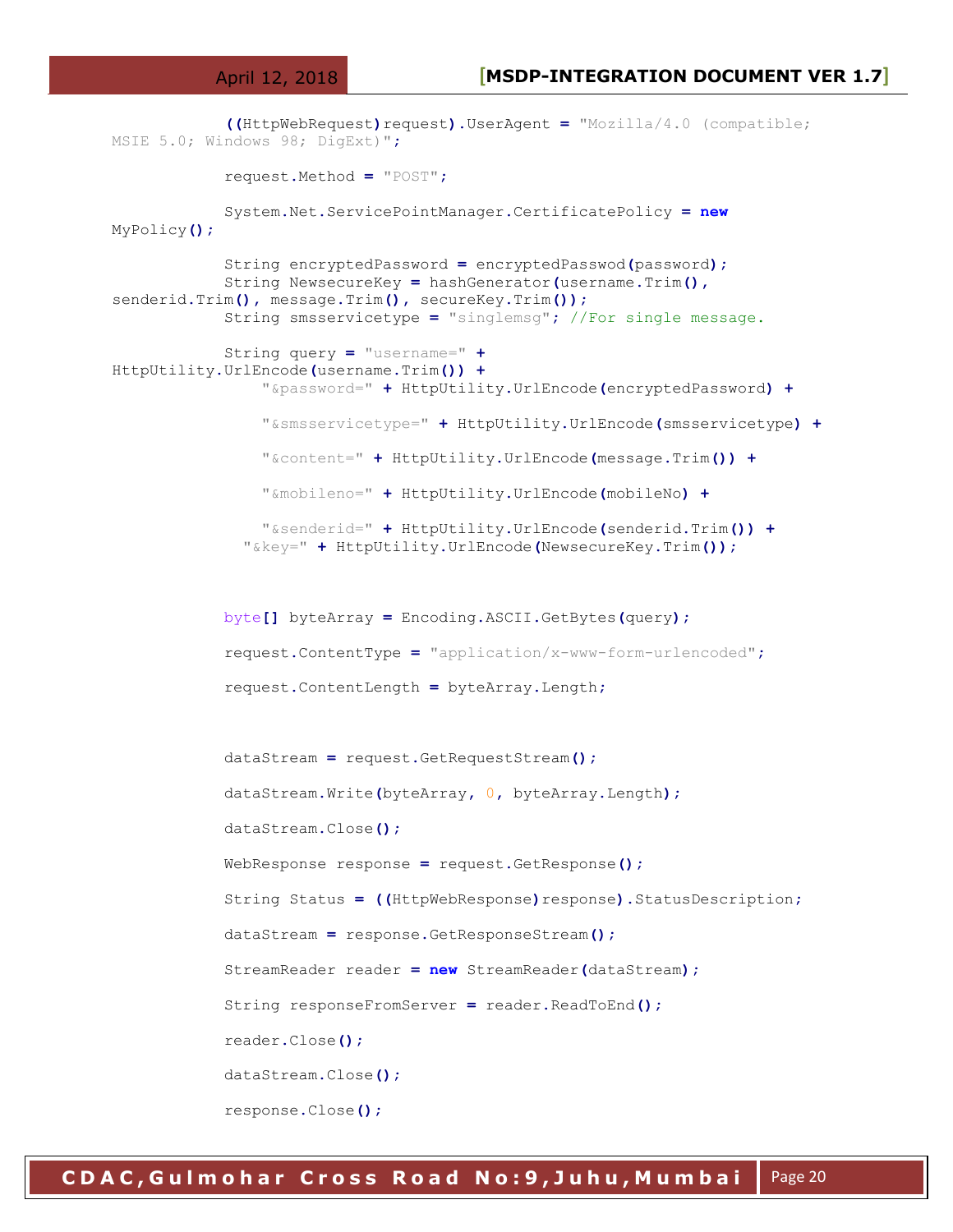```
 return responseFromServer;
 }
         /// <summary>
         /// Method for sending bulk SMS.
         /// </summary>
         /// <param name="username"> Registered user name</param>
         /// <param name="password"> Valid login password</param>
         /// <param name="senderid">Sender ID </param>
         /// <param name="mobileNo"> valid Mobile Numbers </param>
         /// <param name="message">Message Content </param>
         /// <param name="secureKey">Department generate key by login to 
services portal</param>
         // method for sending bulk SMS
         public String sendBulkSMS(String username, String password, String 
senderid, String mobileNos, String message,String secureKey)
 {
             Stream dataStream;
             System.Net.ServicePointManager.SecurityProtocol =
SecurityProtocolType.Tls12 | SecurityProtocolType.Tls11 |
SecurityProtocolType.Tls;
             HttpWebRequest request =
(HttpWebRequest)WebRequest.Create("https://msdgweb.mgov.gov.in/esms/sendsmsre
quest");
             request.ProtocolVersion = HttpVersion.Version10;
             request.KeepAlive = false;
             request.ServicePoint.ConnectionLimit = 1;
             //((HttpWebRequest)request).UserAgent = ".NET Framework Example 
Client";
             ((HttpWebRequest)request).UserAgent = "Mozilla/4.0 (compatible; 
MSIE 5.0; Windows 98; DigExt)";
             request.Method = "POST";
             System.Net.ServicePointManager.CertificatePolicy = new
MyPolicy();
             String encryptedPassword = encryptedPasswod(password);
             String NewsecureKey = hashGenerator(username.Trim(),
senderid.Trim(), message.Trim(), secureKey.Trim());
             Console.Write(NewsecureKey);
             Console.Write(encryptedPassword);
             String smsservicetype = "bulkmsg"; // for bulk msg
             String query = "username=" +
HttpUtility.UrlEncode(username.Trim()) +
              "&password=" + HttpUtility.UrlEncode(encryptedPassword) +
              "&smsservicetype=" + HttpUtility.UrlEncode(smsservicetype) +
```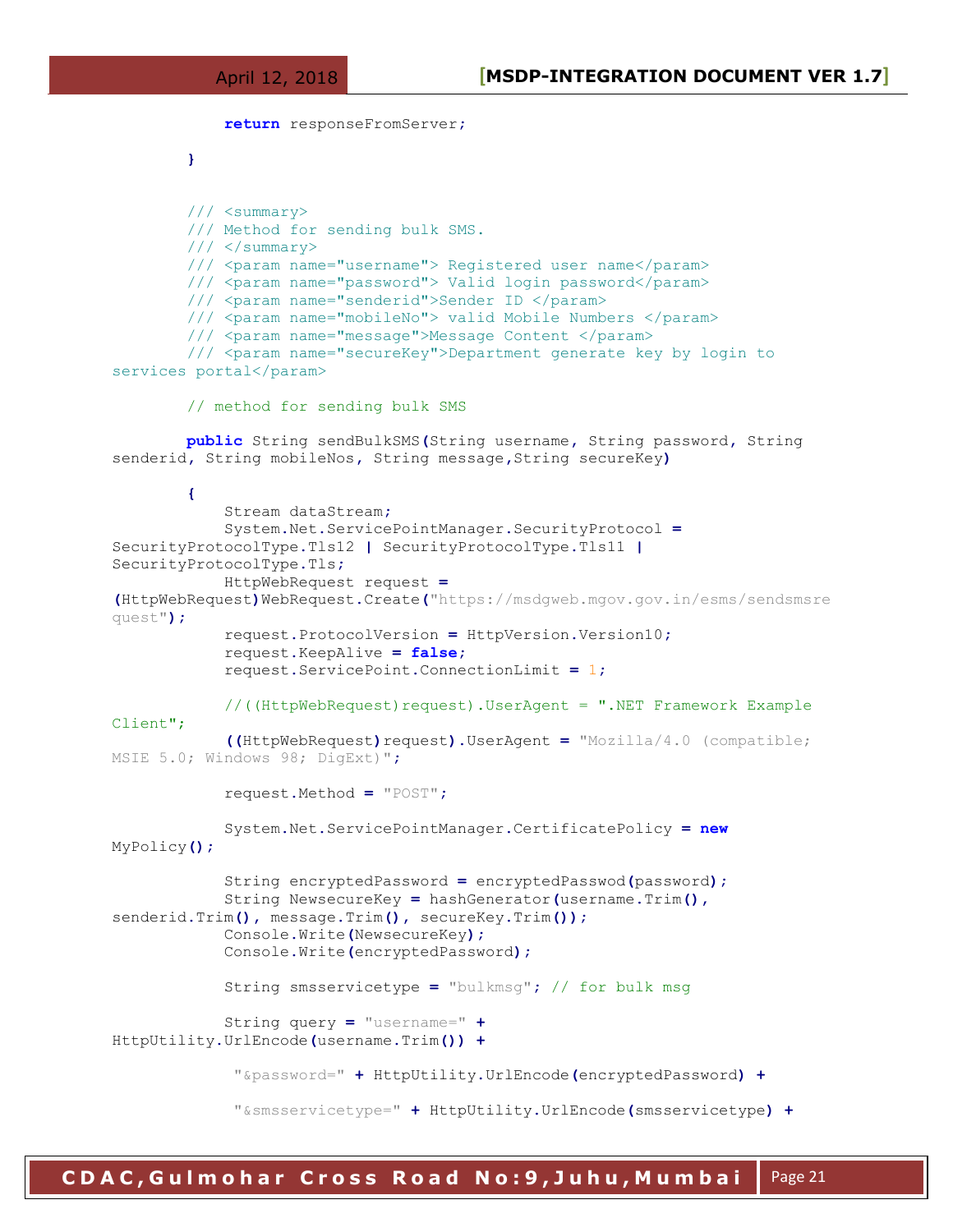```
 "&content=" + HttpUtility.UrlEncode(message.Trim()) +
              "&bulkmobno=" + HttpUtility.UrlEncode(mobileNos) +
              "&senderid=" + HttpUtility.UrlEncode(senderid.Trim()) +
             "&key=" + HttpUtility.UrlEncode(NewsecureKey.Trim());
             Console.Write(query);
             byte[] byteArray = Encoding.ASCII.GetBytes(query);
            request.ContentType = "application/x-www-form-urlencoded";
             request.ContentLength = byteArray.Length;
             dataStream = request.GetRequestStream();
             dataStream.Write(byteArray, 0, byteArray.Length);
             dataStream.Close();
             WebResponse response = request.GetResponse();
             String Status = ((HttpWebResponse)response).StatusDescription;
             dataStream = response.GetResponseStream();
             StreamReader reader = new StreamReader(dataStream);
             String responseFromServer = reader.ReadToEnd();
             reader.Close();
             dataStream.Close();
             response.Close();
             return responseFromServer;
         }
         /// <summary>
         /// method for Sending unicode..
         /// </summary>
         /// <param name="username"> Registered user name</param>
         /// <param name="password"> Valid login password</param>
         /// <param name="senderid">Sender ID </param>
         /// <param name="mobileNo"> valid Mobile Numbers </param>
         /// <param name="Unicodemessage">Unicodemessage Message Content 
</param>
         /// <param name="secureKey">Department generate key by login to 
services portal</param>
```
//method for Sending unicode message..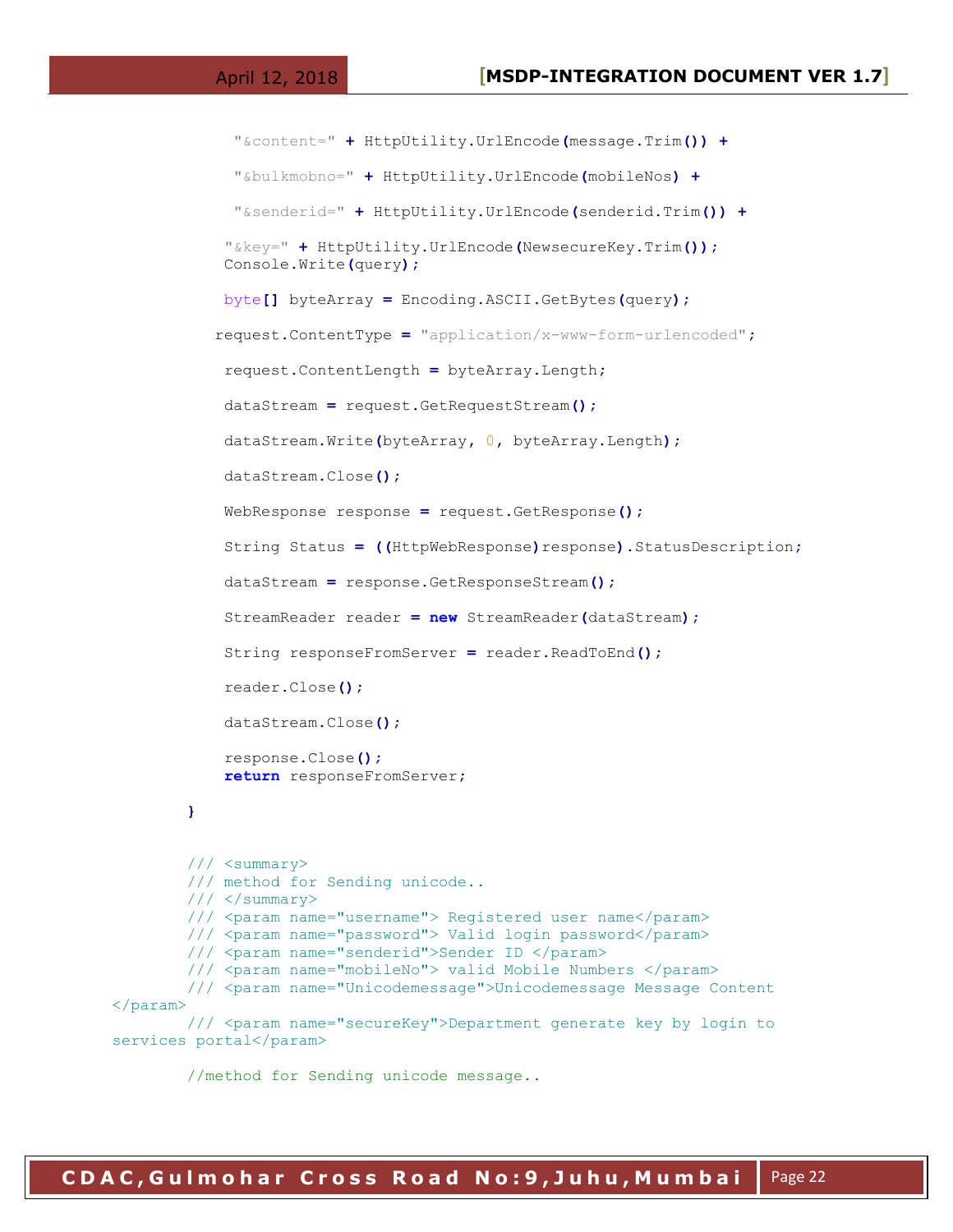**public** String sendUnicodeSMS**(**String username**,** String password**,** String senderid**,** String mobileNos**,** String Unicodemessage**,** String secureKey**) {** Stream dataStream**;** System**.**Net**.**ServicePointManager**.**SecurityProtocol **=** SecurityProtocolType**.**Tls12 **|** SecurityProtocolType**.**Tls11 **|** SecurityProtocolType**.**Tls**;** HttpWebRequest request **= (**HttpWebRequest**)**WebRequest**.**Create**(**"https://msdgweb.mgov.gov.in/esms/sendsmsre quest"**);** request**.**ProtocolVersion **=** HttpVersion**.**Version10**;** request**.**KeepAlive **= false;** request**.**ServicePoint**.**ConnectionLimit **=** 1**;** //((HttpWebRequest)request).UserAgent = ".NET Framework Example Client"; **((**HttpWebRequest**)**request**).**UserAgent **=** "Mozilla/4.0 (compatible; MSIE 5.0; Windows 98; DigExt)"**;** request**.**Method **=** "POST"**;** System**.**Net**.**ServicePointManager**.**CertificatePolicy **= new** MyPolicy**();** String U\_Convertedmessage **=** ""**; foreach (**char c **in** Unicodemessage**) {** int  $j = (int)c$ ; String sss =  $"\&\|$  +  $\|$  +  $\|$  +  $"\;$ ; "; U\_Convertedmessage **=** U\_Convertedmessage **+** sss**; }** String encryptedPassword **=** encryptedPasswod**(**password**);** String NewsecureKey **=** hashGenerator**(**username**.**Trim**(),** senderid**.**Trim**(),** U\_Convertedmessage**.**Trim**(),** secureKey**.**Trim**());** String smsservicetype **=** "unicodemsg"**;** // for unicode msg String query **=** "username=" **+** HttpUtility**.**UrlEncode**(**username**.**Trim**()) +** "&password=" **+** HttpUtility**.**UrlEncode**(**encryptedPassword**) +** "&smsservicetype=" **+** HttpUtility**.**UrlEncode**(**smsservicetype**) +** "&content=" **+** HttpUtility**.**UrlEncode**(**U\_Convertedmessage**.**Trim**()) +** "&bulkmobno=" **+** HttpUtility**.**UrlEncode**(**mobileNos**) +** "&senderid=" **+** HttpUtility**.**UrlEncode**(**senderid**.**Trim**()) +** "&key=" **+** HttpUtility**.**UrlEncode**(**NewsecureKey**.**Trim**());** byte**[]** byteArray **=** Encoding**.**ASCII**.**GetBytes**(**query**);** request**.**ContentType **=** "application/x-www-form-urlencoded"**;** request**.**ContentLength **=** byteArray**.**Length**;** dataStream **=** request**.**GetRequestStream**();** dataStream**.**Write**(**byteArray**,** 0**,** byteArray**.**Length**);** dataStream**.**Close**();** WebResponse response **=** request**.**GetResponse**();**

String Status **= ((**HttpWebResponse**)**response**).**StatusDescription**;**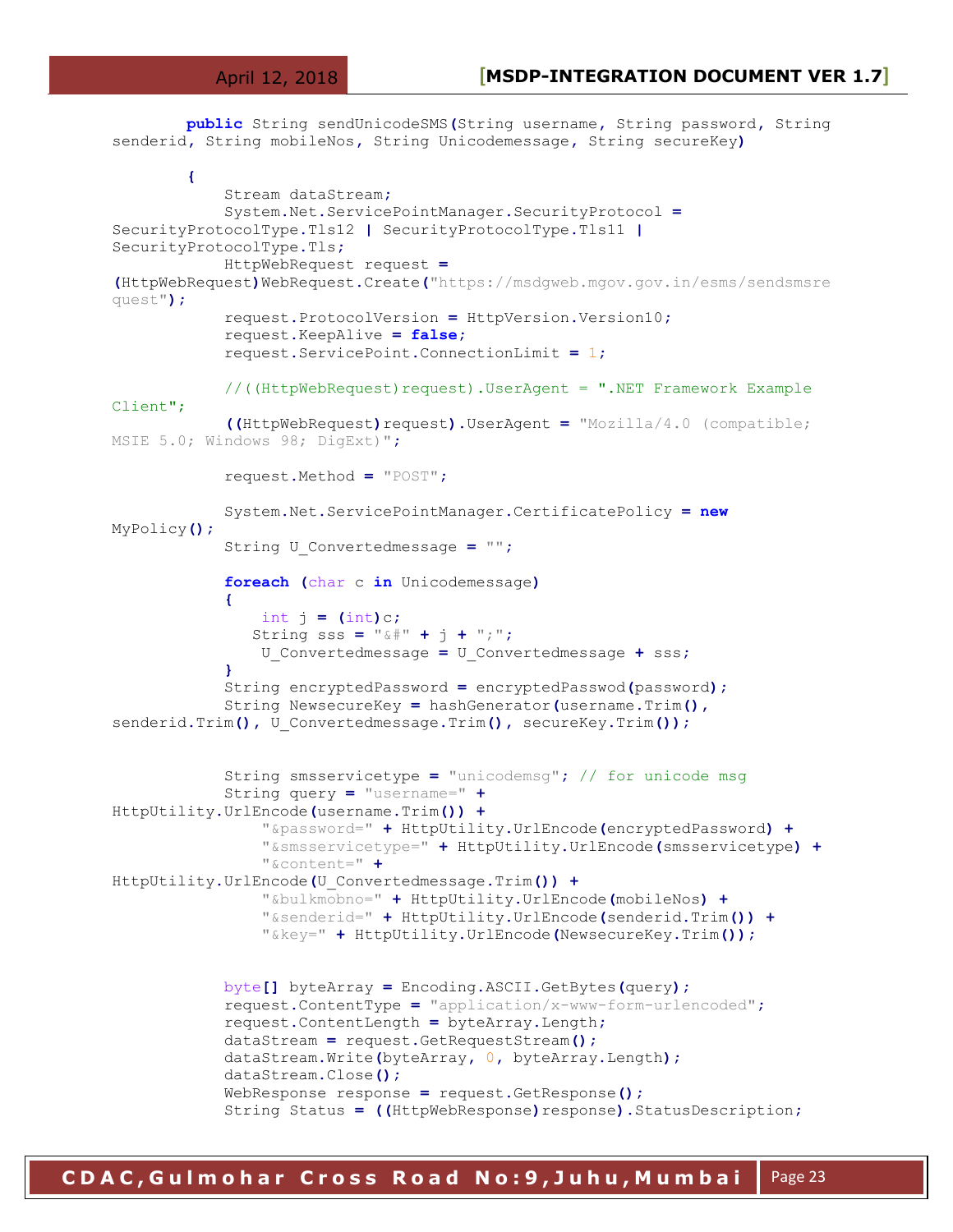```
 dataStream = response.GetResponseStream();
             StreamReader reader = new StreamReader(dataStream);
             String responseFromServer = reader.ReadToEnd();
             reader.Close();
             dataStream.Close();
             response.Close();
             return responseFromServer;
         }
         /// <summary>
         /// Method for sending OTP MSG.
         /// </summary>
         /// <param name="username"> Registered user name</param>
         /// <param name="password"> Valid login password</param>
         /// <param name="senderid">Sender ID </param>
         /// <param name="mobileNo"> valid single Mobile Number </param>
         /// <param name="message">Message Content </param>
         /// <param name="secureKey">Department generate key by login to 
services portal</param>
         // Method for sending OTP MSG.
         public String sendOTPMSG(String username, String password, String 
senderid, String mobileNo, String message, String secureKey)
         {
             Stream dataStream;
             System.Net.ServicePointManager.SecurityProtocol =
SecurityProtocolType.Tls12 | SecurityProtocolType.Tls11 |
SecurityProtocolType.Tls;
             HttpWebRequest request =
(HttpWebRequest)WebRequest.Create("https://msdgweb.mgov.gov.in/esms/sendsmsre
quest");
             request.ProtocolVersion = HttpVersion.Version10;
             request.KeepAlive = false;
             request.ServicePoint.ConnectionLimit = 1;
             //((HttpWebRequest)request).UserAgent = ".NET Framework Example 
Client";
             ((HttpWebRequest)request).UserAgent = "Mozilla/4.0 (compatible; 
MSIE 5.0; Windows 98; DigExt)";
             request.Method = "POST";
             System.Net.ServicePointManager.CertificatePolicy = new
MyPolicy();
             String encryptedPassword = encryptedPasswod(password);
             String key = hashGenerator(username.Trim(), senderid.Trim(),
message.Trim(), secureKey.Trim());
             String smsservicetype = "otpmsg"; //For OTP message.
             String query = "username=" +
HttpUtility.UrlEncode(username.Trim()) +
                 "&password=" + HttpUtility.UrlEncode(encryptedPassword) +
```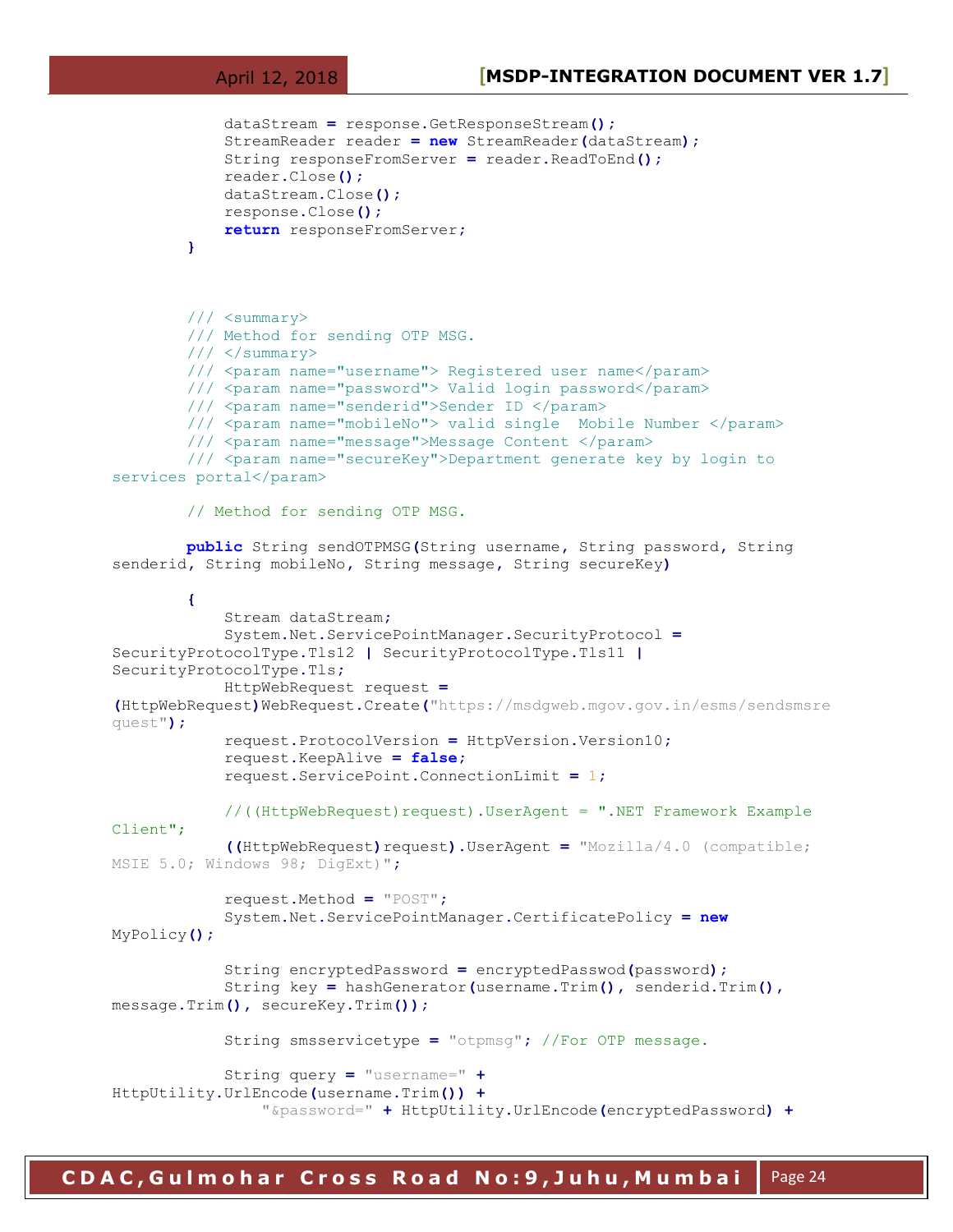```
 "&smsservicetype=" + HttpUtility.UrlEncode(smsservicetype) +
     "&content=" + HttpUtility.UrlEncode(message.Trim()) +
     "&mobileno=" + HttpUtility.UrlEncode(mobileNo) +
     "&senderid=" + HttpUtility.UrlEncode(senderid.Trim()) +
   "&key=" + HttpUtility.UrlEncode(key.Trim());
 byte[] byteArray = Encoding.ASCII.GetBytes(query);
 request.ContentType = "application/x-www-form-urlencoded";
 request.ContentLength = byteArray.Length;
```

```
 dataStream = request.GetRequestStream();
     dataStream.Write(byteArray, 0, byteArray.Length);
     dataStream.Close();
     WebResponse response = request.GetResponse();
     String Status = ((HttpWebResponse)response).StatusDescription;
     dataStream = response.GetResponseStream();
     StreamReader reader = new StreamReader(dataStream);
     String responseFromServer = reader.ReadToEnd();
     reader.Close();
    dataStream.Close();
     response.Close();
     return responseFromServer;
 }
 // Method for sending UnicodeOTP MSG.
 /// <summary>
 /// method for Sending unicode..
// / </summary>
 /// <param name="username"> Registered user name</param>
 /// <param name="password"> Valid login password</param>
/// <param name="senderid">Sender ID </param>
 /// <param name="mobileNo"> valid Mobile Numbers </param>
 /// <param name="Unicodemessage">Unicodemessage Message Content
```
</param>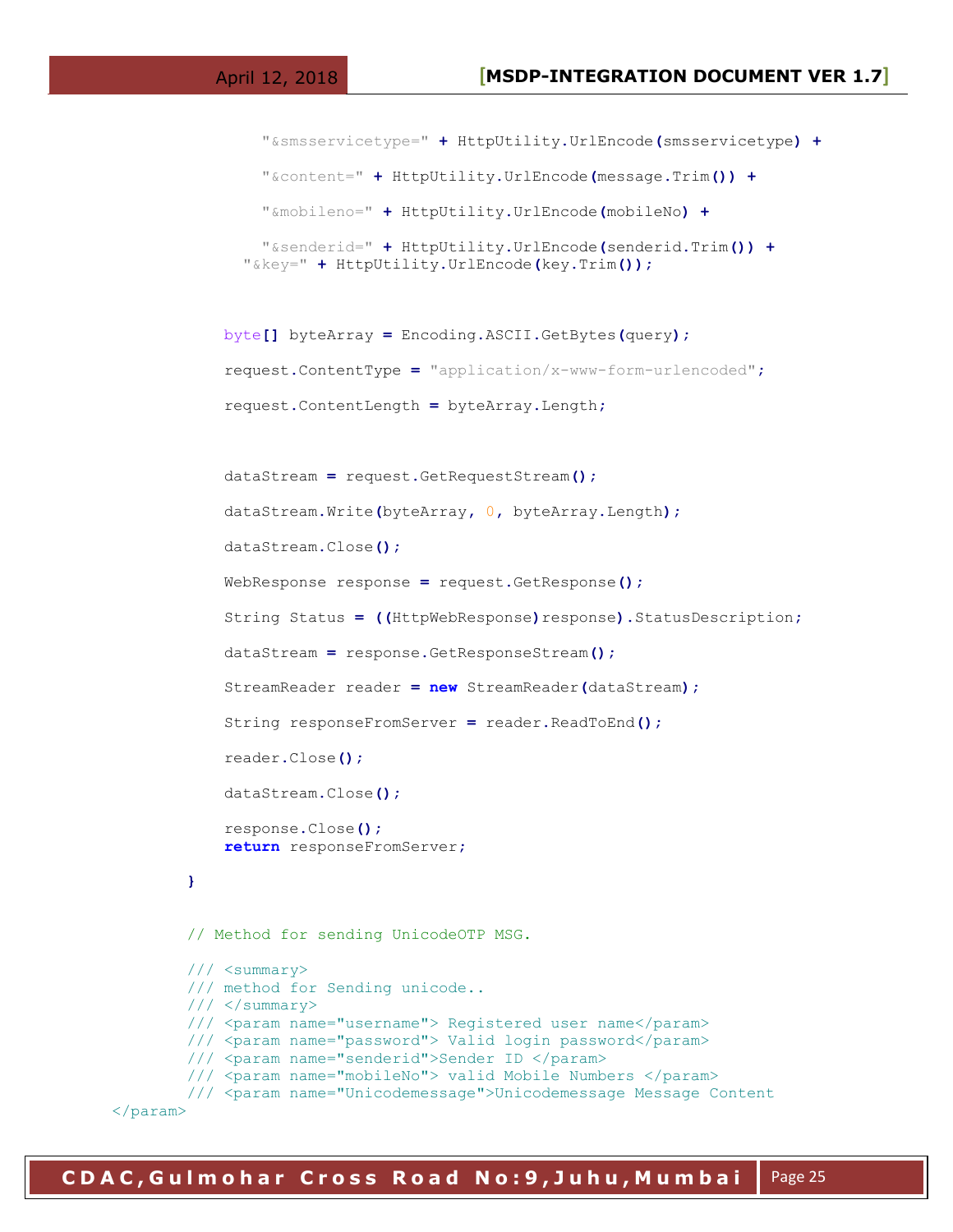```
 /// <param name="secureKey">Department generate key by login to 
services portal</param>
         //method for Sending unicode message..
         public String sendUnicodeOTPSMS(String username, String password,
String senderid, String mobileNos, String UnicodeOTPmsg, String secureKey)
 {
             Stream dataStream;
             System.Net.ServicePointManager.SecurityProtocol =
SecurityProtocolType.Tls12 | SecurityProtocolType.Tls11 |
SecurityProtocolType.Tls;
             HttpWebRequest request =
(HttpWebRequest)WebRequest.Create("https://msdgweb.mgov.gov.in/esms/sendsmsre
quest");
             request.ProtocolVersion = HttpVersion.Version10;
             request.KeepAlive = false;
             request.ServicePoint.ConnectionLimit = 1;
             //((HttpWebRequest)request).UserAgent = ".NET Framework Example 
Client";
             ((HttpWebRequest)request).UserAgent = "Mozilla/4.0 (compatible; 
MSIE 5.0; Windows 98; DigExt)";
             request.Method = "POST";
             System.Net.ServicePointManager.CertificatePolicy = new
MyPolicy();
             String U_Convertedmessage = "";
             foreach (char c in UnicodeOTPmsg)
 {
                int \ i = \frac{\ln t}{c};
                 String sss = "&#" + j + ";";
                 U_Convertedmessage = U_Convertedmessage + sss;
 }
             String encryptedPassword = encryptedPasswod(password);
             String NewsecureKey = hashGenerator(username.Trim(),
senderid.Trim(), U_Convertedmessage.Trim(), secureKey.Trim());
             String smsservicetype = "unicodeotpmsg"; // for unicode msg
             String query = "username=" +
HttpUtility.UrlEncode(username.Trim()) +
                 "&password=" + HttpUtility.UrlEncode(encryptedPassword) +
                 "&smsservicetype=" + HttpUtility.UrlEncode(smsservicetype) +
                 "&content=" +
HttpUtility.UrlEncode(U_Convertedmessage.Trim()) +
                 "&bulkmobno=" + HttpUtility.UrlEncode(mobileNos) +
                 "&senderid=" + HttpUtility.UrlEncode(senderid.Trim()) +
                 "&key=" + HttpUtility.UrlEncode(NewsecureKey.Trim());
             byte[] byteArray = Encoding.ASCII.GetBytes(query);
             request.ContentType = "application/x-www-form-urlencoded";
             request.ContentLength = byteArray.Length;
             dataStream = request.GetRequestStream();
```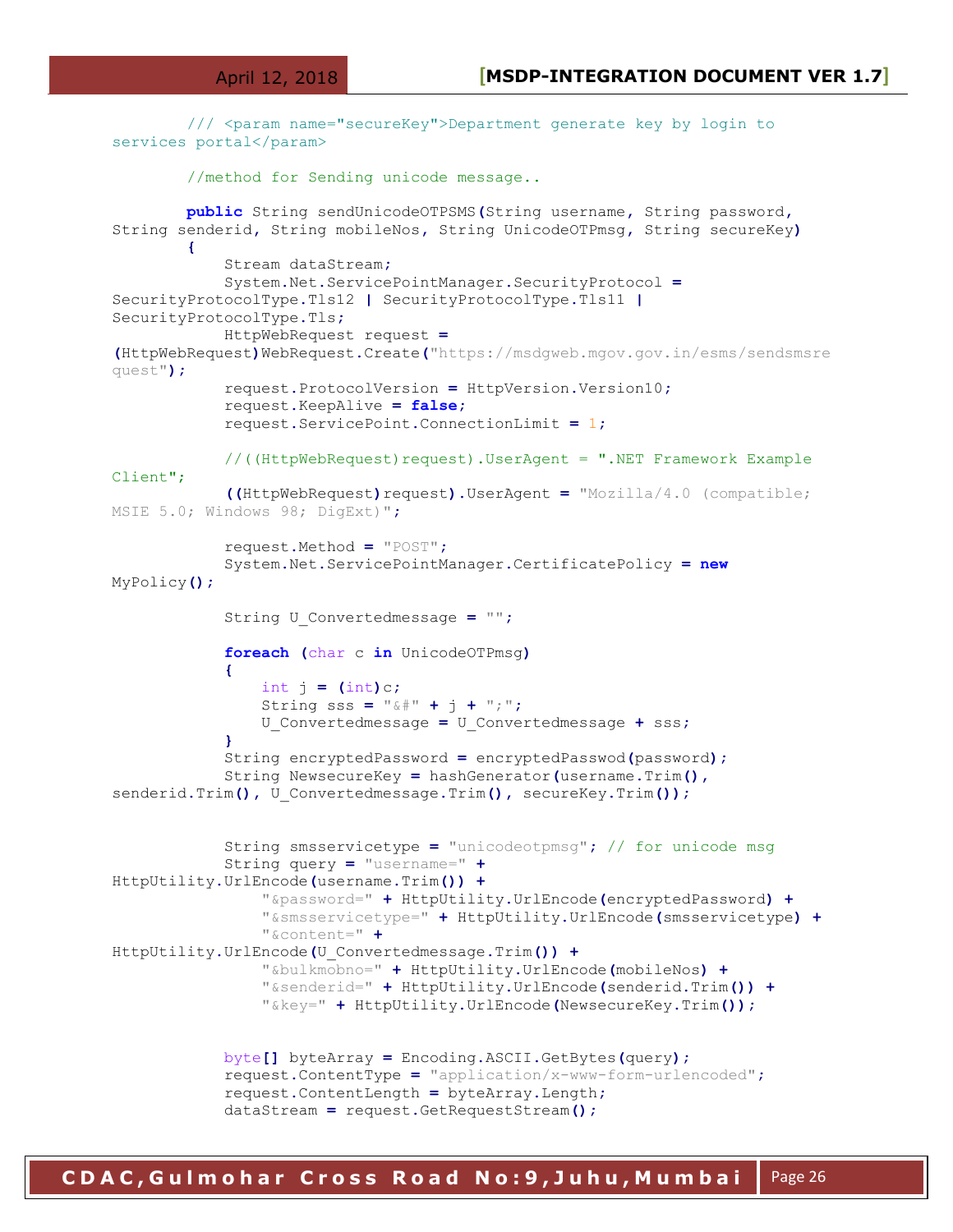```
 dataStream.Write(byteArray, 0, byteArray.Length);
             dataStream.Close();
             WebResponse response = request.GetResponse();
             String Status = ((HttpWebResponse)response).StatusDescription;
             dataStream = response.GetResponseStream();
             StreamReader reader = new StreamReader(dataStream);
             String responseFromServer = reader.ReadToEnd();
             reader.Close();
             dataStream.Close();
             response.Close();
             return responseFromServer;
 }
         /// <summary>
         /// Method to get Encrypted the password 
        // / </summary>
         /// <param name="password"> password as String"</param>
         protected String encryptedPasswod(String password)
 {
             byte[] encPwd = Encoding.UTF8.GetBytes(password);
             //static byte[] pwd = new byte[encPwd.Length];
             HashAlgorithm sha1 = HashAlgorithm.Create("SHA1");
             byte[] pp = sha1.ComputeHash(encPwd);
             // static string result = 
System.Text.Encoding.UTF8.GetString(pp);
             StringBuilder sb = new StringBuilder();
             foreach (byte b in pp)
 {
                 sb.Append(b.ToString("x2"));
 }
             return sb.ToString();
         }
         /// <summary>
         /// Method to Generate hash code 
        // / </summary>
        /// <param name= "secure key">your last generated Secure key </param>
        protected String hashGenerator(String Username, String sender_id,
String message, String secure_key)
         {
             StringBuilder sb = new StringBuilder();
sb.Append(Username).Append(sender_id).Append(message).Append(secure_key);
             byte[] genkey = Encoding.UTF8.GetBytes(sb.ToString());
            //static byte[] pwd = new byte[encPwd.length];
             HashAlgorithm sha1 = HashAlgorithm.Create("SHA512");
             byte[] sec_key = sha1.ComputeHash(genkey);
             StringBuilder sb1 = new StringBuilder();
            for (int i = 0; i \leq sec key. Length; i+1)
```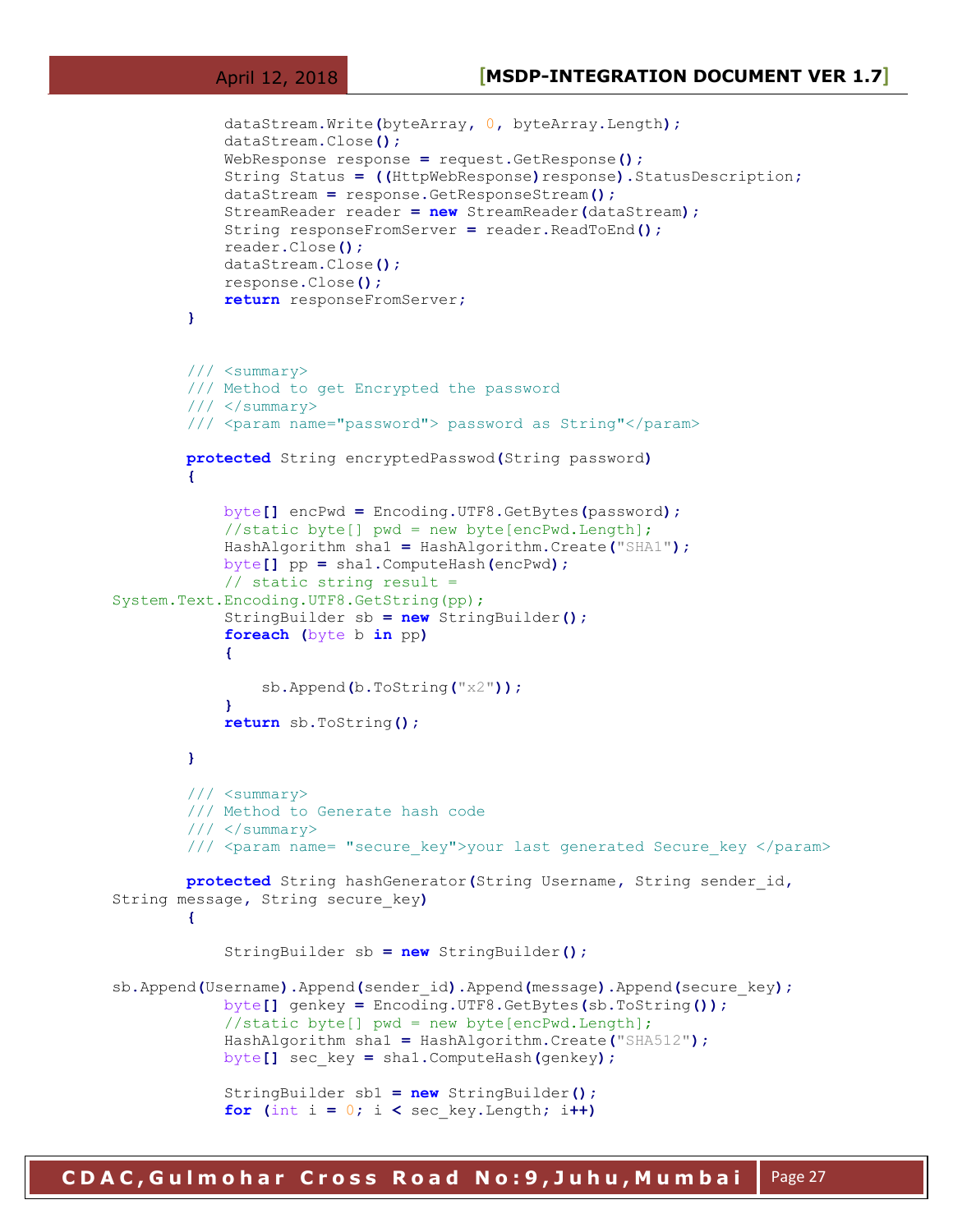```
 {
              sb1.Append(sec_key[i].ToString("x2"));
 }
           return sb1.ToString();
 }
    }
}
class MyPolicy : ICertificatePolicy
 {
           public bool CheckValidationResult(ServicePoint srvPoint,
X509Certificate certificate, WebRequest request, int certificateProblem)
 {
              return true;
 }
 }
```
#### **1.9 PHP Example for secure push**

#### **SMSHttpPostClient.php**

```
<?php
header('Content-Type: text/html;');
$username="XXXXXX"; //username of the department
 $password="XXXXXX"; //password of the department
 $senderid="XXXXXX"; //senderid of the deparment
 $message="Your Normal message here "; //message content
 $messageUnicode="????????????????????????? "; //message content in unicode
 $mobileno="86XXXXXX72"; //if single sms need to be send use mobileno keyword
 $mobileNos= "86XXXXXX72,79XXXXXX00"; //if bulk sms need to send use 
mobileNos as keyword and mobile number seperated by commas as value
 $deptSecureKey= "XXXXXXXX-XXXX-XXXX-XXXX-XXXXXXXXXXXX"; //departsecure key 
for encryption of message...
 $encryp_password=shal(trim($password));
```
 //call method and pass value to send single sms, uncomment next line to use

//sendSingleSMS(\$username,\$encryp\_password,\$senderid,\$message,\$mobileno,\$dept SecureKey);

//call method and pass value to send otp sms, uncomment next line to use

//sendOtpSMS(\$username,\$encryp\_password,\$senderid,\$message,\$mobileno,\$deptSec ureKey);

 //call this method and pass value to send bulk sms, uncomment next line to use

//sendBulkSMS(\$username, \$encryp\_password, \$senderid, \$message, \$mobileNos, \$deptS ecureKey);

 //call this method for sending single unicode sms, uncomment next line to use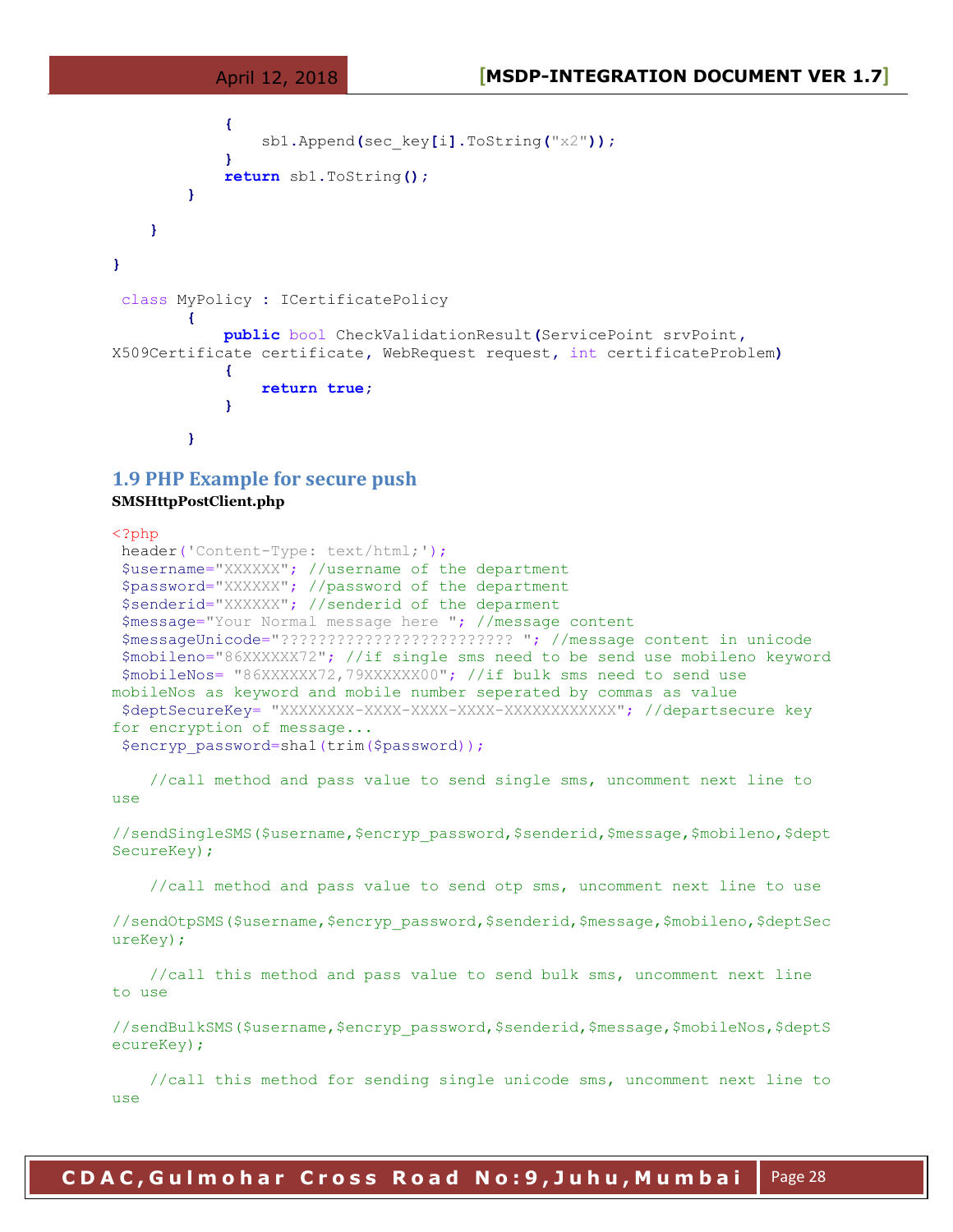//sendSingleUnicode(\$username,\$encryp\_password,\$senderid,\$messageUnicode,\$mob ileno, \$deptSecureKey);

 //call this method for sending single unicode otp sms, uncomment next line to use

//sendUnicodeOtpSMS(\$username,\$encryp\_password,\$senderid,\$messageUnicode,\$mob ileno, \$deptSecureKey);

//call this method to send bulk unicode sms, uncomment next line to use

//sendBulkUnicode(\$username,\$encryp\_password,\$senderid,\$messageUnicode,\$mobil eNos, \$deptSecureKey);

//function to send sms using by making http connection

```
function post to url($url, $data) {
     $fields = '';
     foreach($data as $key => $value) {
    $fields := $key : !=' : $value : '`': }
     rtrim($fields, '&');
    $post = curl init();
     curl_setopt($post,CURLOPT_SSL_VERIFYPEER, false);
    curl setopt($post, CURLOPT URL, $url);
    curl setopt($post, CURLOPT POST, count($data));
     curl setopt($post, CURLOPT POSTFIELDS, $fields);
    curl_setopt($post, CURLOPT_RETURNTRANSFER, 1);
    $result = curl exec($post); //result from mobile seva server
     echo $result; //output from server displayed
    curl_close($post);
 }
     //function to send unicode sms by making http connection
     function post to url unicode($url, $data) {
      $fields = '';
     foreach($data as $key => $value) {
    $fields := $key : !=' : urlencode ($value) : '`; }
     rtrim($fields, '&');
    $post = curl init(); curl_setopt($post,CURLOPT_SSL_VERIFYPEER, false);
    curl_setopt($post, CURLOPT_URL, $url);
    curl setopt($post, CURLOPT POST, count($data));
    curl setopt($post, CURLOPT POSTFIELDS, $fields);
     curl_setopt($post, CURLOPT_HTTPHEADER, array("Content-
Type:application/x-www-form-urlencoded"));
     curl_setopt($post, CURLOPT_HTTPHEADER, array("Content-length:"
     . strlen($fields) ));
    curl setopt($post, CURLOPT HTTPHEADER, array("User-Agent:Mozilla/4.0
(compatible; MSIE 5.0; Windows 98; DigExt)"));
     curl setopt($post, CURLOPT RETURNTRANSFER, 1);
      echo $result = curl_exec($post); //result from mobile seva server
     curl_close($post);
 }
```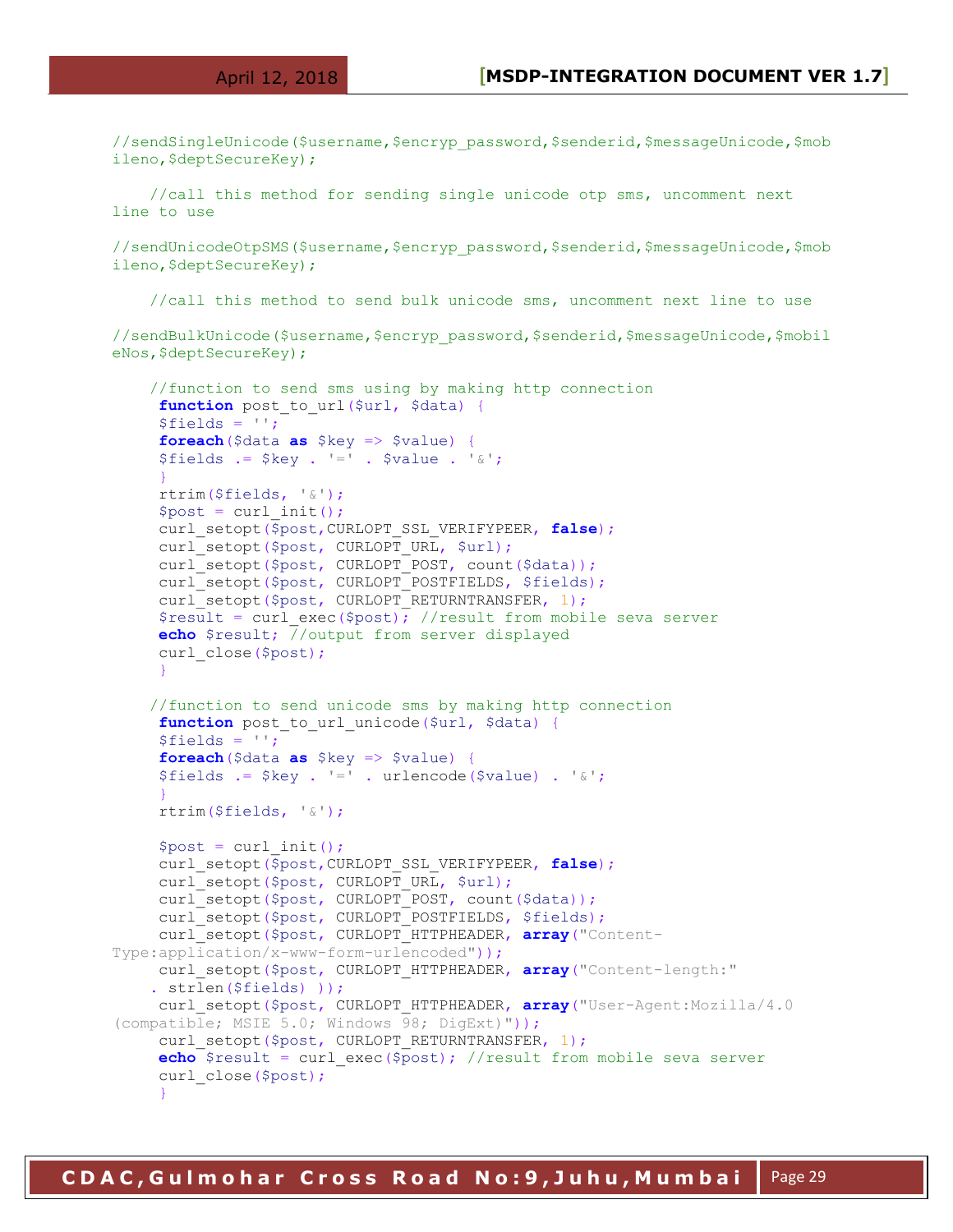```
 //function to convert unicode text in UTF-8 format
     function string to finalmessage($message){
      $finalmessage="";
     $SSS = "";for($i=0;$i<mb strlen($message, "UTF-8");$i++) {
      $sss=mb_substr($message,$i,1,"utf-8");
     Sa=0:
      $abc="&#".ordutf8($sss,$a).";";
      $finalmessage.=$abc;
 }
      return $finalmessage;
 }
      //function to convet utf8 to html entity
     function ordutf8($string, &$offset){
      $code=ord(substr($string, $offset,1));
     if ($code >= 128)
      { //otherwise 0xxxxxxx
     if ($code < 224) $bytesnumber = 2; //110xxxxx
     else if (\text{6code} < 240) \text{6by}tesnumber = 3; //1110xxxx
     else if (\text{%code} < 248) \text{%bytesnumber} = 4; //11110xxx$codetemp = $code - 192 - ($bytesnumber > 2 : 32 : 0) - ($bytesnumber > 3 ? 16 : 0);
     for (\hat{S}i = 2; \hat{S}i \leq \hat{S}bytesnumber; \hat{S}i++) {
      $offset ++;
     \text{Scode2 = ord(substr(\$string, \$offset, 1)) - 128; //10xxxxxx$codetemp = $codetemp*64 + $code2; }
      $code = $codetemp;
 }
      return $code;
      }
     //Function to send single sms
      function
sendSingleSMS($username, $encryp_password, $senderid, $message, $mobileno, $deptSe
cureKey){
$key=hash('sha512',trim($username).trim($senderid).trim($message).trim($deptS
ecureKey));
     \deltadata = \arctan(\theta)"username" \Rightarrow trim($username),
     "password" => trim($encryp password),
     "senderid" \Rightarrow trim($senderid),
     "content" \Rightarrow trim($message),
      "smsservicetype" =>"singlemsg",
      "mobileno" =>trim($mobileno),
     "key" \Rightarrow \text{trim}(\$key) );
     post to url("https://msdgweb.mgov.gov.in/esms/sendsmsrequest", $data);
//calling post to url to send sms
 }
```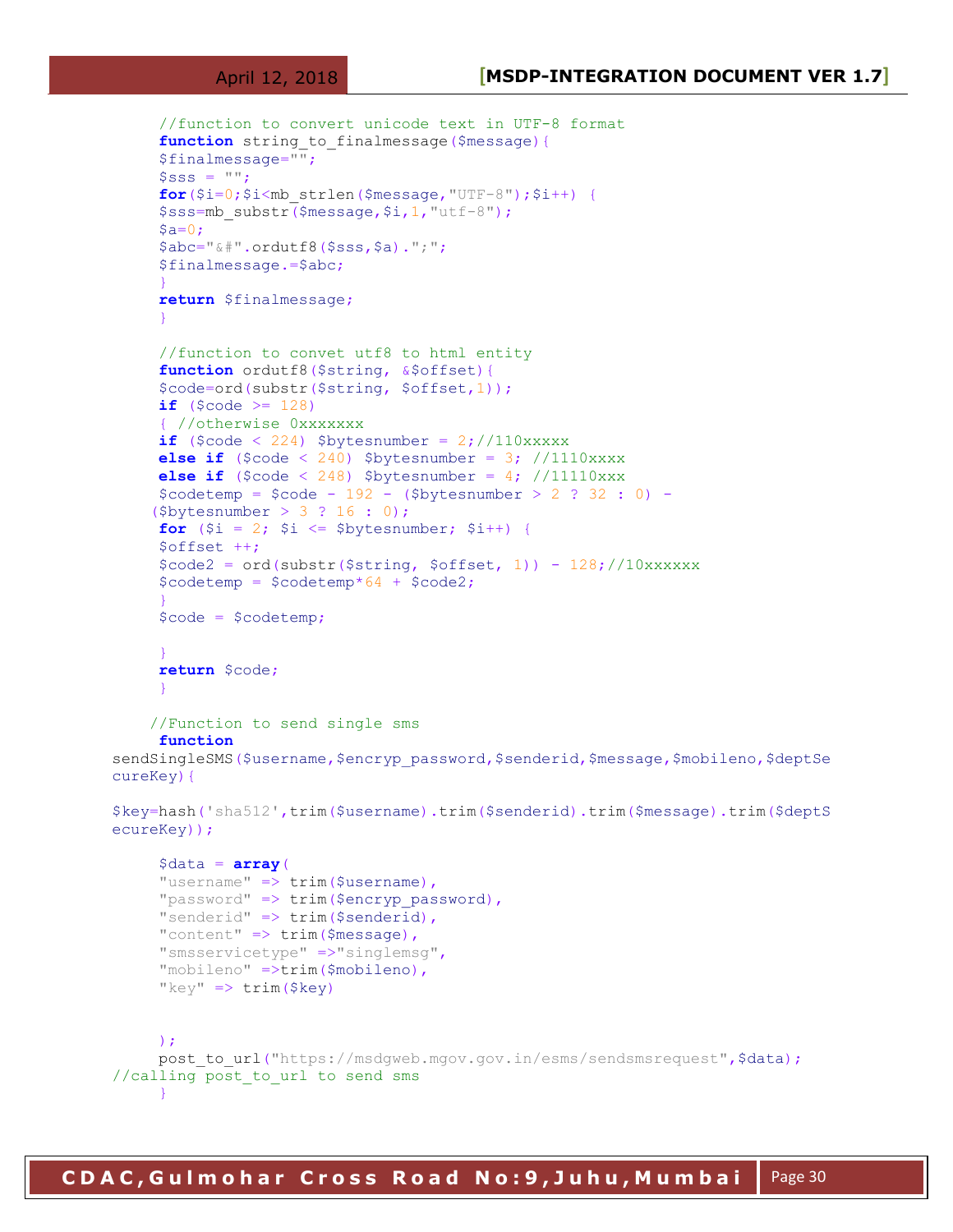```
 //Function to send otp sms
      function
sendOtpSMS($username, $encryp_password, $senderid, $message, $mobileno, $deptSecur
eKey){
$key=hash('sha512',trim($username).trim($senderid).trim($message).trim($deptS
ecureKey));
     \text{6data} = \text{array}"username" \Rightarrow trim($username),
     "password" \Rightarrow trim($encryp password),
     "senderid" \Rightarrow trim($senderid),
     "content" \Rightarrow trim($message),
      "smsservicetype" =>"otpmsg",
      "mobileno" =>trim($mobileno),
     "key" \Rightarrow \text{trim}(\$key) );
     post to url("https://msdqweb.mgov.gov.in/esms/sendsmsrequest", $data);
//calling post to url to send otp sms
      }
     //function to send bulk sms
      function
sendBulkSMS($username, $encryp_password, $senderid, $message, $mobileNos, $deptSec
ureKey){
      $key=hash('sha512',
trim($username).trim($senderid).trim($message).trim($deptSecureKey)); 
     \deltadata = array("username" \Rightarrow trim($username),
      "password" => trim($encryp_password),
      "senderid" => trim($senderid),
     "content" \Rightarrow trim($message),
      "smsservicetype" =>"bulkmsg",
      "bulkmobno" =>trim($mobileNos),
     "key" \Rightarrow \text{trim}(\$key) );
     post to url("https://msdgweb.mgov.gov.in/esms/sendsmsrequest", $data);
//calling post to url to send bulk sms
      }
      //function to send single unicode sms
      function
sendSingleUnicode($username,$encryp_password,$senderid,$messageUnicode,$mobil
eno, $deptSecureKey) {
          $finalmessage=string_to_finalmessage(trim($messageUnicode));
$key=hash('sha512',trim($username).trim($senderid).trim($finalmessage).trim($
deptSecureKey));
     \deltadata = \arctanv(
     "username" => trim($username),
      "password" => trim($encryp_password),
      "senderid" => trim($senderid),
     "content" => trim($finalmessage),
```
"smsservicetype" =>"unicodemsg",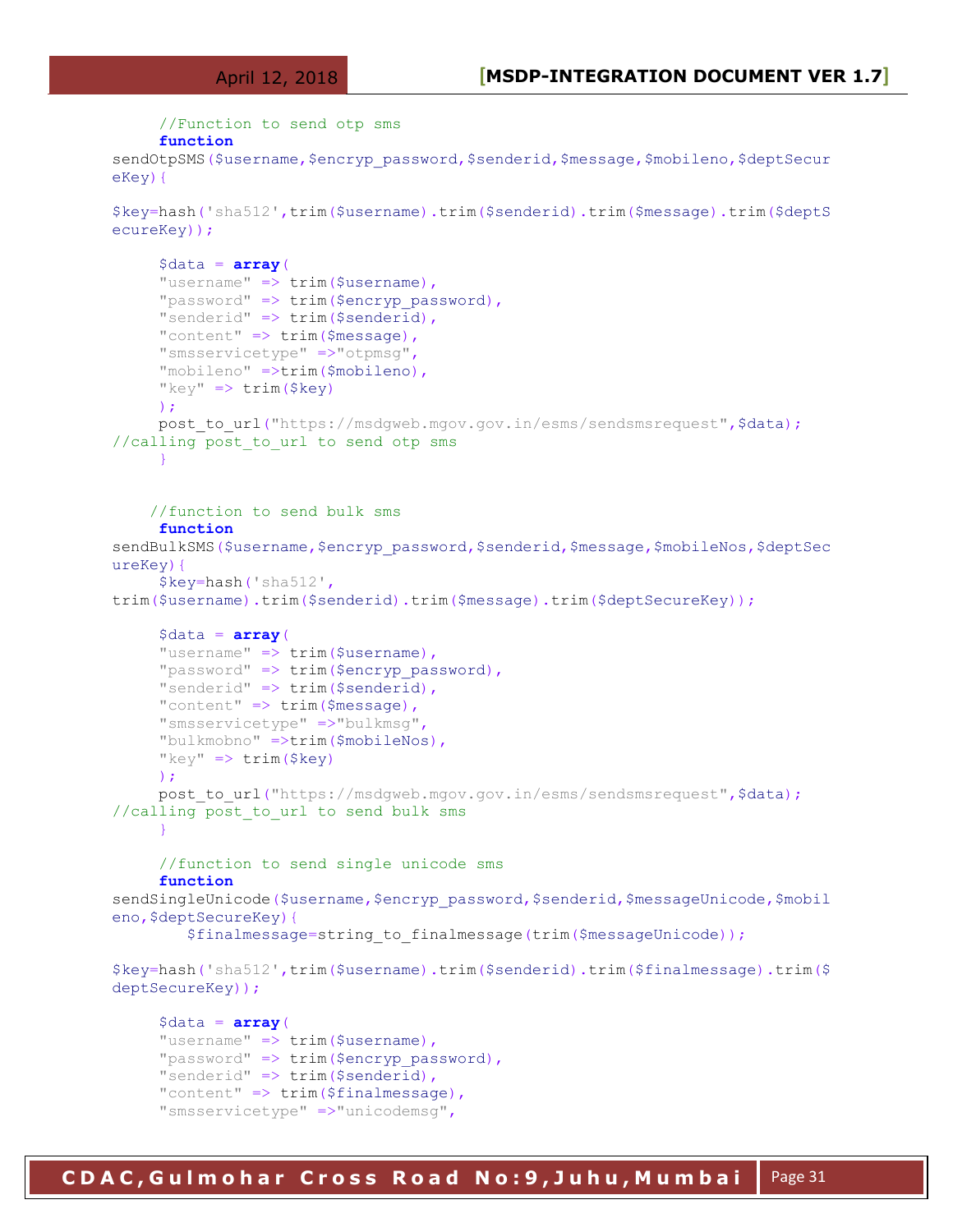```
 "mobileno" =>trim($mobileno),
     "key" \Rightarrow \text{trim}(\$key) );
post to url unicode("https://msdgweb.mgov.gov.in/esms/sendsmsrequest", $data);
//calling post to url unicode to send single unicode sms
 }
      //function to send bulk unicode sms
      function
sendBulkUnicode($username,$encryp_password,$senderid,$messageUnicode,$mobileN
os,$deptSecureKey){
      $finalmessage=string_to_finalmessage(trim($messageUnicode));
$key=hash('sha512',trim($username).trim($senderid).trim($finalmessage).trim($
deptSecureKey));
     \deltadata = array( "username" => trim($username),
     "password" => trim($encryp password),
      "senderid" => trim($senderid),
      "content" => trim($finalmessage),
      "smsservicetype" =>"unicodemsg",
      "bulkmobno" =>trim($mobileNos),
     "key" \Rightarrow trim($key)
      );
post to url unicode("https://msdqweb.mgov.gov.in/esms/sendsmsrequest", $data);
//calling post to url unicode to send bulk unicode sms
 }
     //function to send single unicode otp sms
      function
sendUnicodeOtpSMS($username, $encryp_password, $senderid, $messaqeUnicode, $mobil
eno, $deptSecureKey) {
         $finalmessage=string_to_finalmessage(trim($messageUnicode));
$key=hash('sha512',trim($username).trim($senderid).trim($finalmessage).trim($
deptSecureKey));
     \deltadata = array("username" \Rightarrow trim($username),
     "password" \Rightarrow trim($encryp_password),
     "senderid" \Rightarrow trim($senderid),
     "content" \Rightarrow trim($finalmessage),
      "smsservicetype" =>"unicodeotpmsg",
      "mobileno" =>trim($mobileno),
     "key" \Rightarrow \text{trim}(\$key) );
post to url unicode("https://msdgweb.mgov.gov.in/esms/sendsmsrequest", $data);
//calling post to url unicode to send single unicode sms
 }
?>
```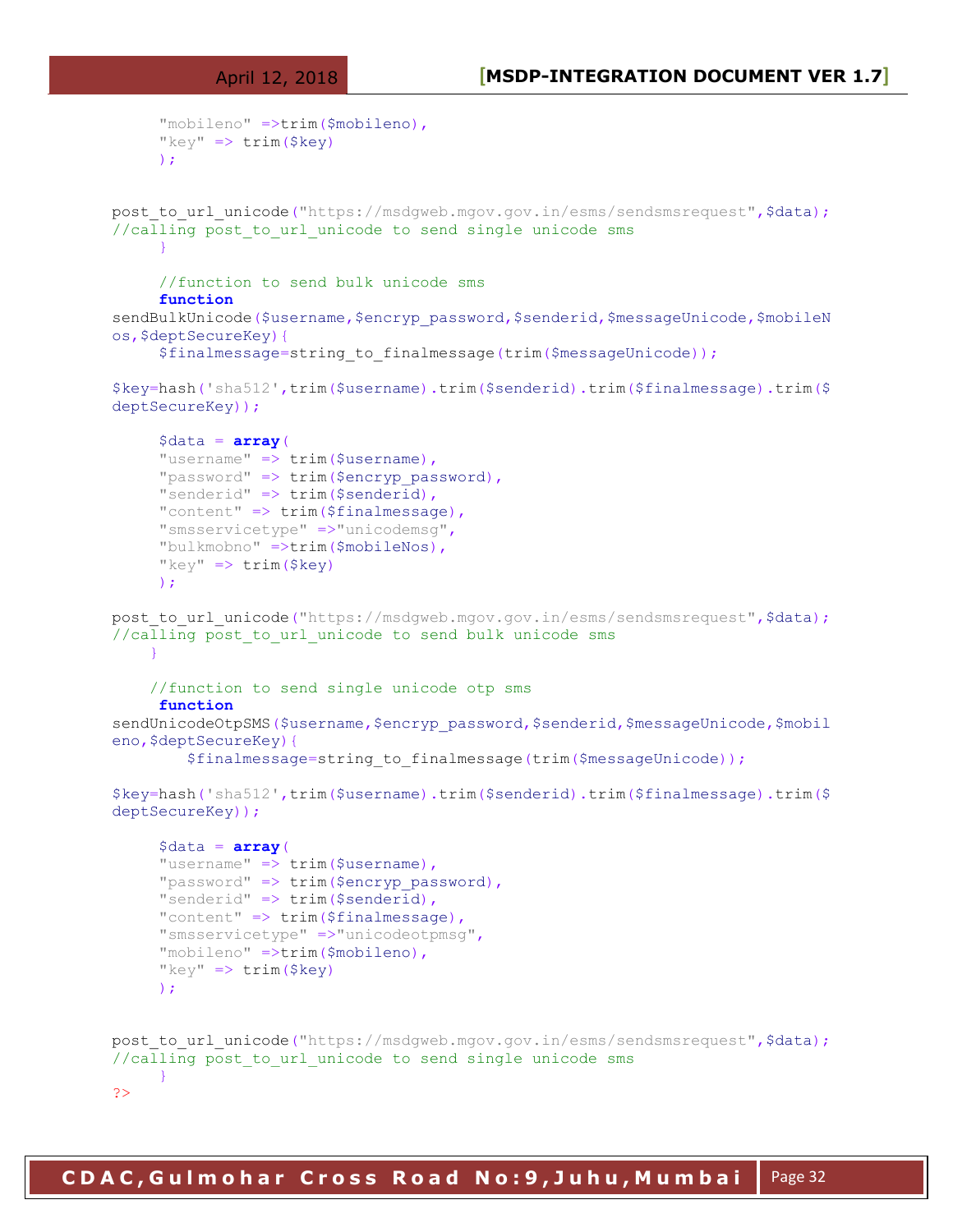#### <span id="page-32-0"></span>**2.1 Overview**

Shortcode 51969 has been allocated for SMS services by the Department of Telecom, Government of Inda to Department of IT, Government of India for providing Government Services on SMS. This shortcode is the single point of access for all the pull based sms services.

Following is the format of SMS Pull request:



#### <span id="page-32-1"></span>**2.2 SMS PULL Account Creation**

For SMS Pull service, Departments need to provide keyword followed by subkeyword which identifies the service. Citizen who wants to avail this service will send SMS to 166 / 51969 with message as Keyword Subkeyword parameter.

Department needs to provide following details for SMS Pull service:

| <b>Parameter</b>                | <b>Description</b>                                                                                                                                                                                                                                                                         |
|---------------------------------|--------------------------------------------------------------------------------------------------------------------------------------------------------------------------------------------------------------------------------------------------------------------------------------------|
| <b>Department Name</b>          | Name of the Department                                                                                                                                                                                                                                                                     |
| <b>UserName</b>                 | For login to MSDG Portal (Use alphabets and<br>numbers only, in of 6 & Max of 15 chars)                                                                                                                                                                                                    |
| <b>Password</b>                 | For login password (Use alphabets and numbers<br>only. Min of 6 & max of 10 chars)                                                                                                                                                                                                         |
| <b>Contact Person Name</b>      | Details of the Contact Person                                                                                                                                                                                                                                                              |
| <b>Address</b>                  | Address of the Department                                                                                                                                                                                                                                                                  |
| <b>Mobile Number</b>            | For verification and alert messages                                                                                                                                                                                                                                                        |
| <b>Alternate Mobile Numb er</b> | For verification and alert messages                                                                                                                                                                                                                                                        |
| <b>Email-ID</b>                 | For verification and alert mails                                                                                                                                                                                                                                                           |
| <b>Project Details</b>          | Details of the project or services                                                                                                                                                                                                                                                         |
| <b>Keyword</b>                  | If department is from some State then keyword<br>should be State code (MH for Maharashtra, UP for<br>Uttar Pradesh, etc). If department is from Central,<br>then keyword can be suggested by the<br>department.It is recommended that keywords<br>should not be of more than 4 characters. |
| Sub-Keyword                     | Sub-Keywords: Names of Services of the<br>department. E.g. "RATIONC" for ration card<br>application tracking, "BIRTHCR" for birth<br>certificate, etc                                                                                                                                      |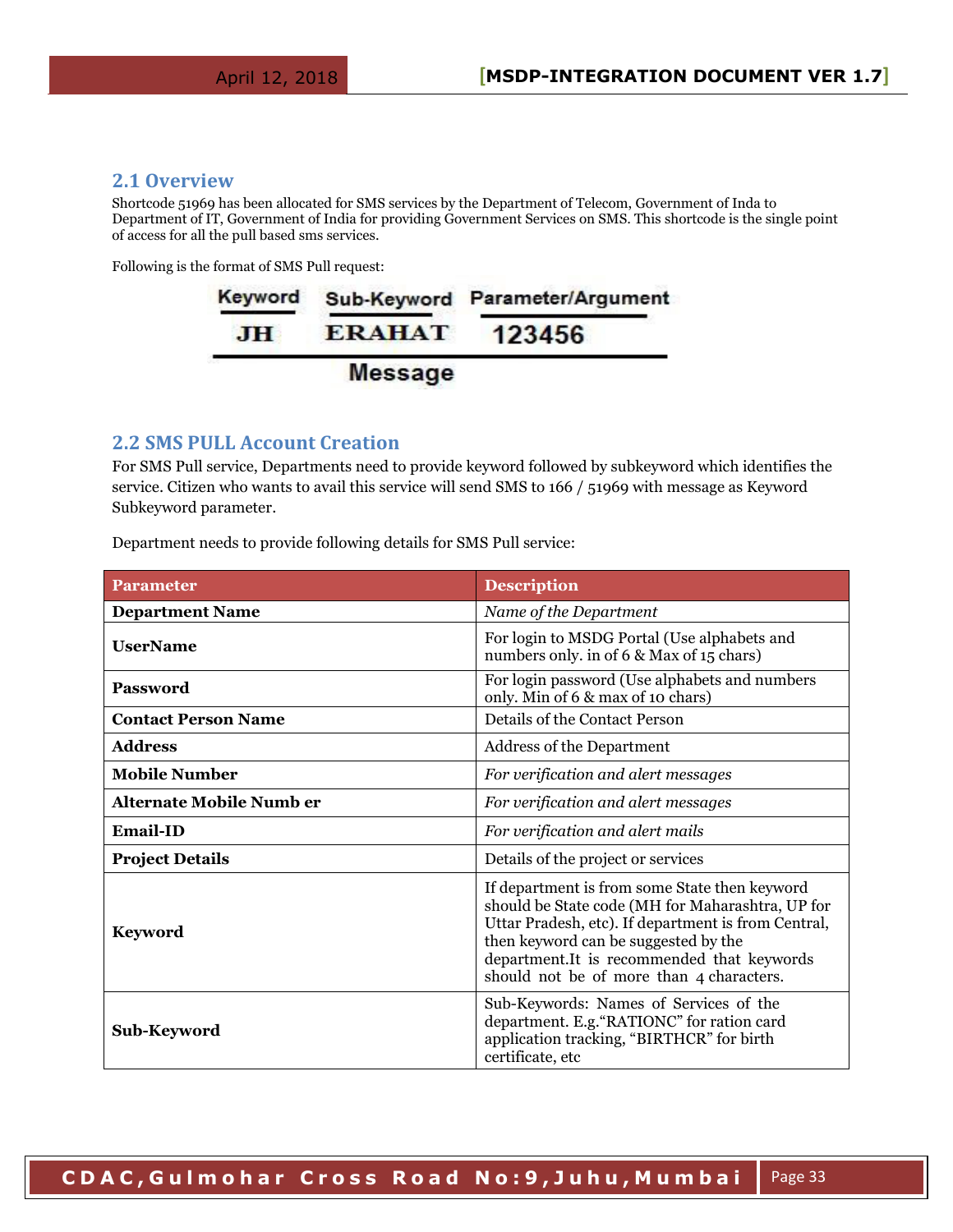| URL          | Public URL of the interface of Department<br>service in HTTP.Department must clearly specify<br>whether the provided HTTP interface is GET or<br>POST.                                                                                                                      |
|--------------|-----------------------------------------------------------------------------------------------------------------------------------------------------------------------------------------------------------------------------------------------------------------------------|
| IP           | Public IP of the server where the department<br>service is hosted. This is required by our data<br>center for white-listing this particular IP. For<br>security reasons, MSDG server makes call to only<br>those servers, whose IPs are white-listed in our data<br>center. |
| <b>Ports</b> | We assume that department service is running on<br>80 or 443 port(s). Provide the ports if it is other<br>than 80 or 443.                                                                                                                                                   |

### <span id="page-33-0"></span>**2.3 SMS PULL Parameter Definitions:**

SMS gateway of MSDG receives the following information from the Mobile Network Operator (Telcos):

- ❖ Mobile Number (current supported format is: 9324692411)
- ❖ Time Stamp (in the format "yyyy-mm-dd hh:mm:ss")
- ❖ Operator Name (currently not being provided by the Mobile Network Operator)
- ❖ Area Code (currently not being provided by the Mobile Network Operator)
- ❖ Message (complete 160 characters)

The above details are forwarded to the department as it is, in the format as provided in the example below (the department URL is HTTP GET). Currently Operator Name and the Area Code will be sent to the department as blank.

The interface provided by the department must have following parameters:

| <b>Parameter</b>     | <b>Description</b>                                                                                                       |
|----------------------|--------------------------------------------------------------------------------------------------------------------------|
| <b>Mobile Number</b> | Mobile number of requester                                                                                               |
| <b>TimeStamp</b>     | Time Stamp (in the format "yyyy-mm-dd")<br>(h:mm:ss") of the request                                                     |
| <b>OperatorName</b>  | Name of the service provider of the requester<br>(currently not being provided by the Mobile<br><b>Network Operator)</b> |
| <b>AreaCode</b>      | Area code of the requester (currently not being)<br>provided by the Mobile Network Operator)                             |
| <b>Message</b>       | The complete message received by SMS gateway.<br>(KEYWORD+ SUBKEYWORD+ message)                                          |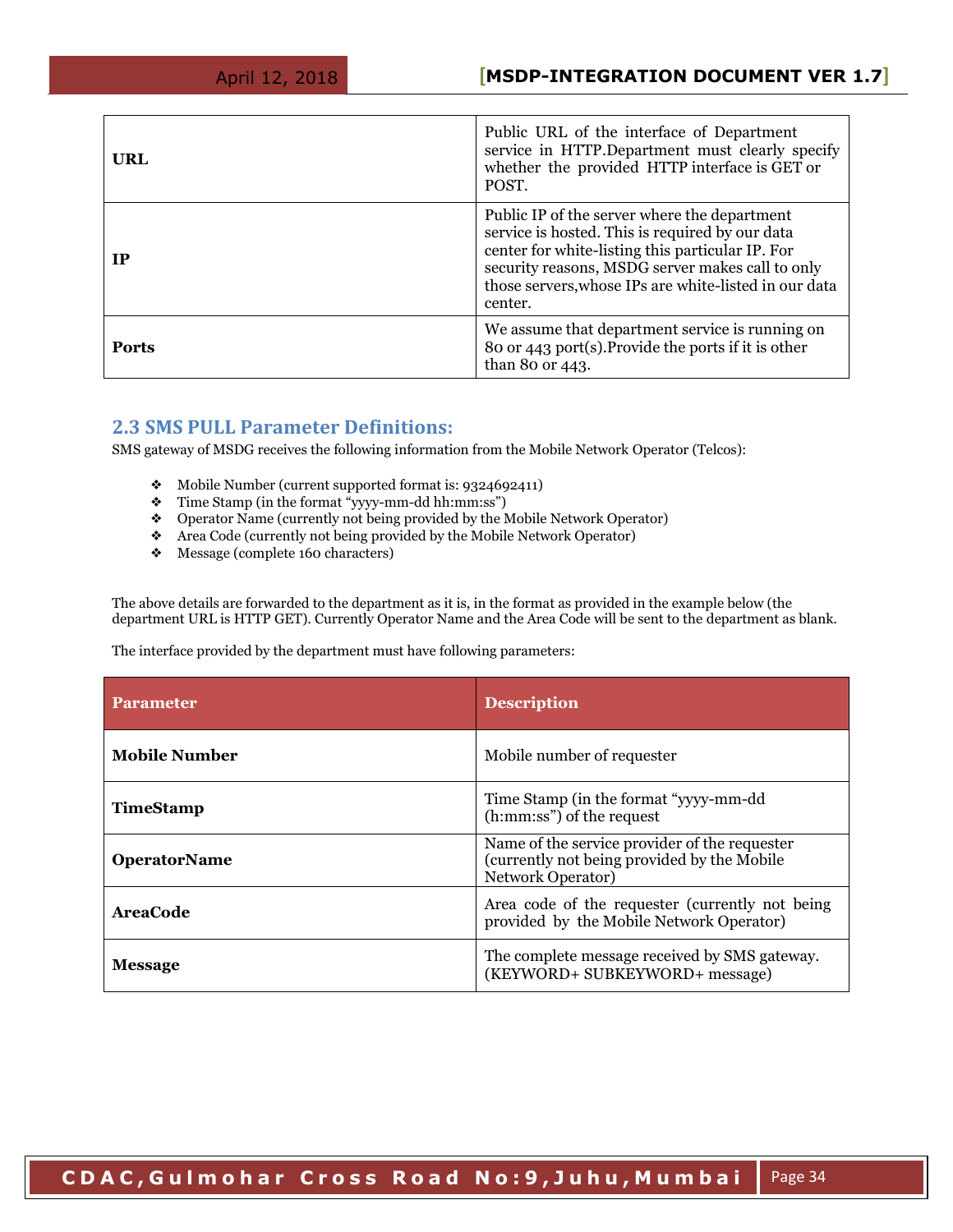#### <span id="page-34-0"></span>**2.4 Example of PULL Request:**

**http://department.gov.in/sms?mobileNumber=987654321&timeStamp=2012-02-23 13:30:20&operatorName=&areaCode=&message=KEYWORD SUBKEYWORD 1234567890123** 

#### <span id="page-34-1"></span>**2.5 For secure Pull Service:**

| <b>Parameter</b>     | <b>Description</b>                                                                                                                                                                                             |
|----------------------|----------------------------------------------------------------------------------------------------------------------------------------------------------------------------------------------------------------|
| <b>Mobile Number</b> | Mobile number of requester                                                                                                                                                                                     |
| TimeStamp            | Time Stamp (in the format "yyyy-mm-dd")<br>hh:mm:ss") of the request                                                                                                                                           |
| <b>OperatorName</b>  | Name of the service provider of the requester<br>(currently not being provided by the Mobile<br>Network Operator)                                                                                              |
| <b>AreaCode</b>      | Area code of the requester (currently not being)<br>provided by the Mobile Network Operator)                                                                                                                   |
| <b>Message</b>       | The complete message received by SMS gateway.<br>$(KEYWORD + SUBKEYWORD + message)$                                                                                                                            |
| <b>HashValue</b>     | Hash value is generated by using SHA512 hash<br>function of SHA2 family with the combination of<br>message, mobile number, timestamp and secure<br>key(which is generated at the time of pull<br>registration) |

#### <span id="page-34-2"></span>**2.6 Example of Secure PULL Request:**

**http://department.gov.in/sms?mobileNumber=<mobileNumber>&timeStamp=<timeSta mp>&operatorName=<operatorName>&areaCode=<areaCode>&hash=<hashvalue>&me ssage=<KEYWORD SUBKEYWORD message>** 

#### <span id="page-34-3"></span>**2.7 How to Choose Keywords and Sub-Keywords?**

To make shortcode 51969 services easier to use, a citizen should not have to remember complicated keywords and sub-keywords for a service. A good shortcode service thus has a very flat hierarchy and should be simple to explain in the length of a single text message. A suggested configuration has been described below.

- $\triangleright$  Keywords: Names of States.
- Sub-Keywords: Names of Services and parameters/arguments.
- $\triangleright$  Responses: Usually less than a single text message.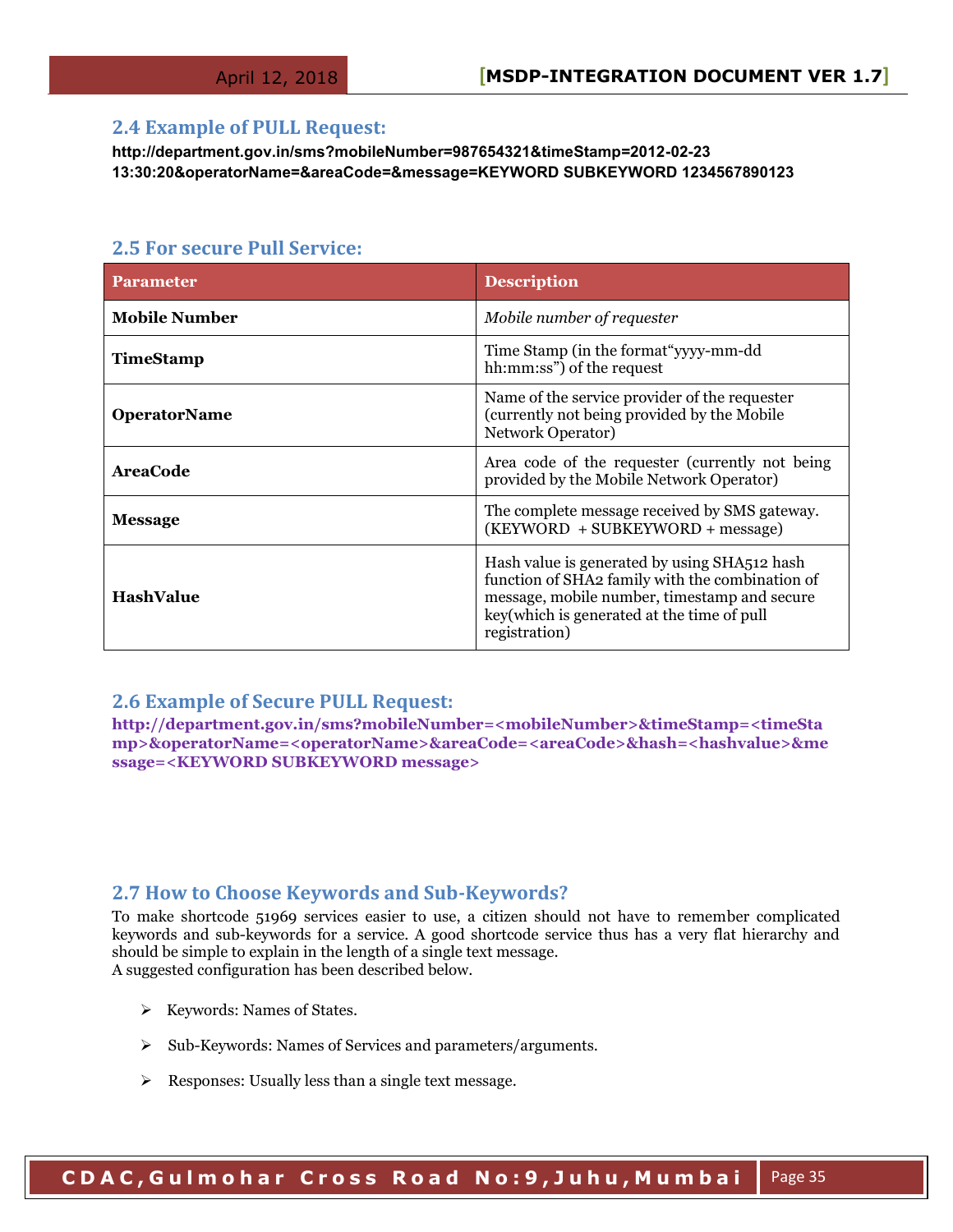#### **Example:**

When the citizen sends an SMS "GOA RATIONC XXXX" to the short-code 51969, the first word represents the keyword for the states, the second word RATIONC represents for keyword for the Ration Card service and the third word represent the application number.

#### **Recommendation**:

 It is also recommended that every keyword has a configured HELP sub-keyword for service discovery. In case of an invalid SMS being sent, an instruction to use the HELP discovery service should be sent back.

#### **How to Frame Messages**

These following rules of thumb are useful when framing messages to send in response to citizen queries:

- **Messages should be short**. When possible, fit them within the length of one SMS message.
- **►** Do not use SMS lingo. While popular in personal messaging, studies have shown that citizens do not expect service messages to be in SMS lingo. Use professional language, and meaningful phrases.
- **Use helpful error messages**. Because composing SMS is a time-consuming process, guide the citizen whenever possible to complete his query. The SMS application should, whenever possible interpret citizen's queries and give a response, regardless of his particular query format.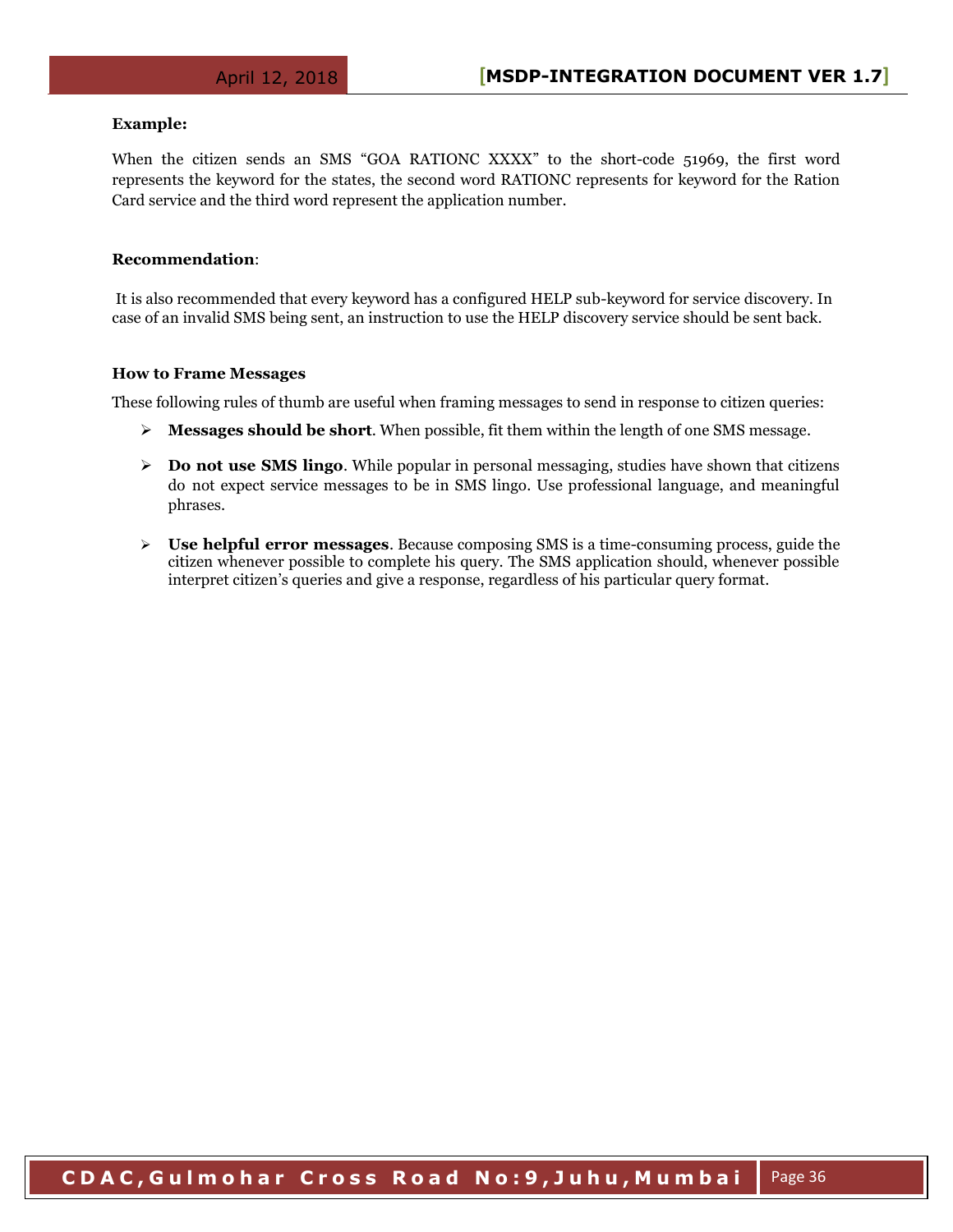## **Chapter 3 : IVRS Pull Integration**

#### <span id="page-36-0"></span>**3.1 Overview**

Shortcode 166 has been allocated for all MSDG services by the Department of Telecom, Government of India to Department of Electronics and IT, Government of India for providing Government Services on various mobile based channels. This shortcode will be the single point of access for all the MSDG services.

This shortcode will be used for MSDG IVRS services. Currently we are in the process of integrating with various telecom operators for 166. Currently our IVRS system is running and operational on 022- 26209367

The departments which want to put their services on IVRS, a dial plan will be created and will be added to existing IVRS menu. If a department is from some State, then its services will be under the concerned State menu. If it is central government department it will come under central government services menu.

Departments need to publish an interface which will be called when citizen calls up IVRS number for a department service.

#### <span id="page-36-1"></span>**3.2 IVRS Parameter Definitions:**

MSDG receives the following information from the Mobile Network Operator (Telco) for an IVRS request:

- Mobile Number / phone number
- Time Stamp (in the format "yyyy-mm-dd hh:mm:ss")
- Operator Name (currently not being provided by the Mobile Network Operator)
- Area Code (currently not being provided by the Mobile Network Operator)
- Message (numeric values only as citizen can enter only numeric inputs)

The above details are forwarded to the department as it is, in the format as provided in the example below (the department URL is HTTP GET). Currently Operator Name and the Area Code will be sent to the department as blank.

Citizen can be call to our IVRS services for accessing the services of the departments. Particulars services should be selected from the IVRS menu. Citizen then Enter the valid parameter of the selected service. The IVRS System forward these information like mobile number and valid parameter to the department through published interface. The Departments should return response in the form of text to IVRS system .IVRS system simply converts this Text response into speech response which is audible to citizen.

The interface provided by the department must have following parameters

| <b>Parameter</b> | <b>Description</b>                                                                                                        |
|------------------|---------------------------------------------------------------------------------------------------------------------------|
| Mobile Number    | Mobile number of requester                                                                                                |
| TimeStamp        | Time Stamp (in the format "yyyy-mm-dd")<br>hh:mm:ss") of the request                                                      |
| OperatorName     | Name of the service provider of the requester<br>(currently not being provided by the Mobile)<br><b>Network Operator)</b> |
| AreaCode         | Area code of the requester (currently not being)<br>provided by the Mobile Network Operator)                              |
| Message          | Keyword + " " + SubKeyword + " " + The message<br>received by MSDG IVRS servers.                                          |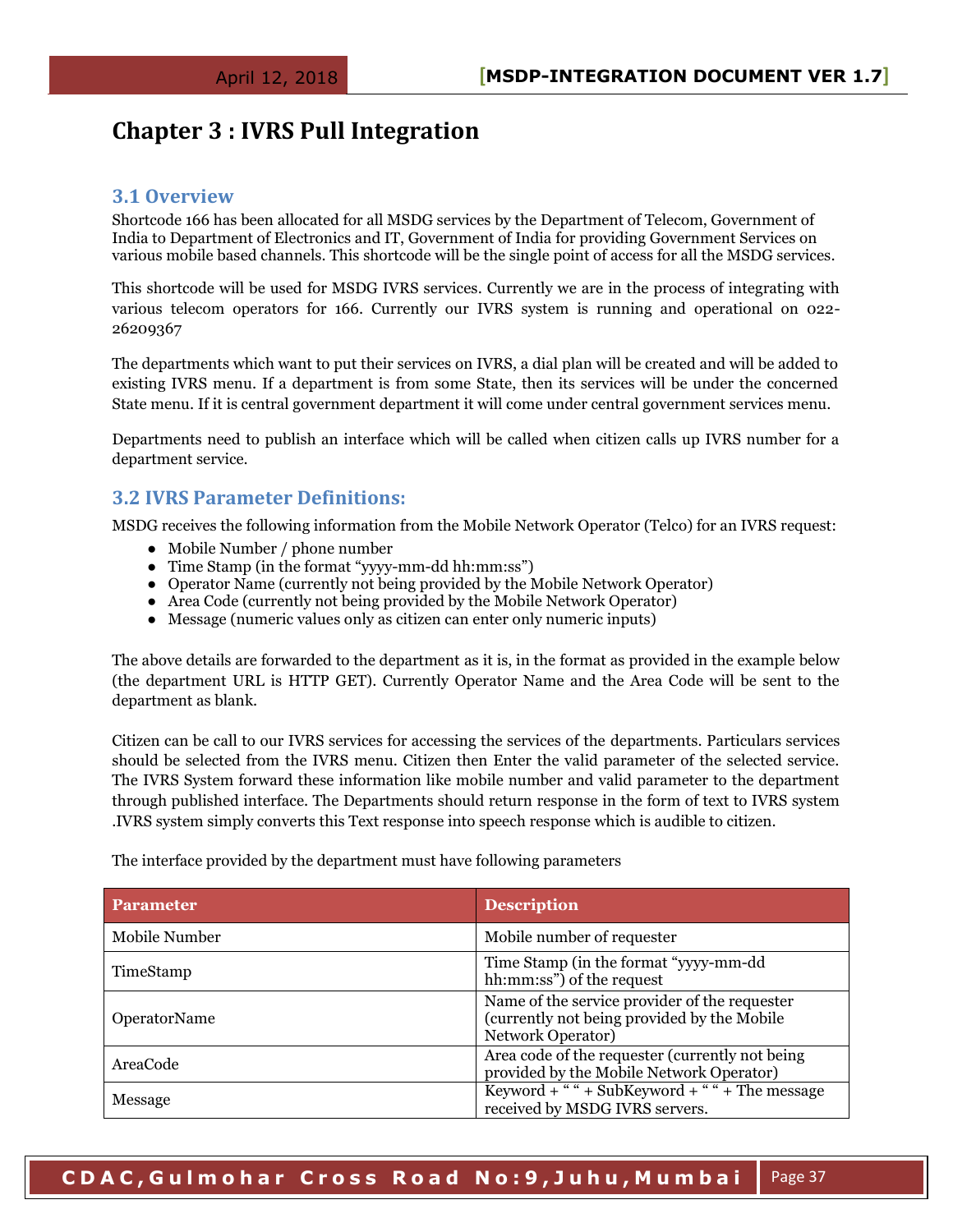*Note: We have kept the format of the interface same as that of SMS, so that department can make their services available on multiple channels (SMS, IVRS, and USSD) through same interface. So if a service is available on SMS, it can be made available on IVRS and vice versa.*

#### <span id="page-37-0"></span>**3.3 Example of IVRS Request:**

**keyword=<PutKeywordhere>&subkey=<PutSubKeywordhere>&mobilno=9876543210&m essage=<PutKeywordhere><PutSubKeywordhere>1234567890123&operatorname=ss&are acode=SS "<http://msdgweb.mgov.gov.in/esms/smspullrequest>**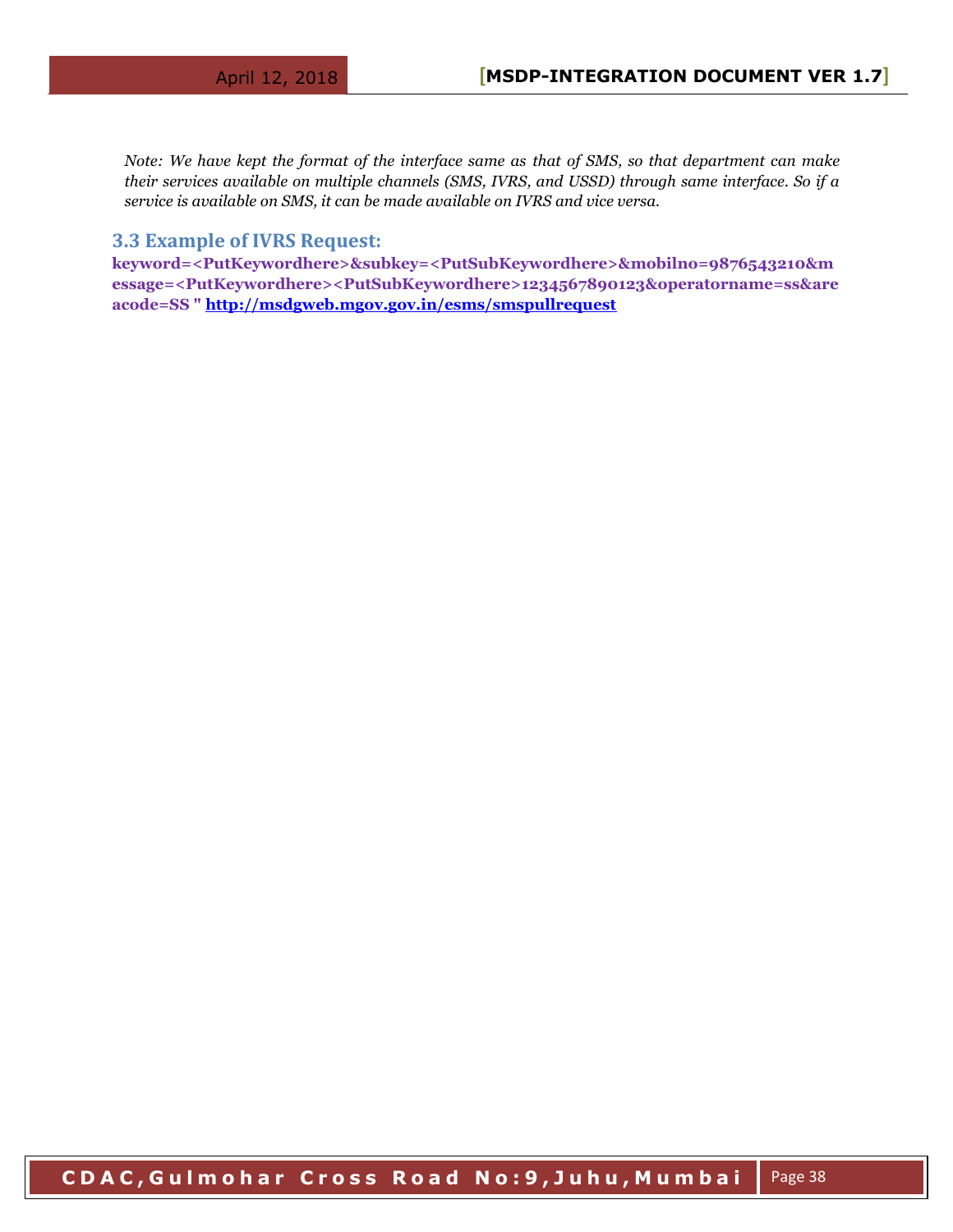## <span id="page-38-0"></span>**Chapter 4 : IVRS Push Integration**

#### <span id="page-38-1"></span>**4.1 Overview**

IVRS is an example of a computer-telephone integration (CTI). The most common way for a phone to communicate with a computer is through the tones generated by each key on the telephone keypad. These are known as dual-tone multi-frequency (DTMF) signals. A computer needs special hardware called a telephony board or telephony card to understand the DTMF signals produced by a phone.A simple IVR system only requires a computer hooked up to a phone line through a telephony board and some IVR software. The IVR software allows pre-recording of greetings and menu options that a caller can select using his telephone keypad. More advanced IVR systems include speech-recognition software that allows a caller to communicate with a computer using simple voice commands. Speech recognition software has become sophisticated enough to understand names and long strings of numbers.

In the context of mobile governance, the IVRS application is intended to serve the C2G and G2C services within the e-governance domain. Through IVRS based services, status enquiries for a large number of services can be automated and the requisite information provided to the service seekers without causing undue overheads on the e-governance infrastructure. API used by departments for generating calls using HTTPS URL interface. The API supports single as well as multiple calls with number separated by comma(,).The url used is

https:// services.mgov.gov.in/PushCallAPI/MakePushCall.

#### <span id="page-38-2"></span>**4.2 IVRS Account Creation**

**For IVRS integration, Departments need to provide following details:**

| <b>Parameter</b>           | <b>Description</b>                                                                      |
|----------------------------|-----------------------------------------------------------------------------------------|
| Department Name            | Name of the Department                                                                  |
| <b>UserName</b>            | For login to MSDG Portal (Use alphabets and<br>numbers only, in of 6 & Max of 15 chars) |
| Password                   | For login password (Use alphabets and numbers<br>only. Min of 6 & max of 10 chars)      |
| <b>Contact Person Name</b> | Details of the Contact Person                                                           |
| Address                    | <b>Address of the Department</b>                                                        |
| Mobile Number              | For verification and alert messages                                                     |
| Alternate Mobile Number    | For verification and alert messages                                                     |
| Email-ID                   | For verification and alert mails                                                        |
| <b>Project Details</b>     | Details of the project or services                                                      |
| Keyword                    | If department is from some State then keyword                                           |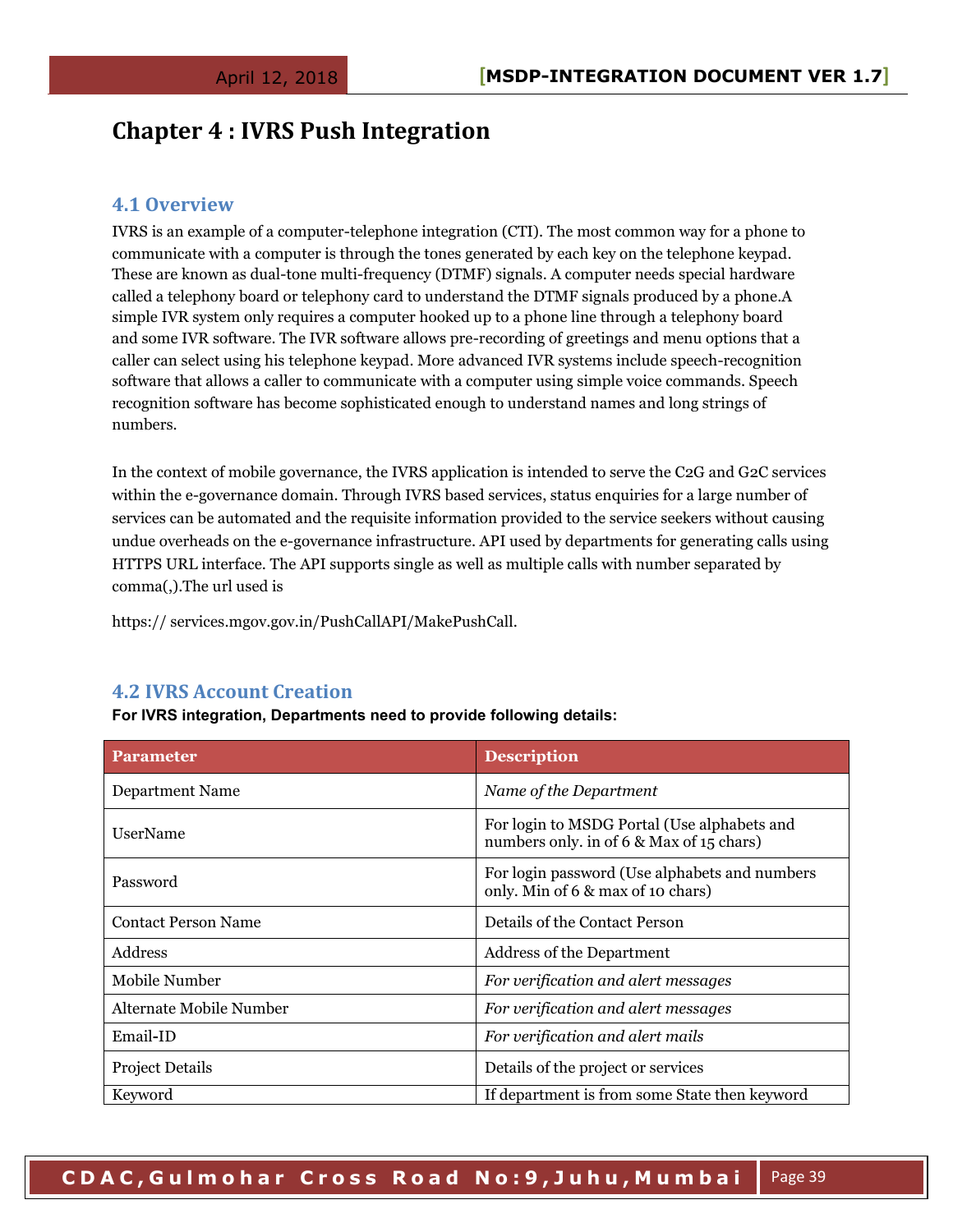|             | should be Statecode (MH for Maharashtra, UP for<br>Uttar Pradesh etc). If department is from Central,<br>then keyword can be suggested by the<br>department.It is recommended that keywords<br>should not be of more than 4 characters.                                     |
|-------------|-----------------------------------------------------------------------------------------------------------------------------------------------------------------------------------------------------------------------------------------------------------------------------|
| Sub-Keyword | Sub-Keywords: Names of Services of the<br>department. E.g. "RATIONC" for ration card<br>application tracking, "BIRTHCR" for birth<br>certificate etc                                                                                                                        |
| URL         | Public URL of the interface of their service in<br>HTTP. Department must clearly specify whether<br>the provided HTTP interface is GET or POST.                                                                                                                             |
| <b>IP</b>   | Public IP of the server where the department<br>service is hosted. This is required by our data<br>center for white-listing this particular IP. For<br>security reasons, MSDG server makes call to only<br>those servers, whose IPs are white-listed in our<br>data center. |
| Ports       | We assume that department service is running on<br>80 or 443 port(s). Provide the ports if it is other<br>than 80 or 443.                                                                                                                                                   |

#### <span id="page-39-0"></span>**4.3 Term and Defination**

**User Name**: The Registered User Name on Services portal. **PassWord**: Login Password of Services Portal. **Voice code:** The voice file that already uploaded on services portal and would be play in the generated calls.

#### <span id="page-39-1"></span>**4.4 Java Example:**

#### **MakePushCalls.java**

```
import java.io.BufferedReader;
import java.io.IOException;
import java.io.InputStreamReader;
import java.io.StringWriter;
import java.io.UnsupportedEncodingException;
import java.net.URL;
import java.security.KeyManagementException;
import java.security.NoSuchAlgorithmException;
import java.util.ArrayList;
import java.util.List;
import javax.net.ssl.SSLContext;
import org.apache.http.HttpResponse;
import org.apache.http.NameValuePair;
import org.apache.http.client.ClientProtocolException;
import org.apache.http.client.HttpClient;
import org.apache.http.client.entity.UrlEncodedFormEntity;
import org.apache.http.client.methods.HttpPost;
import org.apache.http.conn.scheme.Scheme;
import org.apache.http.conn.ssl.SSLContexts;
import org.apache.http.conn.ssl.SSLSocketFactory;
```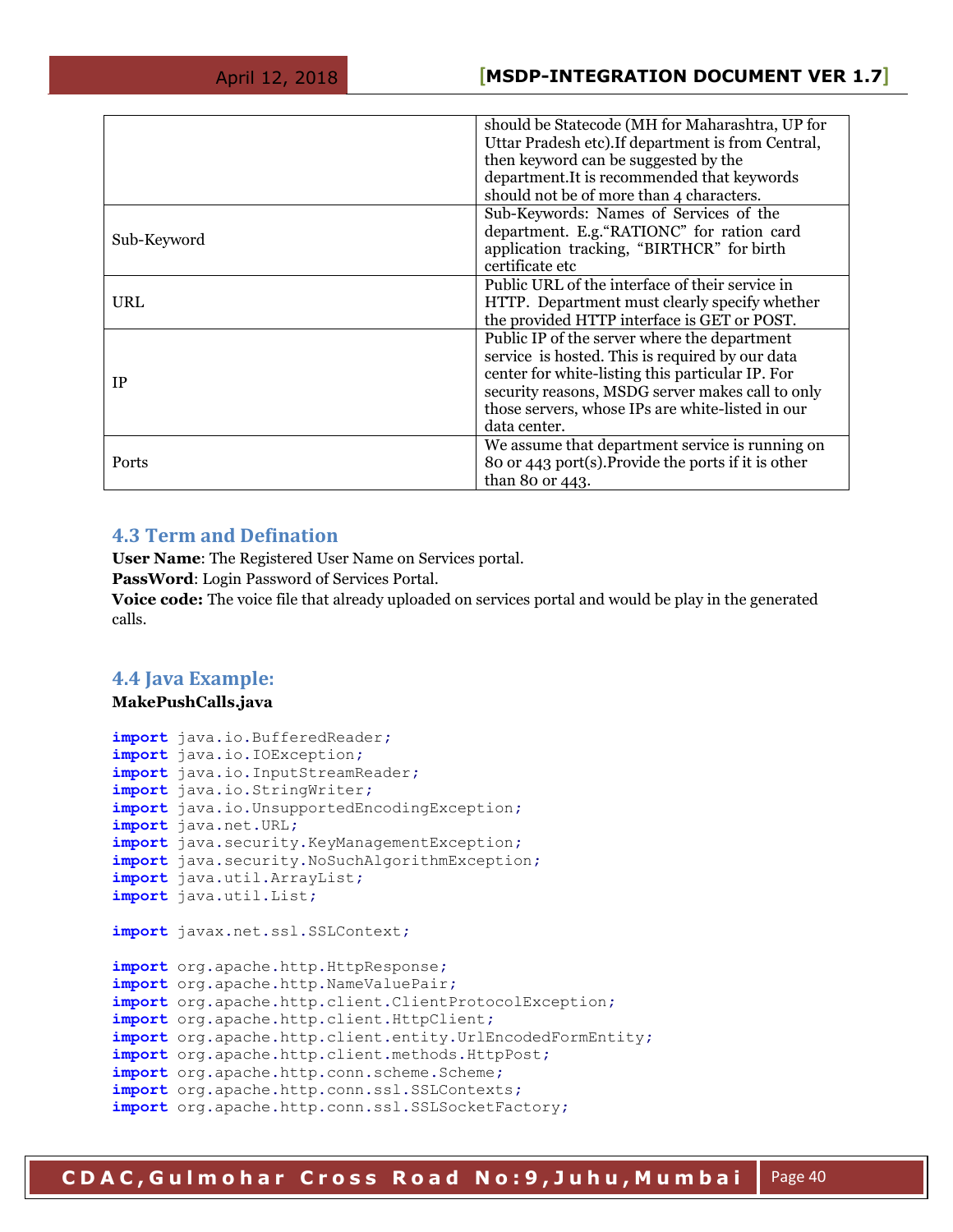**import** org**.**apache**.**http**.**impl**.**client**.**DefaultHttpClient**;**

```
import org.apache.http.message.BasicNameValuePair;
public class MakePushCall {
     public static void main(String[] args) {
         // TODO Auto-generated method stub
         String userName="";//Your username of services portal 
         String password="";//Your Password 
         String mobileNumber="";//If more than 1 then seprated by comma(,)
         String voiceCode="";//as uploaded on website( give only nuber of 
voicecode)
         makePushCall(userName,password,mobileNumber,voiceCode);
     }
   private static void makePushCall( String userName,String password,String 
mobileNumbers,String voiceCode){
         SSLSocketFactory sf=null;
         SSLContext context=null;
         try {
             context=SSLContext.getInstance("TLSv1.2");
             context.init(null, null, null);
             sf=new SSLSocketFactory(context,
SSLSocketFactory.ALLOW_ALL_HOSTNAME_VERIFIER);
             Scheme scheme=new Scheme("https",443,sf);
             @SuppressWarnings("resource")
             HttpClient client=new DefaultHttpClient();
client.getConnectionManager().getSchemeRegistry().register(scheme);
             HttpPost post=new
HttpPost("https://services.mgov.gov.in/PushCallAPI/MakePushCall");
             List<NameValuePair> nameValuePairs=new
ArrayList<NameValuePair>(1);
             nameValuePairs.add(new BasicNameValuePair("username", userName));
             nameValuePairs.add(new BasicNameValuePair("password", password));
             nameValuePairs.add(new BasicNameValuePair("MobileNumbers",
mobileNumbers));
             nameValuePairs.add(new BasicNameValuePair("voiceCode",
voiceCode));
             post.setEntity(new UrlEncodedFormEntity(nameValuePairs));
             HttpResponse response=client.execute(post);
             BufferedReader bf=new BufferedReader(new
InputStreamReader(response.getEntity().getContent()));
             String line="";
             while((line=bf.readLine())!=null){
                 System.out.println("response==>"+line);
 }
         } catch (NoSuchAlgorithmException e) {
```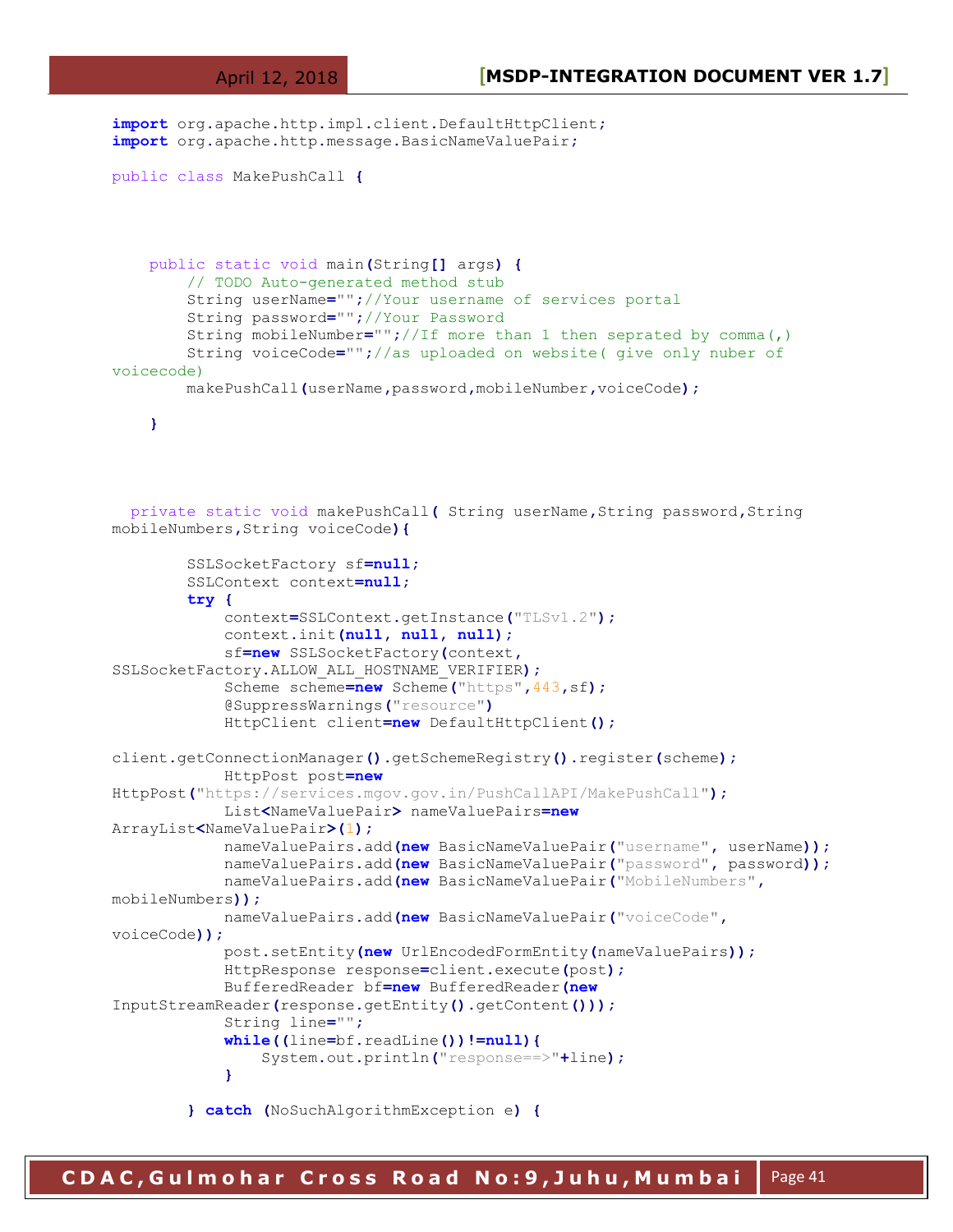```
 // TODO Auto-generated catch block
             e.printStackTrace();
         } catch (KeyManagementException e) {
             // TODO Auto-generated catch block
             e.printStackTrace();
         } catch (UnsupportedEncodingException e) {
             // TODO Auto-generated catch block
             e.printStackTrace();
         } catch (ClientProtocolException e) {
             // TODO Auto-generated catch block
             e.printStackTrace();
         } catch (IOException e) {
             // TODO Auto-generated catch block
             e.printStackTrace();
 }
     }
```

```
}
```

```
MakePushCalls.cs
```

```
using System;
using System.Collections.Generic;
using System.Linq;
using System.Text;
using System.Web;
using System.Net;
using System.IO;
using System.Security;
using System.Security.Cryptography.X509Certificates;
namespace ConsoleApplication3
     class Program
     {
         static void Main(string[] args)
         {
             String username = ""
             String password = "";
             String MobileNumbers = "";
             String voiceCode = "";
             String postData = "username=" + username + "&password=" +
password + "&MobileNo=" + MobileNumbers + "&CallID"+CallID +"&voiceCode=" +
voiceCode;//data to post
             String url =
"https://services.mgov.gov.in/PushCallAPI/MakePushCall";//url 
             System.Net.ServicePointManager.SecurityProtocol =
SecurityProtocolType.Tls12 | SecurityProtocolType.Tls11 |
SecurityProtocolType.Tls;
             HttpWebRequest request = (HttpWebRequest)WebRequest.Create(url);
```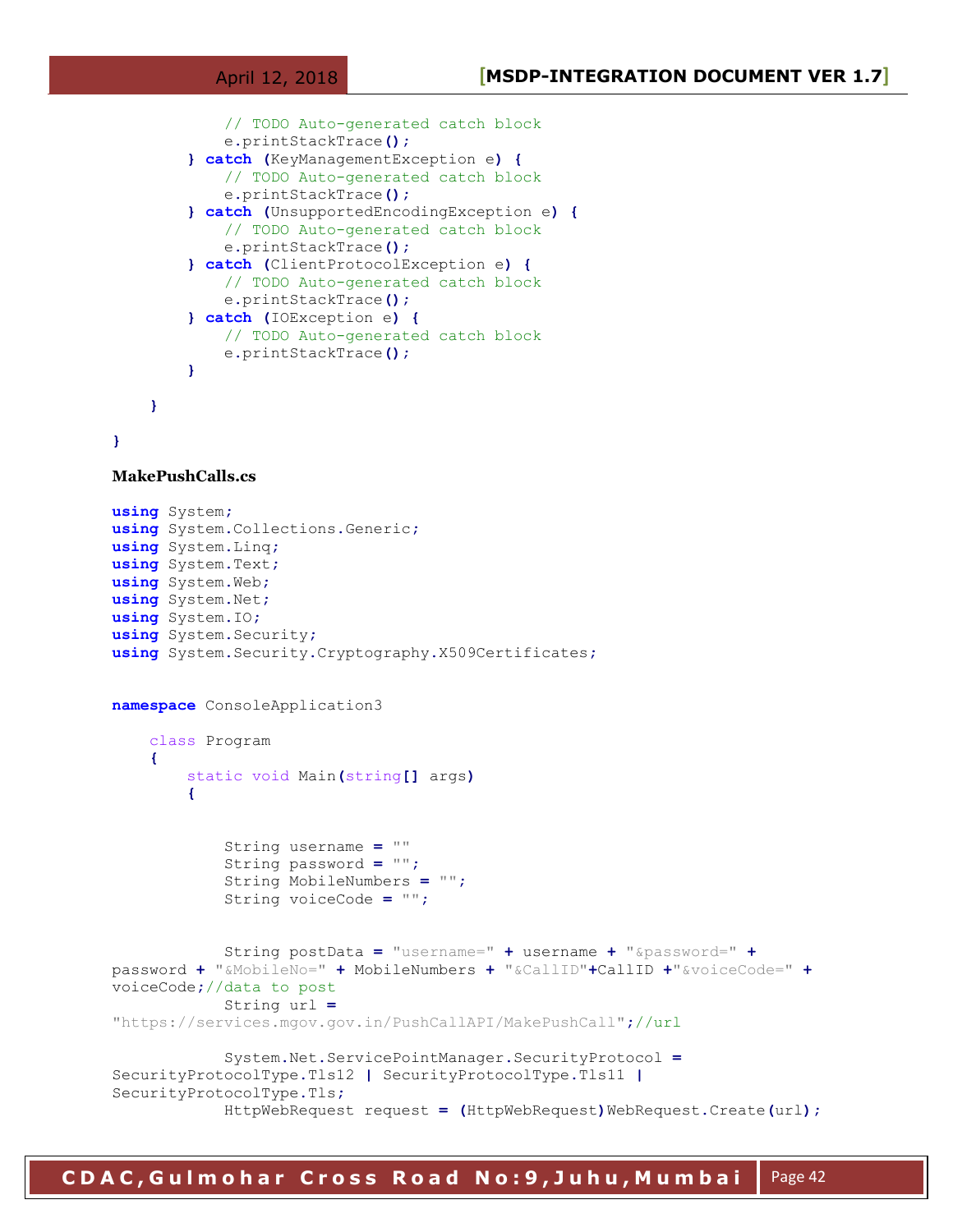```
 request.KeepAlive = false;
             request.ProtocolVersion = HttpVersion.Version10;
             request.Method = "POST";
             System.Net.ServicePointManager.CertificatePolicy = new
MyPolicy();
             byte[] array = Encoding.ASCII.GetBytes(postData);
             request.ContentType = "application/x-www-form-urlencoded";
             request.ContentLength = array.Length;
             Stream requestStream = request.GetRequestStream();
             requestStream.Write(array, 0, array.Length);
             requestStream.Close();
             HttpWebResponse response =
(HttpWebResponse)request.GetResponse();
             Console.WriteLine(new
StreamReader(response.GetResponseStream()).ReadLine());
             Console.WriteLine(response.StatusCode);
             Console.ReadLine();
         }
         class MyPolicy : ICertificatePolicy
 {
             public bool CheckValidationResult(ServicePoint srvPoint,
X509Certificate certificate, WebRequest request, int certificateProblem)
 {
                 return true;
 }
         }
     }
}
PHP Code 
<?Php
         function post_to_url() {
         $fields = '';
         $url="https://services.mgov.gov.in/PushCallAPI/MakePushCall";
         $data = array(
            "username" => "", //username of department 
            "password" => "", // password of department 
            "MobileNumbers" =>"", // for ex 9988776644 
            "voiceCode" =>"", // voice code of file 
         foreach($data as $key => $value) {
            $fields .= $key . '=' . $value . '&';
 }
         rtrim($fields, '&');
         $post = curl_init();
```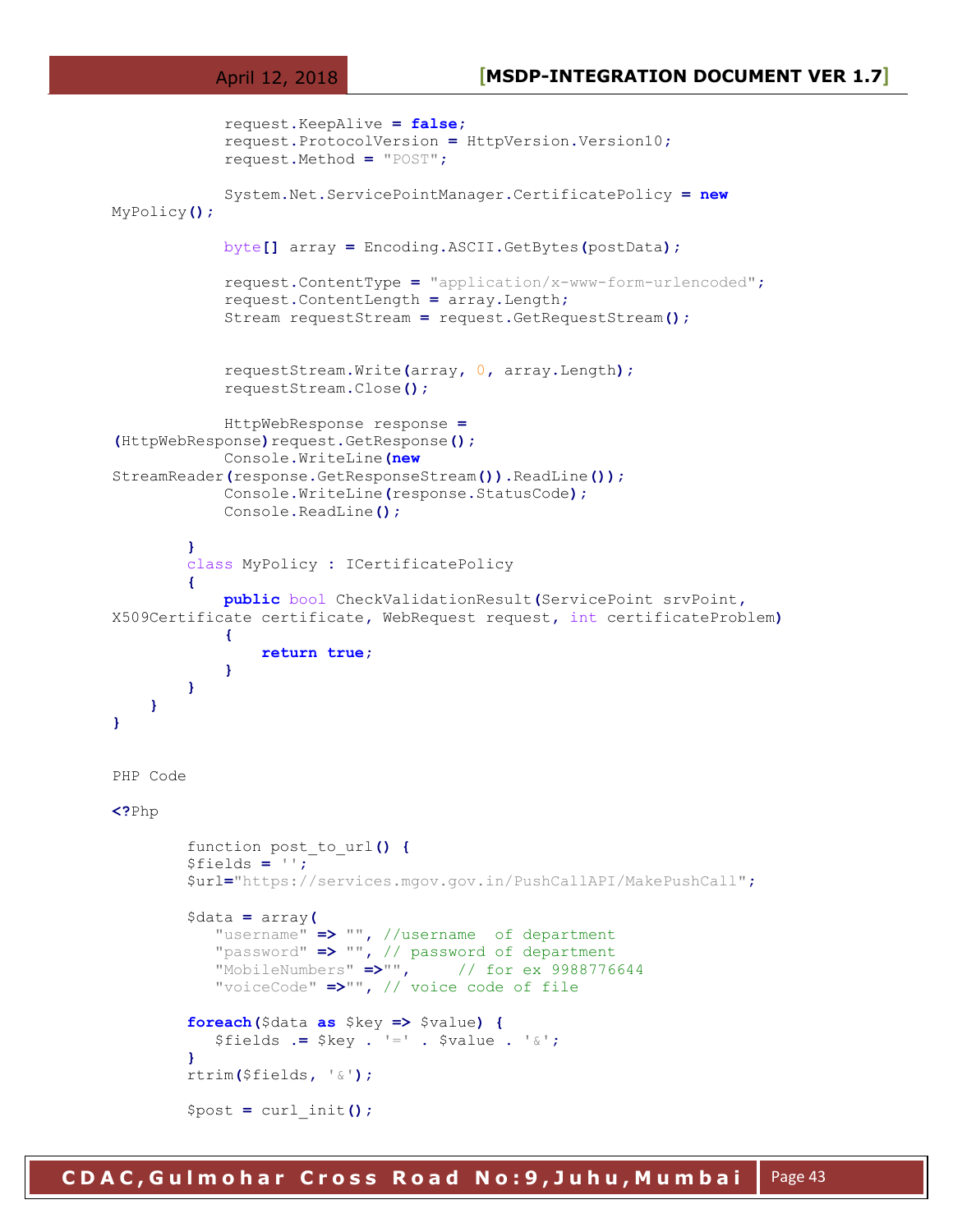```
 curl_setopt($post, CURLOPT_URL, $url);
 curl_setopt($post, CURLOPT_SSL_VERIFYPEER, false);
 curl_setopt($post, CURLOPT_POST, count($data));
 curl_setopt($post, CURLOPT_POSTFIELDS, $fields);
 curl_setopt($post, CURLOPT_RETURNTRANSFER, 1);
 $result =curl_exec($post);
 echo"$result";
 if(curl_errno($post))
 {
     echo 'error:' . curl_error($post);
 }
  curl_close($post);
 post_to_url();
```
**?>**

**}**

#### <span id="page-43-0"></span>**4.5 API Response Codes**

| <b>Response Code</b> | <b>Meaning</b>                                            |
|----------------------|-----------------------------------------------------------|
| 401                  | Credentials Error, may be invalid username or<br>password |
| 402                  | Call submitted successfully                               |
| 403                  | Credits not available                                     |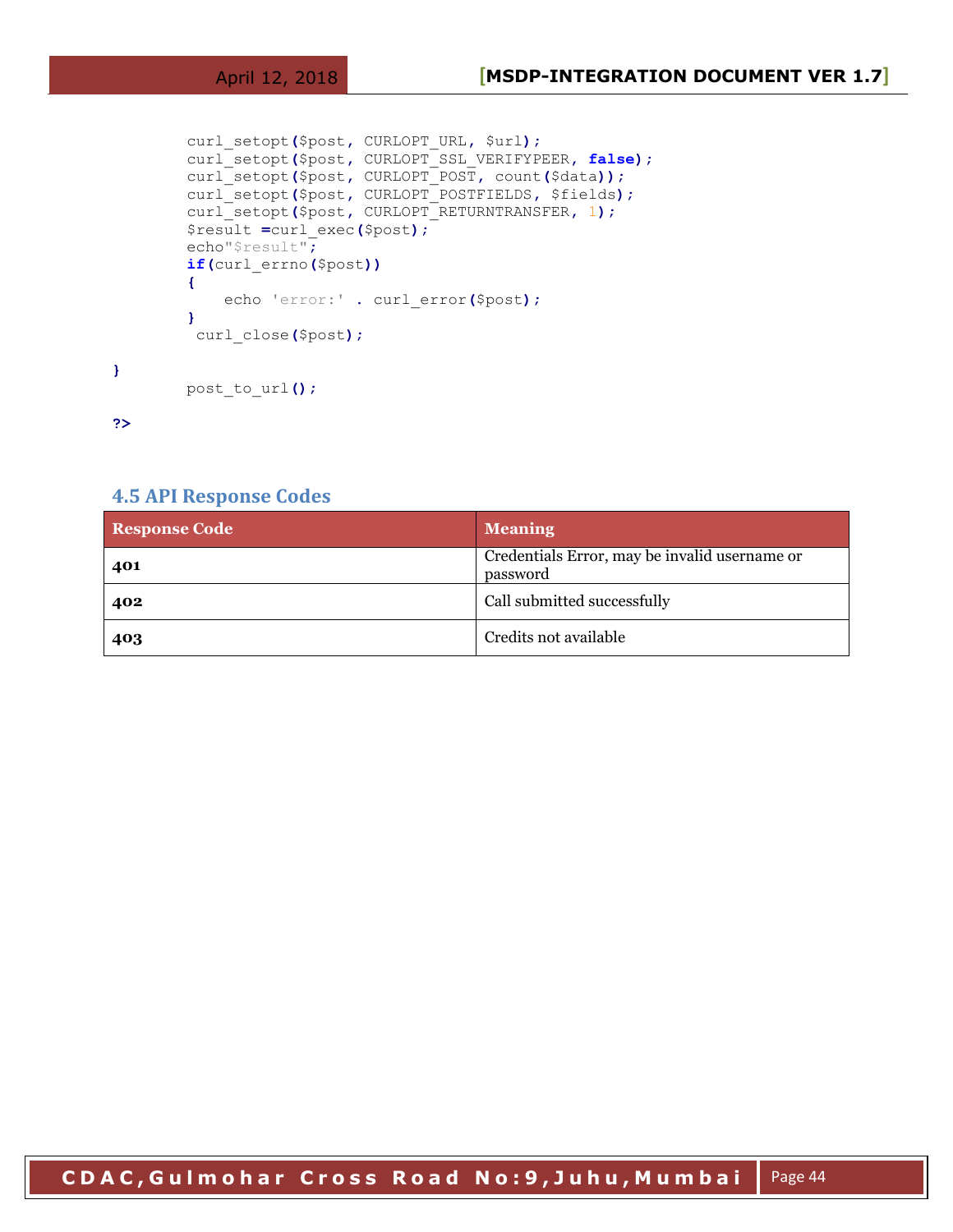## <span id="page-44-0"></span>**Chapter 5 : Unstructured Supplementary Services Data (USSD)**

USSD is a session based service unlike SMS which is a store and forward service. USSD services are provided with two different service features:

#### ★**USSN (Unstructured Supplementary Services Notify)**

This type of service is also known as flash push notification service. USSD will send an acknowledgement to the application once the flash is submitted to the handset. These acknowledgements are flash based.This type of service is also known as flash push notification service. Under this feature departments are allowed to send messages to the subscribers/end users. These are simple FLASH to the handset. Subscribers cannot respond to these messages. These are non-menu based and are used just for a notification or an info

#### ★**USSR (Unstructured Supplementary Services Response)**

This type of service is also known as flash pull notification service.Under this feature, departments have the facility to send menu to the subscribers in place of a simple flash. The department has to imitate the messages as a Push to the handset with defined menu and actions. After receiving the menu, subscribers/end-users can send the response over as a second session. Thus under USSR, a department has to have a menu and functional options for each session. These are more interactive and application related. The USSR service will be available on \*166#.

*Note: Currently we are providing USSR to the citizens.* 

#### <span id="page-44-1"></span>**5.1 USSD Requirement from Department**

- 1.Public IP of the USSD service Server.
- 2. Port number of USSD Server.

3.Public URL of the service which is deployed .We need a URL which accepts parameters as HTTP get/post entity as follows:

| Parameter    | <b>Description</b>                                |
|--------------|---------------------------------------------------|
| mobileNumber | Mobile number of requester                        |
| choice       | It will be the user input provided to the $*166#$ |
| level        | Level is maintained for tracking level of menu.   |
|              | Please refer to below example for more clarity.   |

Note: Please provide a single string (your menu level and menu with "\$%^" in between) in HTTP response .

#### **For Example:**

If level 1 menu is "Welcome to Mobile Seva" then http response string should be "1"+"\$%^"+"Welcome to Mobile Seva" ("1\$%^Welcome to Mobile Seva").

Note: When department provide final menu in response it should be like "END"+"\$%^"+final menu.

We also need the Server IP and PORT on which URL is running on for white listing at our end.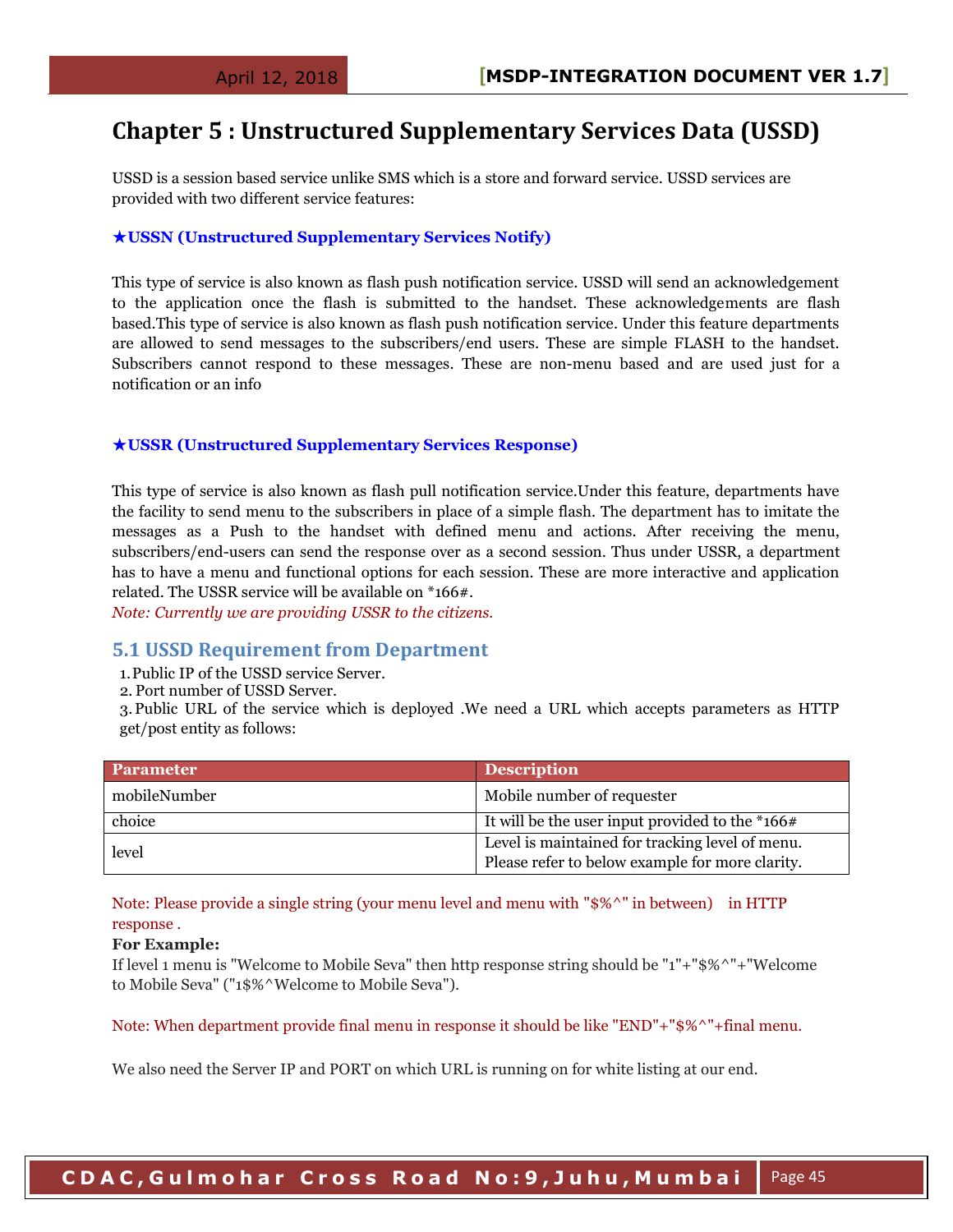#### <span id="page-45-0"></span>**5.2 Java Example for USSD**

```
package in.cdac.ussdtest;
import java.io.IOException;
import java.io.PrintWriter;
import javax.servlet.ServletException;
import javax.servlet.http.HttpServlet;
import javax.servlet.http.HttpServletRequest;
import javax.servlet.http.HttpServletResponse;
/**
* Servlet implementation class USSDServlet */
public class USSDServlet extends HttpServlet {
private static final long serialVersionUID = 1L;
/**
* @see HttpServlet#HttpServlet() */
public USSDServlet() { super();
// TODO Auto-generated constructor stub
}
7 * ** @see HttpServlet#doGet(HttpServletRequest request, HttpServletResponse 
response) */
protected void doGet(HttpServletRequest request, HttpServletResponse 
response) throws ServletException, IOException {
}
/**
* @see HttpServlet#doPost(HttpServletRequest request, HttpServletResponse 
response) */
protected void doPost(HttpServletRequest request, HttpServletResponse 
response) throws
ServletException, IOException {
// TODO Auto-generated method stub Select 2 for XXXX Service";
// TODO Auto-generated method stub
```